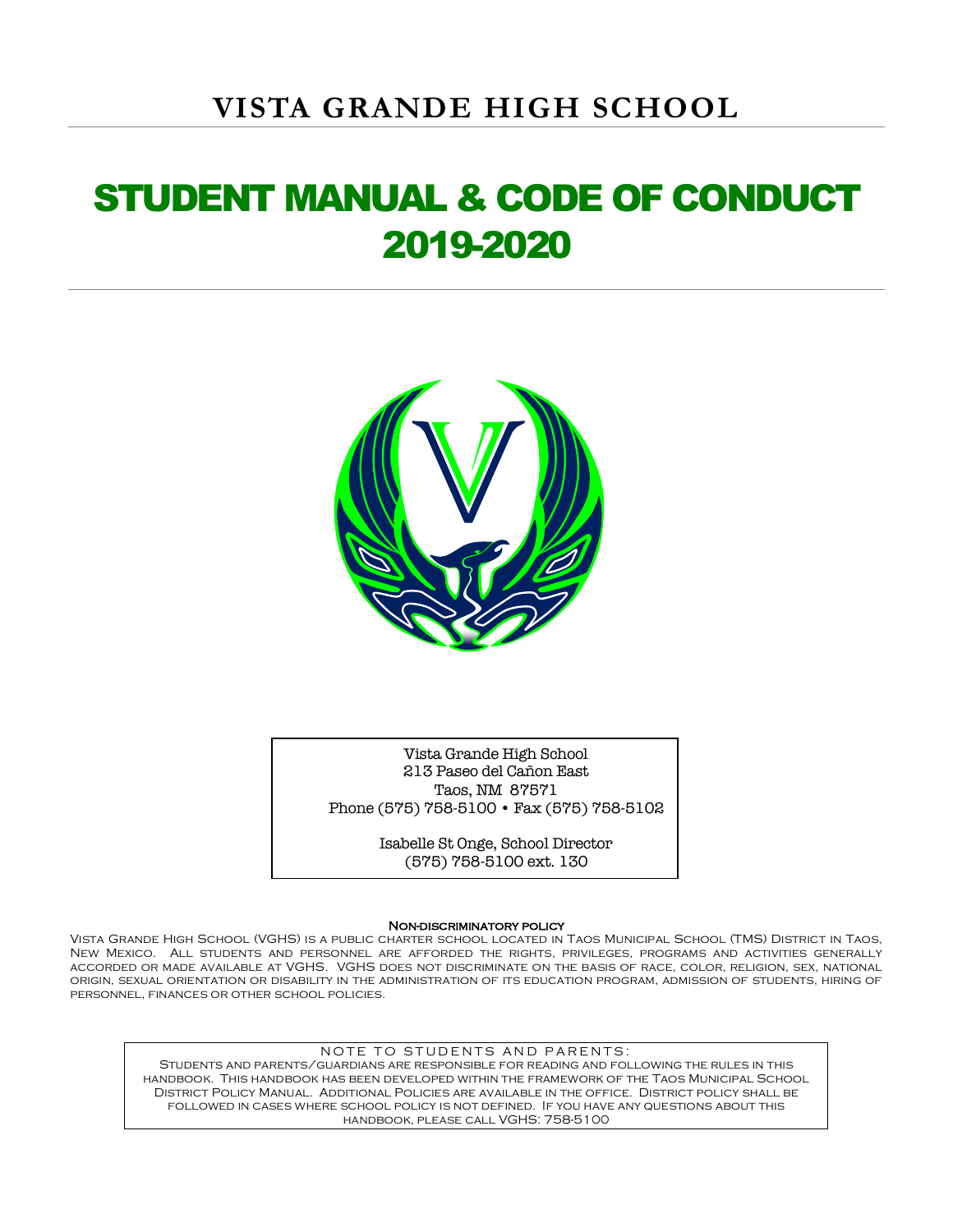## Welcome to Vista Grande High School!

Congratulations you are now a student at Vista Grande High School, home of the Phoenix. You will become part of a community of learners.

You will become a writer, a scientist and a mathematician--using processes similar to professionals. At VGHS, you will look at events from many perspectives, think critically about controversial issues, and master both the basics and the ability to apply your knowledge to real-world situations. In our workshop models, all students revise their work and give and receive feedback to make drafts stronger.

We will support you as you take responsibility for key aspects of your learning--developing a portfolio, defending your progress in student-led conferences, passage portfolios, and presenting evidence at Celebrations of Learning.

The community here is different. We expect that students learn to work within diverse groups. We expect a community of kindness, respect and caring. You will learn to express yourself, to see another person's side of the story, to solve problems and set goals. Service and leadership are the norm here, not the exception. We care about your academic progress, and we care that during these upcoming years you learn more about who you are, who you want to be and what values you hold.

As a community school, VGHS welcomes high levels of family involvement. Families play essential roles in sustaining the school's mission, supporting the work of their students, and assisting with tasks and work to make the school successful. There are significant opportunities for involvement: helping with classroom instruction and fieldwork, serving on committees, supporting the office, serving as volunteers, staffing field trips, running fundraisers, etc. Please contact the school or visit www.vghs.org to see how you can become actively involved in the VGHS community.

The staff and I are looking forward to meeting you. I know you will have a wonderful year.

Isabelle St. Onge School Director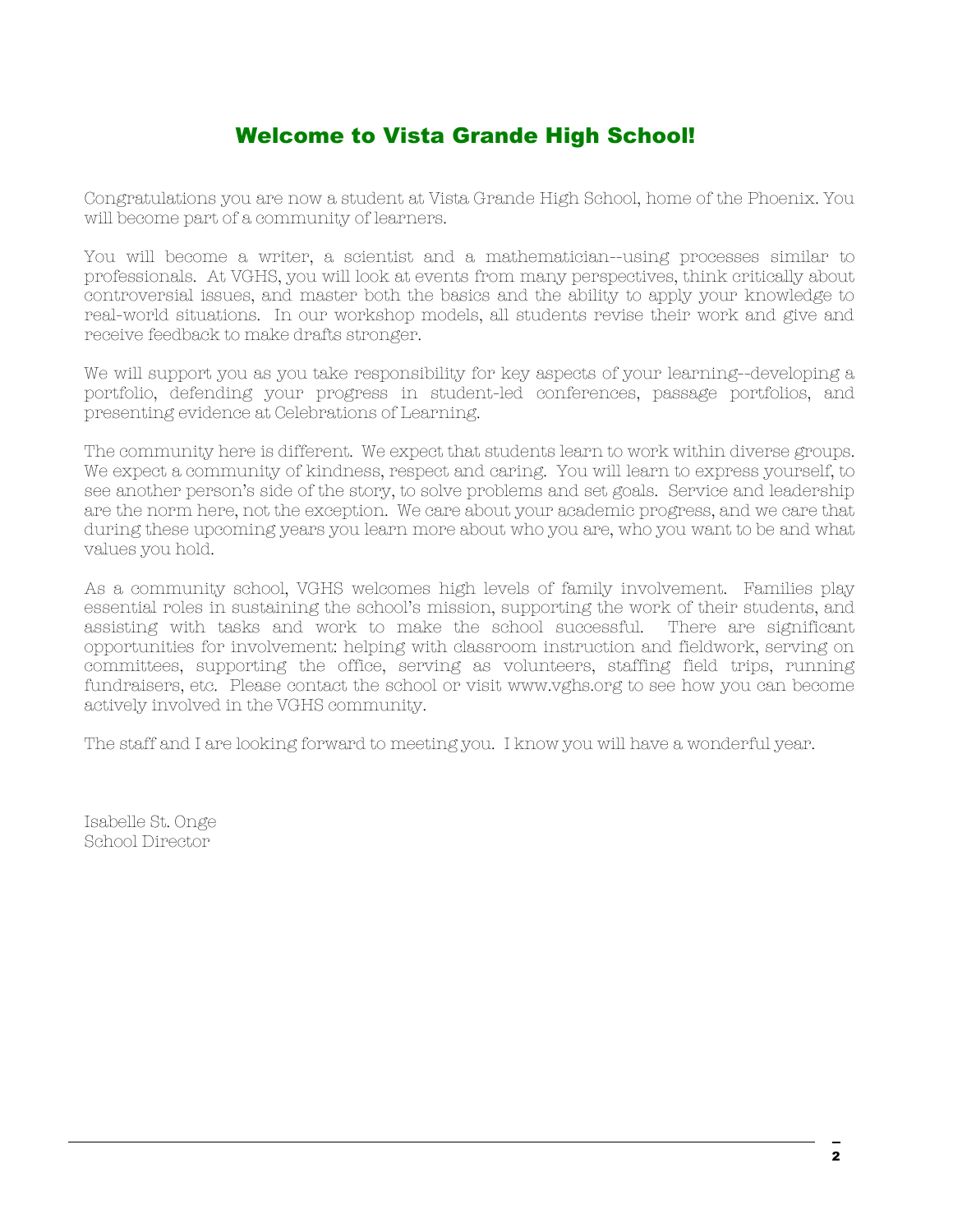## **TABLE OF CONTENTS**

| I. FOUNDATIONS OF THE SCHOOL     |  |
|----------------------------------|--|
|                                  |  |
|                                  |  |
|                                  |  |
| II. SCHOOL STRUCTURES            |  |
|                                  |  |
|                                  |  |
|                                  |  |
|                                  |  |
|                                  |  |
|                                  |  |
|                                  |  |
|                                  |  |
|                                  |  |
| III. THE STUDENT EXPERIENCE      |  |
|                                  |  |
|                                  |  |
| <b>Academics and Assessments</b> |  |
|                                  |  |
|                                  |  |
|                                  |  |
|                                  |  |
|                                  |  |
|                                  |  |
|                                  |  |
|                                  |  |
|                                  |  |
|                                  |  |
|                                  |  |
|                                  |  |
|                                  |  |
|                                  |  |
|                                  |  |
|                                  |  |
|                                  |  |
|                                  |  |
|                                  |  |
|                                  |  |
|                                  |  |
|                                  |  |
|                                  |  |
|                                  |  |
|                                  |  |
|                                  |  |
|                                  |  |
|                                  |  |
|                                  |  |
|                                  |  |
|                                  |  |
|                                  |  |
|                                  |  |
|                                  |  |
|                                  |  |
|                                  |  |
|                                  |  |
|                                  |  |
|                                  |  |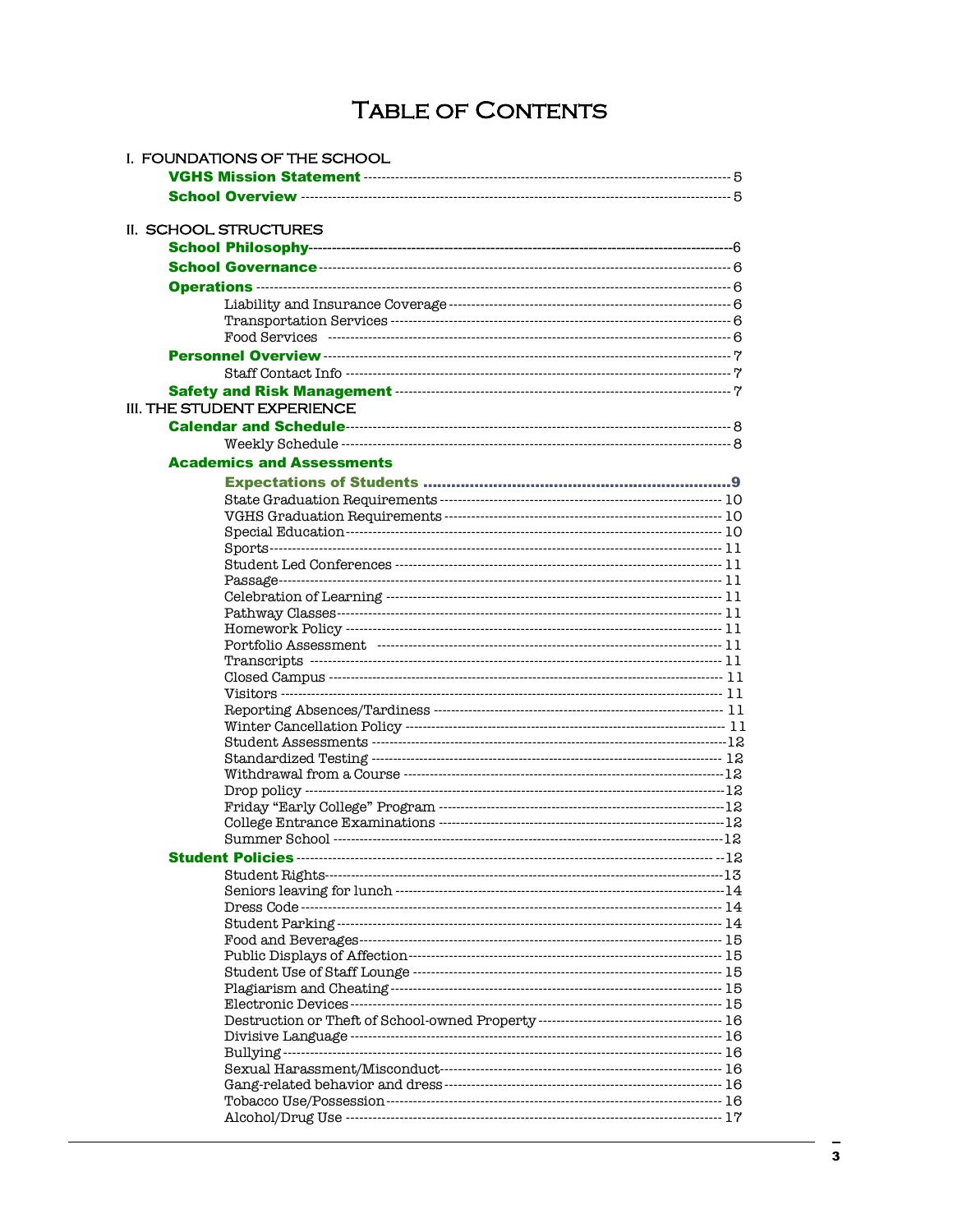| Financial Responsibility and Borrowed Equipment---------------------------------- --- 17 |  |
|------------------------------------------------------------------------------------------|--|
|                                                                                          |  |
|                                                                                          |  |
|                                                                                          |  |
|                                                                                          |  |
|                                                                                          |  |
|                                                                                          |  |
|                                                                                          |  |
|                                                                                          |  |
|                                                                                          |  |
|                                                                                          |  |
|                                                                                          |  |
|                                                                                          |  |
|                                                                                          |  |
|                                                                                          |  |
|                                                                                          |  |
|                                                                                          |  |
|                                                                                          |  |
|                                                                                          |  |
|                                                                                          |  |
|                                                                                          |  |
|                                                                                          |  |
|                                                                                          |  |
| IV. FACTS AND INFORMATION                                                                |  |
|                                                                                          |  |
|                                                                                          |  |
|                                                                                          |  |
|                                                                                          |  |
|                                                                                          |  |
| Protocols for After School and Evening events sanctioned by VGHS---------- 26            |  |
| Responsibility for Students at All-School Events for Families------------------------ 26 |  |
|                                                                                          |  |
|                                                                                          |  |
| Skateboards/Rollerblades/Scooters/Roller-shoes/Bicycles------------------------- 27      |  |
|                                                                                          |  |
|                                                                                          |  |
|                                                                                          |  |
|                                                                                          |  |
|                                                                                          |  |
|                                                                                          |  |
|                                                                                          |  |
|                                                                                          |  |
|                                                                                          |  |
|                                                                                          |  |
|                                                                                          |  |
|                                                                                          |  |
|                                                                                          |  |
|                                                                                          |  |
|                                                                                          |  |
|                                                                                          |  |
|                                                                                          |  |
|                                                                                          |  |
|                                                                                          |  |
|                                                                                          |  |
|                                                                                          |  |
|                                                                                          |  |
| The Family Educational Rights and Privacy Act (FERPA)--------------------------- 31      |  |
|                                                                                          |  |
|                                                                                          |  |
|                                                                                          |  |
|                                                                                          |  |
|                                                                                          |  |
|                                                                                          |  |
|                                                                                          |  |
|                                                                                          |  |
|                                                                                          |  |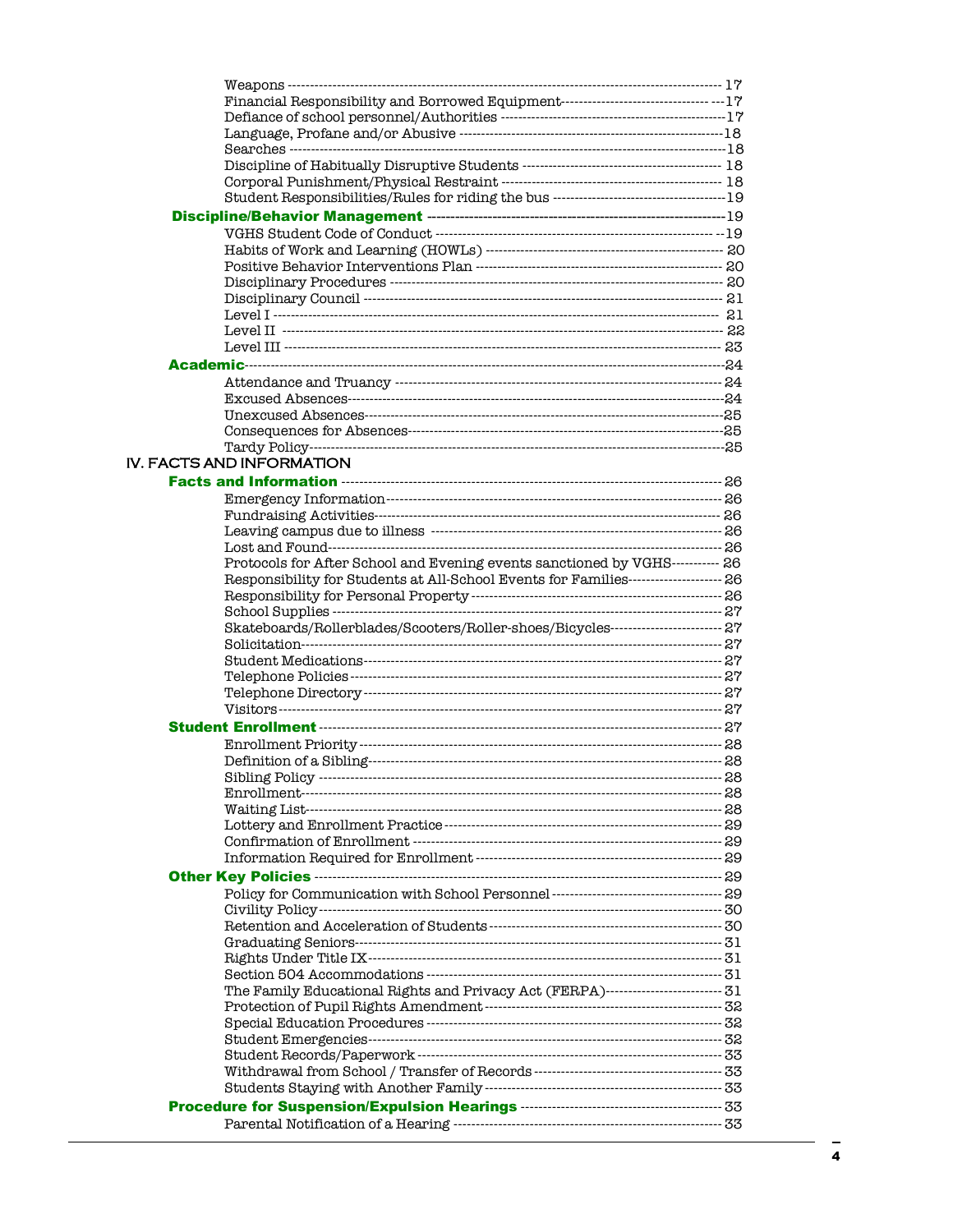|--|--|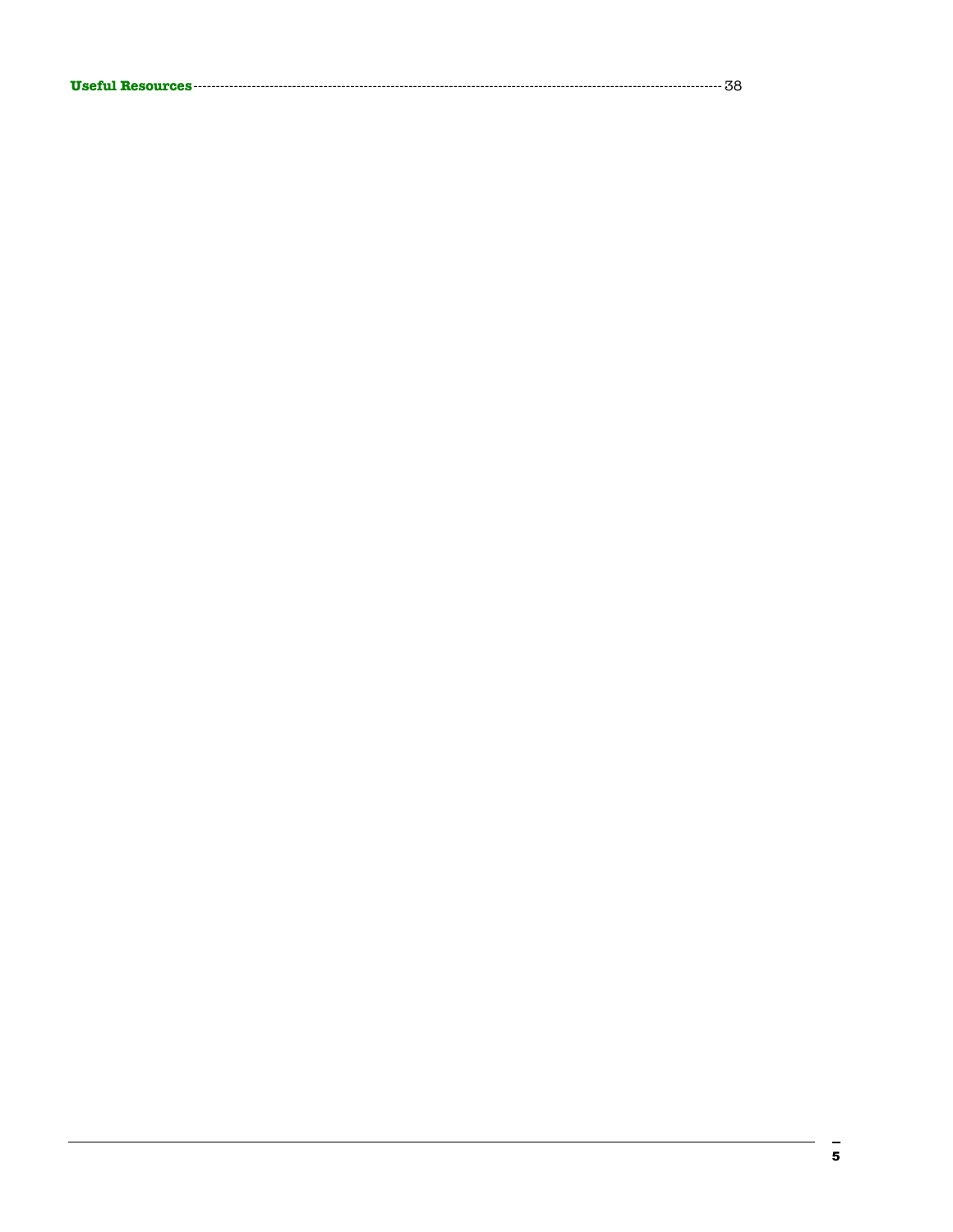## VGHS Mission and Vision Statements

Our mission at VGHS is to provide a holistic education focused on developing critical and creative thinking, character, and community involvement.

VGHS MISSON – Provide an authentic and challenging learning experience within a culturally inclusive, supportive environment, which motivates all students to develop to their fullest potential.

## Our Values: VGHS CARES!

**C**reative thinking

- Encouraging ingenuity, imagination, and creative problem solving
- Pursuing Innovative approaches to education through a project-based model of school reform.

### **Achievement**

- Setting high expectations to confidently motivate achievement of personal potential for every student.
- Encouraging self-discovery and personal growth by fostering experiences and challenges that enable students to learn from their success and failures.

Respect for both Cultural Diversity and our Natural World

- Practicing compassion, inclusion, and fairness for all
- Engaging in social responsibility and environmental stewardship

#### Empowering Change

• Encouraging teachers, staff, and students, to be change agents and make a difference through service and empathy toward others

Supportive Environment

- Engaging students, parents, and community members as partners responsible for student success
- Enabling collaboration, team work, and open communication to foster a caring community
- Valuing relationships between all stakeholders

## School Overview

VGHS opened its doors in Fall 2006 and now enrolls nearly 100 High School students in grades 9-12. VGHS is an innovative **Public Charter School** authorized by the **NM Public Education Department** and **Taos Municipal School District**. We moved to our permanent home at the **Celestino Romero Administration Building** in August 2012.

VGHS is based upon the concept of a small and highly engaged community. The school emphasizes "hands on" project-based learning, the workshop model, a culture of reflection and revision, and outdoor education as methods to motivate and engage students in their education.

VGHS is committed to providing a **rich learning environment** for students from diverse racial, ethnic, and socioeconomic backgrounds. Our curriculum supports looking at the world from multiple perspectives, including diversity of voices, and preparing our students to be part of a pluralistic and diverse global society. VGHS is a **full inclusion program** to the greatest extent possible to meet the requirements of special needs students in the least restrictive environment while still providing a free appropriate public education.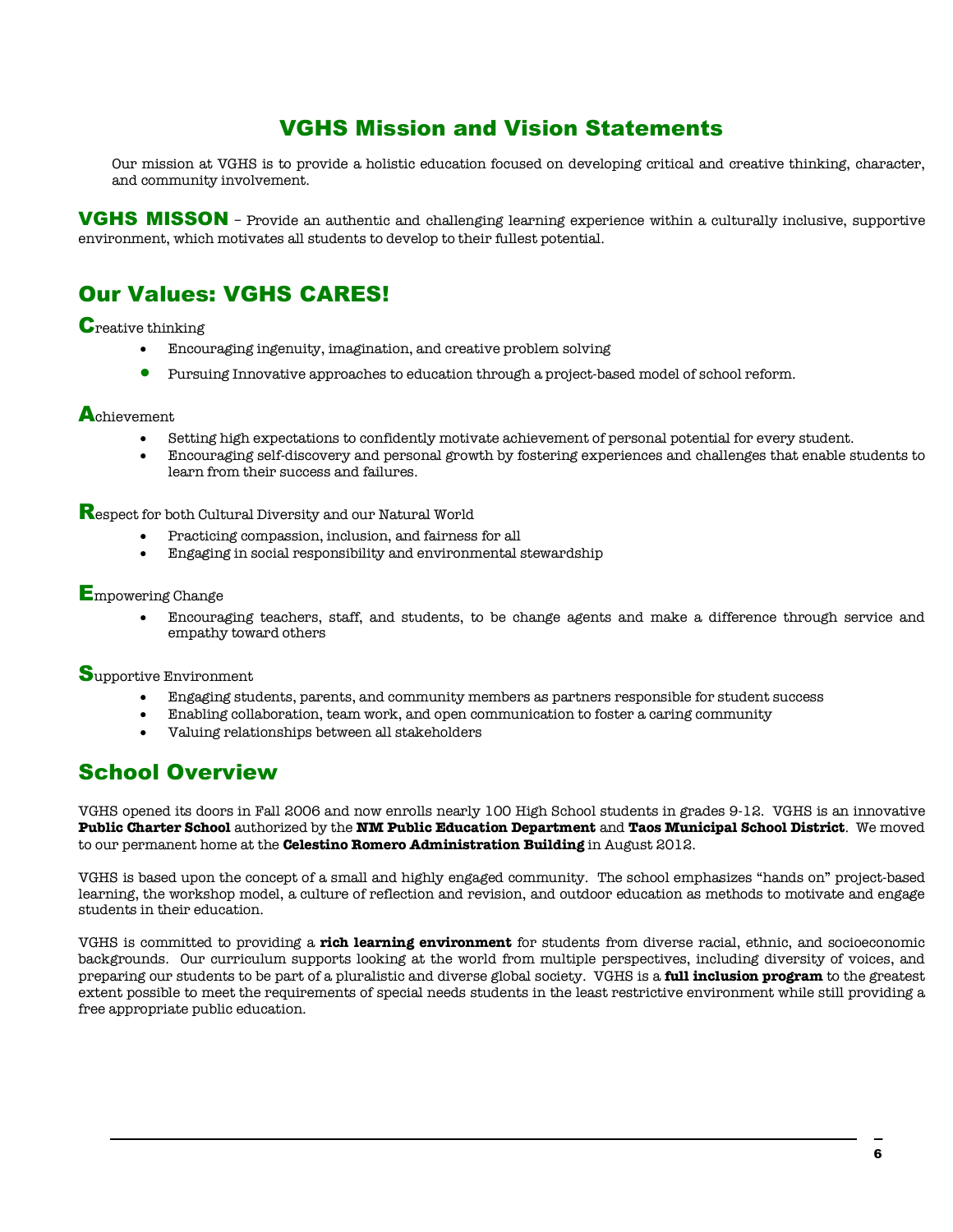## School Philosophy

At VGHS….

We know our students and each other by name, strength, and need.

Each of our students has the potential to attain success. All students can succeed when we maintain high expectations and work together to provide a safe and supportive learning environment.

Students will achieve personal and academic success when taught and nurtured by a community of highly skilled and caring professionals.

Students and their families have the right to the tools necessary to successfully navigate and participate in their education.

We give our students the necessary skills to be contributing members of society by teaching and demonstrating selfdiscipline and social responsibility.

We are always learning, and we are most successful when we think deeply and reflect on our actions.

The diversity of our community is an asset that has a positive impact on our learning and working environment.

## School Governance

The VGHS Governing Council is composed of members of the VGHS community who serve staggered two and three year terms. The Governing Council will elect a president, a vice-president and a secretary, each of whom will serve for two to three year terms or until the Council votes to change the terms. The Council may amend or add any of its policies or directives according to the procedures articulated in the New Mexico Charter School legislation.

The Council has ultimate authority to approve all school budgets and budget adjustment requests. The Governing Council will have policy-making authority when acting as a council in regular or special meetings. The Council will make decisions by majority. No statement by an individual council member shall bind the board. No Council member shall speak on behalf of the whole board unless specifically authorized by a majority of the council. Minutes are taken at all Council meetings, and approved minutes are available to the public at the school office and on the school website.

#### **Governing Board Members**:

Elizabeth Roth – President – 575-758-0165 Eleanor Romero – Secretary - 575-758-7263 Dennis Hedges –member - 575-776-8597 Harold Cordova – member – 575-770-8437 Mark Goldman – member – 575-770-1137

## **Operations**

#### **Liability and Insurance Coverage**

VGHS has property and school liability insurance under the umbrella of the New Mexico Public School Insurance Authority (NMPSIA). Each student attending VGHS is covered by accident insurance and catastrophic accident insurance when participating in school-sponsored activities of any kind. Further personal insurance for students is available for individual purchase through NMPSIA.

#### **Transportation Services**

Our students are transported to school by Taos Municipal School District. **All students, whether they receive regular bus services or not, are required to fill out and sign a bus form.** VGHS has a 30-passenger activity bus. Students are expected to follow all VGHS rules while riding the bus. The specific bus rules are listed in the Student Policies section of this handbook.

**Food Services** Our students receive a hot meal program at VGHS provided by Taos Municipal School District. We have a **closed campus** and students are **not allowed to leave at lunchtime or order food for delivery**.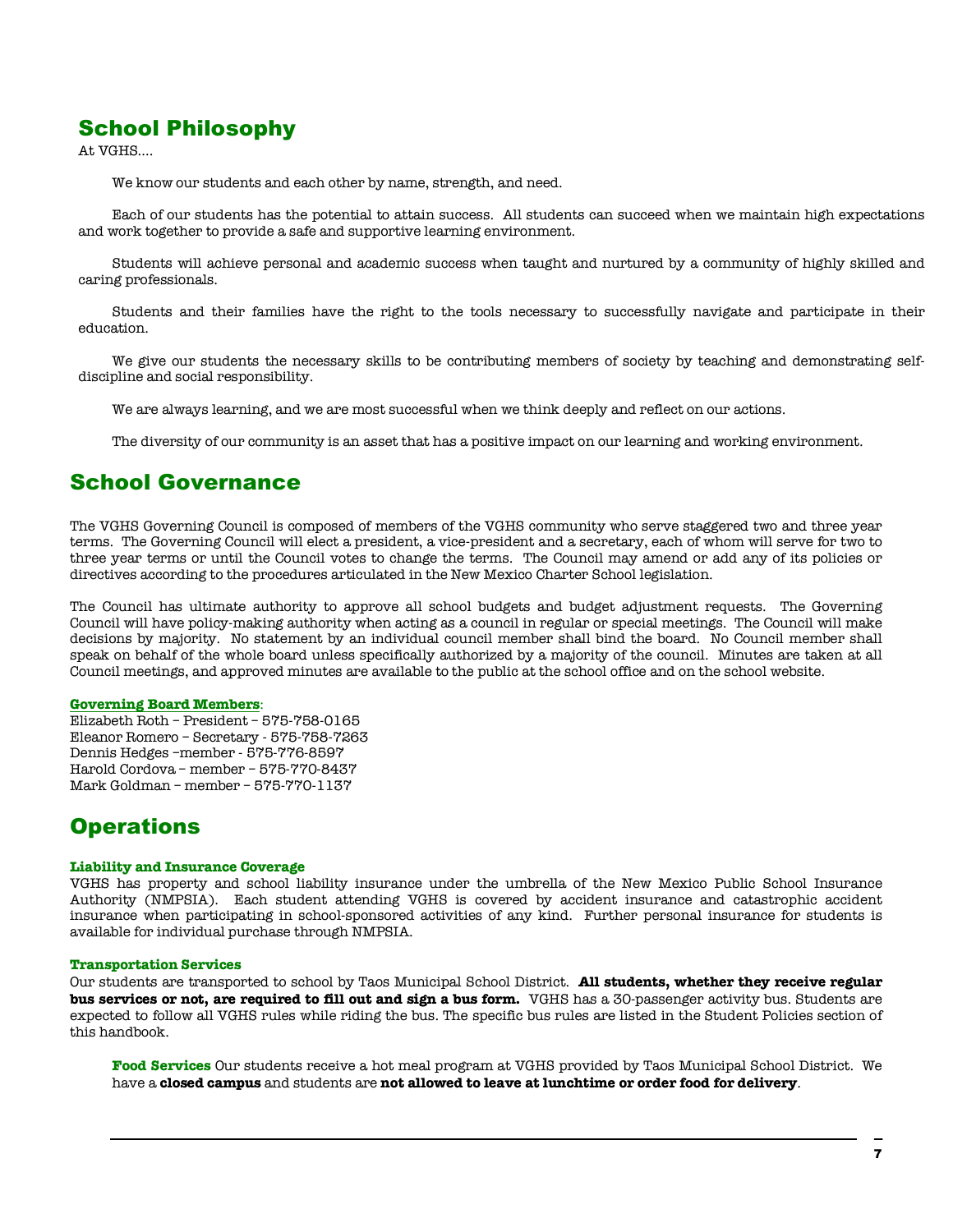## Personnel Overview

At VGHS, we strive to hire Highly Qualified Teachers. This passage serves to notify families that teachers' professional qualifications are available by request--the office will provide you with the information in a timely manner once the request form is completed. On the occasion that a non-highly qualified teacher is instructing your child for more than four weeks, the school will notify families according to NM code.

| <b>Staff Contact Info</b>                   |                                             |                                        |                                               |
|---------------------------------------------|---------------------------------------------|----------------------------------------|-----------------------------------------------|
| <b>Front Office</b>                         | 575-758-5100                                |                                        |                                               |
|                                             |                                             | Receptionist                           |                                               |
| <b>School Director</b>                      |                                             | Rachelle Valdez                        | rachelle.valdez@vghs.org                      |
| Isabelle St. Onge                           | istonge@vghs.org                            |                                        |                                               |
|                                             |                                             | <b>Humanities Department</b>           |                                               |
|                                             | Administrative Assistant/Business Assistant |                                        |                                               |
| Yvette Aguilar                              | yaguilar@vghs.org                           | Adam Guiterriez                        | adam.gutierrez@vghs.org                       |
|                                             |                                             | Jenny Lewis                            | jenny.lewis@vghs.org                          |
| <i><b>Registrar/Student Experiences</b></i> |                                             |                                        |                                               |
| Ernestine Cordova                           | echacon@vghs.org                            |                                        |                                               |
|                                             |                                             | <i><b>Special Education</b></i>        |                                               |
| <b>Facilities</b>                           |                                             | Sam Starsiak                           | sstarstaick@vghs.org                          |
| David Gutierrez                             |                                             |                                        | Angelica Montoya-Barraza abarraza@vghs.org    |
| <i><b>Science Department</b></i>            |                                             | Social Work/UNM                        |                                               |
| Stephanie Owens                             | stephanie.owens@vghs.                       | Willow Lopez                           | willow.lopez@vghs.org                         |
| Heather McReynolds                          | heather.mcreynolds@vghs.org                 |                                        |                                               |
|                                             |                                             | Art Department/Construction Technology |                                               |
| <i><b>Math Department</b></i>               |                                             |                                        | Dawning Pollen Shorty dawning.shorty@vghs.org |
| Tomas Madrid                                | tomas.madrid@vghs.org                       | Keaton Kraves                          | keaton.kraves@vghs.org                        |
|                                             |                                             | <b>Natural Resources/Internships</b>   |                                               |
| Night Flyers / Biomedical CTE program       |                                             | Corbett Wicks                          | corbett.wicks@vghs.org                        |

## Safety & Risk Management

Ron Striegel ron.striegel@vghs.org

The school maintains a School Safety Plan, Wellness Plan, and a Wilderness Safety Manual for risk management, and to promote student health and safety. These are available for community review in the office or at www.vghs.org.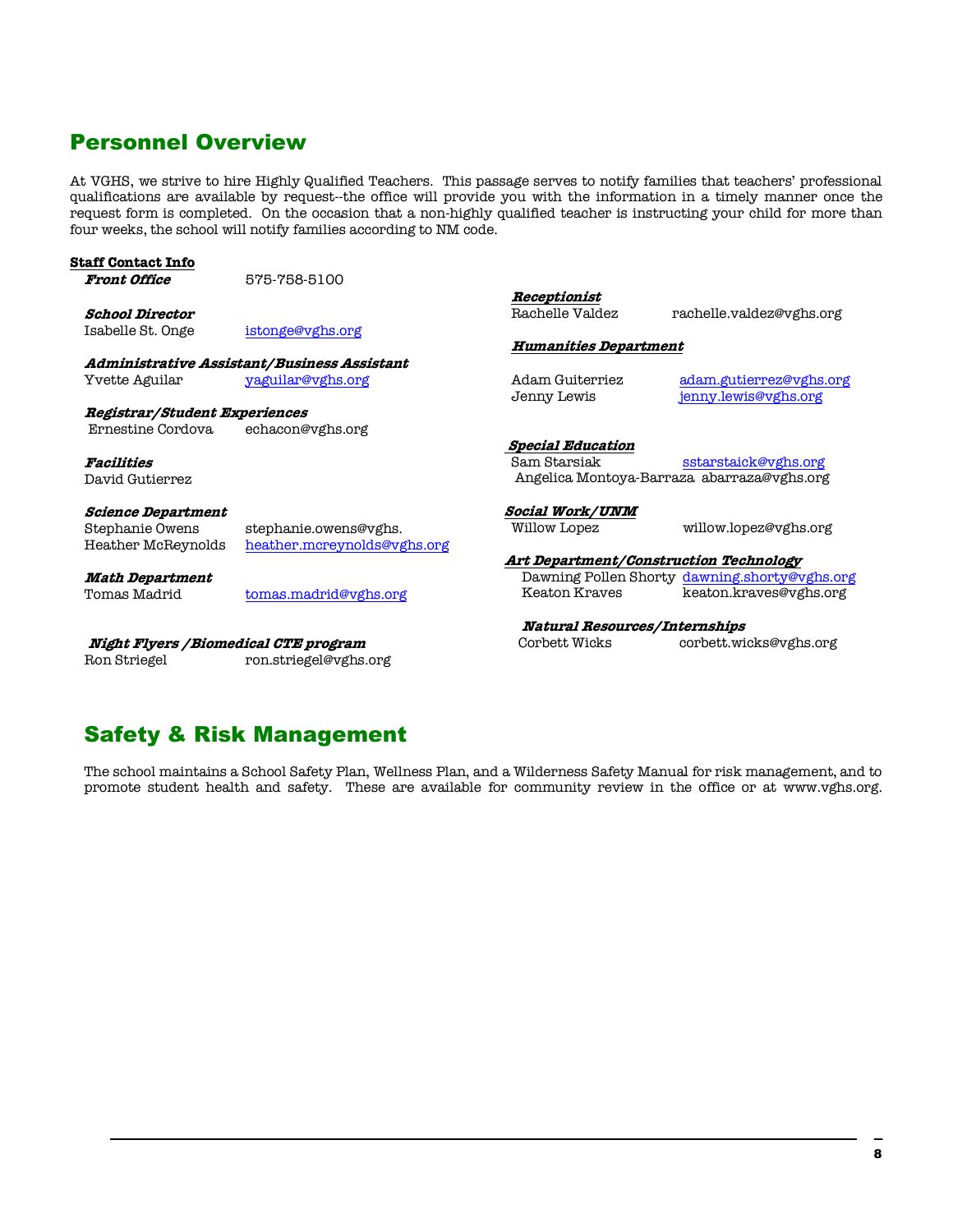## Calendar

**VGHS follows the TMS calendar for instruction hours and cancelations due to weather or unexpected events. If the district has a late start or closes, VGHS will be closed too. Closure and delay announcements can be heard on KTAO, 101.9 FM, KKIT, and other local stations.** School days that are cancelled (due to weather, unforeseen circumstances, etc.) will be made up by adding days on to the end of the school year, as is required by the NMPED. Changes to the calendar will be on the school website. Automated calls will be place to families as soon as VGHS is notified by TMS.

## **Schedule**

|                 | <b>Monday and Wednesday</b> |
|-----------------|-----------------------------|
| <b>Friday A</b> |                             |

| $7:45-8:00$     | <b>Vista Time</b> | 15Min         |
|-----------------|-------------------|---------------|
| 8:00-9:36       |                   | <b>96 Min</b> |
| 9:36-9:56       | <b>Breakfast</b>  | 20 Min        |
| $9:56-11:32$    | 2                 | <b>96 Min</b> |
| $11:32 - 12:32$ | Crew              | <b>60 Min</b> |
| $12:32 - 1:04$  | Lunch             | <b>32 Min</b> |
| $1:04 - 2:40$   | 3                 | <b>96 Min</b> |

#### **Tuesday and Thursday Friday B**

| $7:45-8:00$                                                             | <b>Vista Time</b>                                                            | <b>15 Min</b>                                        |
|-------------------------------------------------------------------------|------------------------------------------------------------------------------|------------------------------------------------------|
| 8:00-9:36                                                               | 4                                                                            | <b>96 Min</b>                                        |
| 9:36-9:56                                                               | <b>Breakfast</b>                                                             | 20 Min                                               |
| $9:56-11:32$                                                            | 5                                                                            | <b>96 Min</b>                                        |
| $11:32 - 12:32$                                                         | <b>Crew</b>                                                                  | <b>60 Min</b>                                        |
| $12:32 - 1:04$                                                          | Lunch                                                                        | <b>32 Min</b>                                        |
| $1:04 - 2:40$                                                           | 6                                                                            | <b>96 Min</b>                                        |
| Aug. $19th$ -23 <sup>rd</sup><br><b>A</b> Week                          | $Oct.21$ st- $25th$<br><b>B Week</b> 10/25 Early Dismissal                   |                                                      |
| $Aug. 26th$ -30 <sup>th</sup><br><b>B</b> Week                          | Oct.28 <sup>th</sup> -Nov. 1 <sup>st</sup> <b>A Week</b> 10/31 SLC No School |                                                      |
| $\rm Sept.2^{\rm nd}$ - $\rm 6^{\rm th}$<br><b>A Week</b> 9/2 No School | $\text{Nov.4}^{\text{th-8th}}$<br><b>B</b> Week                              |                                                      |
| Sept. 9th-13th<br><b>B Week</b> 9/13 Early Dismissal                    | Nov. $11th$ -15th <b>A Week</b> $11/15$ No School                            |                                                      |
| ${\rm Sept.16^{\rm th}.20^{\rm th}}$<br><b>A</b> Week                   | Nov. $18$ <sup>th</sup> -22 <sup>nd</sup> <b>B</b> Week                      |                                                      |
| Sept. 23rd-27th<br><b>B Week</b> 9/27 No School                         | $\text{Nov. } 25^{\text{th}} - 29^{\text{th}}$                               | <b>A Week</b> $11/25-11/29$ No School                |
| Sept. 30th-Oct. 4th <b>A Week</b>                                       | Dec. $2nd$ -6 <sup>th</sup><br><b>B</b> week $12/2$ 80 <sup>th</sup> Day     |                                                      |
| Oct. $7th$ -11 <sup>th</sup> <b>B</b> Week 10/9 40 <sup>th</sup> Day    | $Dec. 9th - 13th$<br><b>A</b> Week                                           |                                                      |
| Oct. 14th-18th<br><b>A</b> Week                                         | Dec. $16th$ 20 <sup>th</sup>                                                 | <b>B Week</b> 10/20 <sup>th</sup> CL Early Dismissal |

Dec.23rd- Jan. 3rd **A&B Week No School winter Break**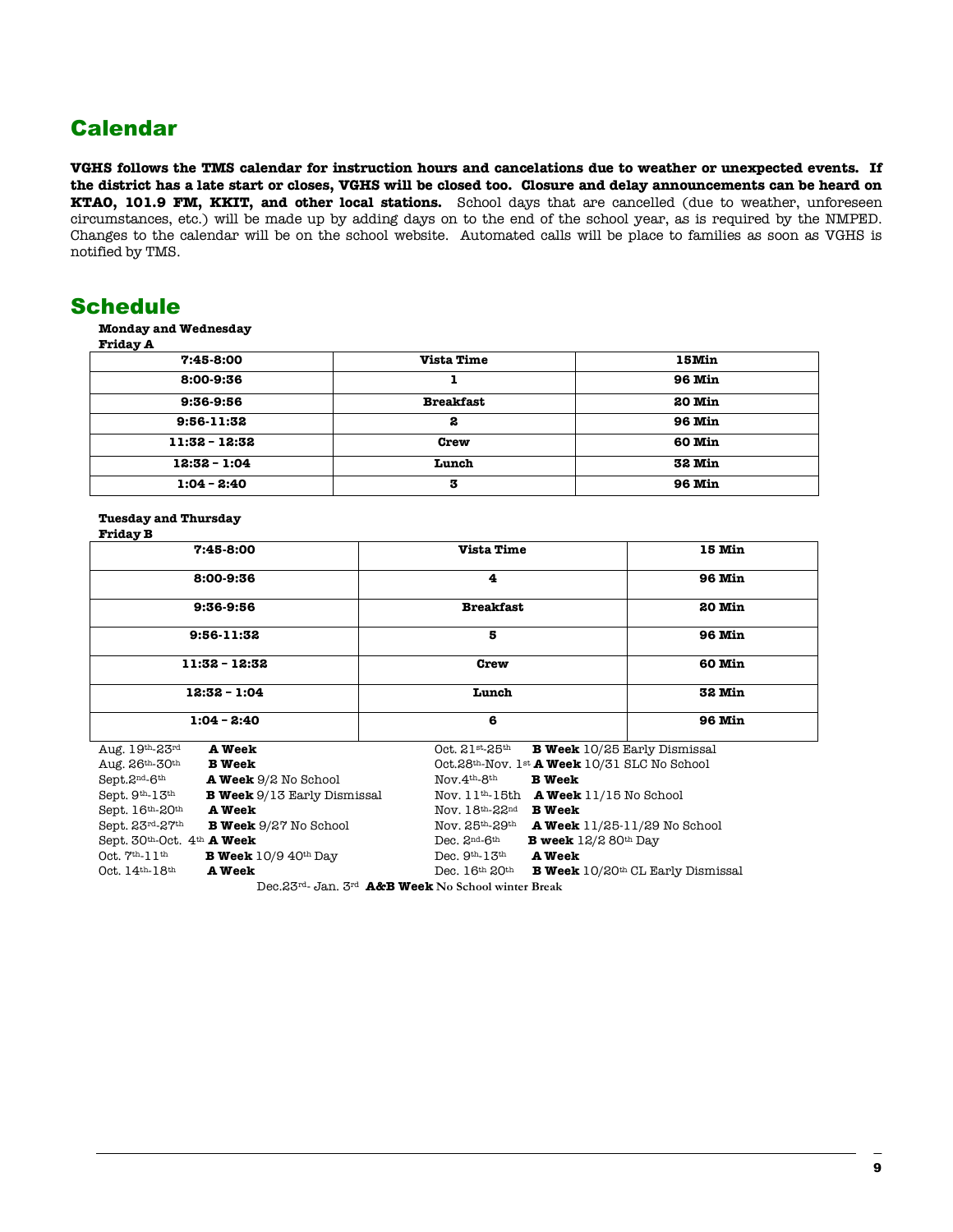## EXPECTATIONS OF STUDENTS

## ATTENDANCE

It is essential for students to attend school daily in order to acquire the knowledge, skills and confidence needed to become college and career ready. Regular student participation in daily classroom activities plays a significant role in student's school success. Students are expected to attend school regularly and on time. VGHS policy and state law require daily school attendance for those between the ages of 5 and 18, or until graduation from high school.

## ACHIEVEMENT

Students are expected to achieve academically. They are expected to:

- Strive to fulfill their academic potential.
- Actively participate in the educational process.
- Actively participate in community activities

## **SOCIAL RESPONSIBILITY**

Students are expected to be good members of the VGHS community. They are expected to:

- Respect authority, property, and the rights of others.
- Maintain a safe school environment and in their larger community.
- Treat my follow students in the same manner I expect them to treat me.

Every student is responsible for helping maintain a safe, orderly and educationally focused learning environment. Students are expected to:

- Attend school every day and be on time for every class.
- Resolve differences with others in a positive, non-violent way.
- Remain drug, alcohol and tobacco free
- Respect fellow students and all school staff members.
- Comply with the standards of behavior for their classrooms, and school-wide norms of behavior.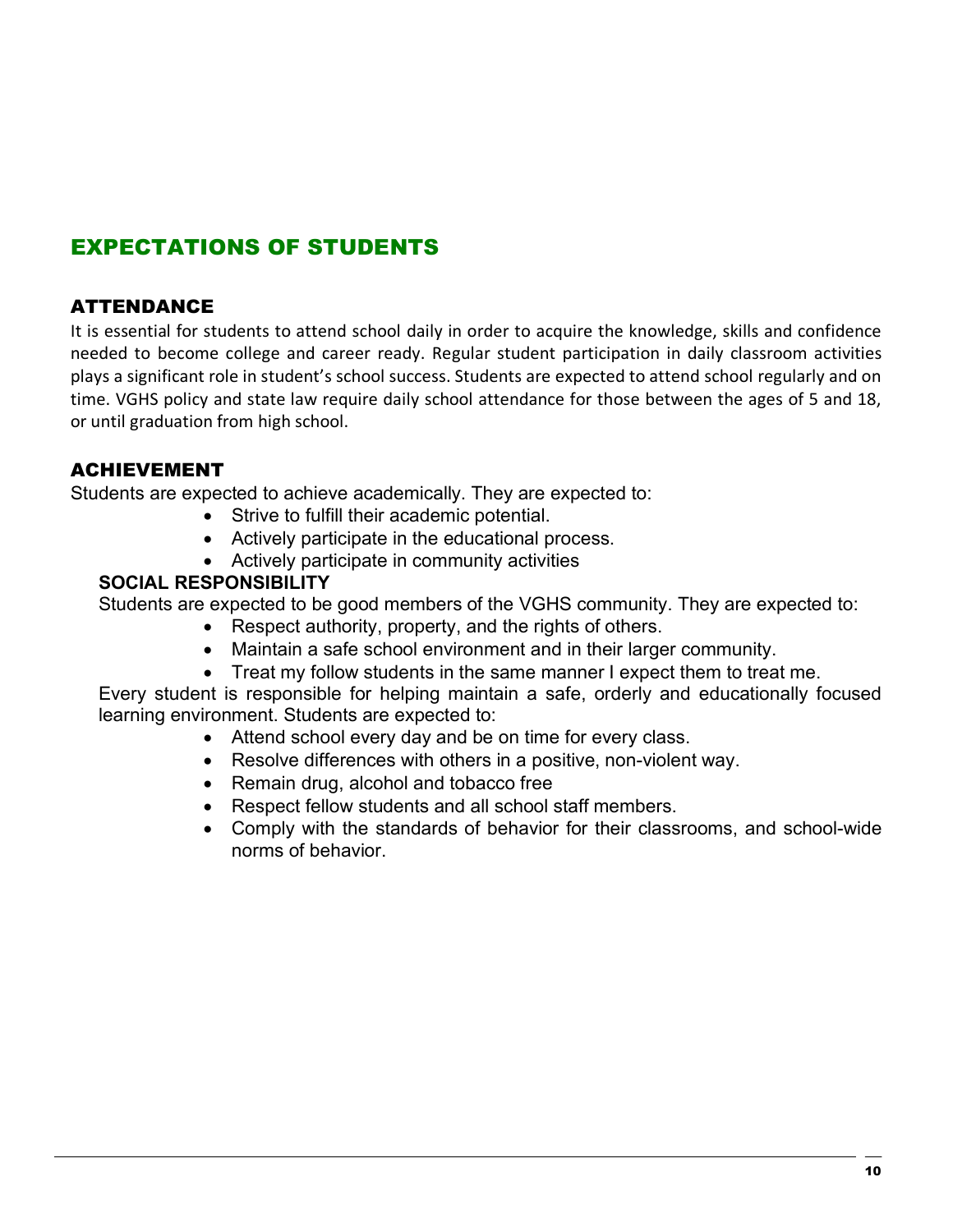## Academics & Assessment

#### **State Graduation Requirements**

| Freshmen 2010-2011, 2011-2012 & 2012-2013                | Freshmen 2013-2018                                          |
|----------------------------------------------------------|-------------------------------------------------------------|
| Graduating Classes of 2014, 2015, 2016 & 2017            | Graduating Class of 2017 - 2021                             |
| 24 units to include:                                     | 24 units to include:                                        |
| • 4 units English                                        | • 4 units English                                           |
| • 4 units Math (one unit = $or$ > than algebra 2)        | • 4 units Math (one unit + or > than algebra 2)             |
| · 3 units Science (2 w/lab)                              | · 3 units science (2 w/lab)                                 |
| • 3.5 units Social Science, including United States      | • 3.5 units social science, including United States history |
| History and Geography, World History and Geography       | and geography, world history and geography and              |
| and Government and Economics, and .5 unit New            | government and economics, and .5 unit New Mexico            |
| Mexico History                                           | history                                                     |
| • 1 unit physical education                              | • 1 unit physical education, which may include marching     |
|                                                          | band, JROTC, or interscholastic sports sanctioned by        |
|                                                          | <b>NMAA</b>                                                 |
| • 1 unit career cluster, workplace readiness or language | • 1 unit career cluster, workplace readiness, or language   |
| other than English                                       | other than English                                          |
|                                                          | • .5 unit of health                                         |
|                                                          | • 7.5 units electives                                       |
| • 7.5 units electives                                    | One of the above units must be honors, Advanced             |
|                                                          | Placement, dual credit, or distance learning.               |
| One of the above units must be honors, Advanced          |                                                             |
| Placement, dual credit, or distance learning.            | To graduate, a student must meet the cut score for high     |
|                                                          | school graduation assessment on 11th grade PARCC and        |
| To graduate, a student must meet the cut score for high  | Science SBA or use a portfolio alternate demonstration of   |
| school graduation assessment on 11th grade SBA or use    | competency. * Note for the students in the classes of       |
| a portfolio alternate demonstration of competency.       | 2017 and beyond, a course in health education is            |
|                                                          | required, either as a high school elective or as a          |
|                                                          | completed in middle school.                                 |

#### **VGHS Graduation Requirements**

In addition to the requirements above, VGHS requires, per its charter agreement, the following requirements for students who attend all four years. Students who enroll after 9th grade will have amended requirements.

- 4.0 units Crew
- Participation in all student led conferences
- Attendance at Celebration of Learning programs
- Participation in passages

#### **Latin Honor System**

VGHS believes in recognizing students who have achieved outstanding academic success through a multitude of pathways. VGHS has eliminated the traditional Valedictorian/Salutatorian awards and instead has adopted the Latin honor system meaning Vista Grande High School students with a GPA of 4.00 and above will be designated summa cum laude; students with a GPA between 3.75 and 3.99 will be designated magna cum laude; and students with GPA between 3.51 to 3.74 will be designated cum laude.

#### **Graduation Ceremonies**

In order to participate in the ceremonies, all outstanding obligations must be cleared. Students must have completed all credit requirements to walk in the graduation ceremony. Any student that is suspended for a level II or level III violation during the second semester may risk the opportunity to participate in the graduation ceremony.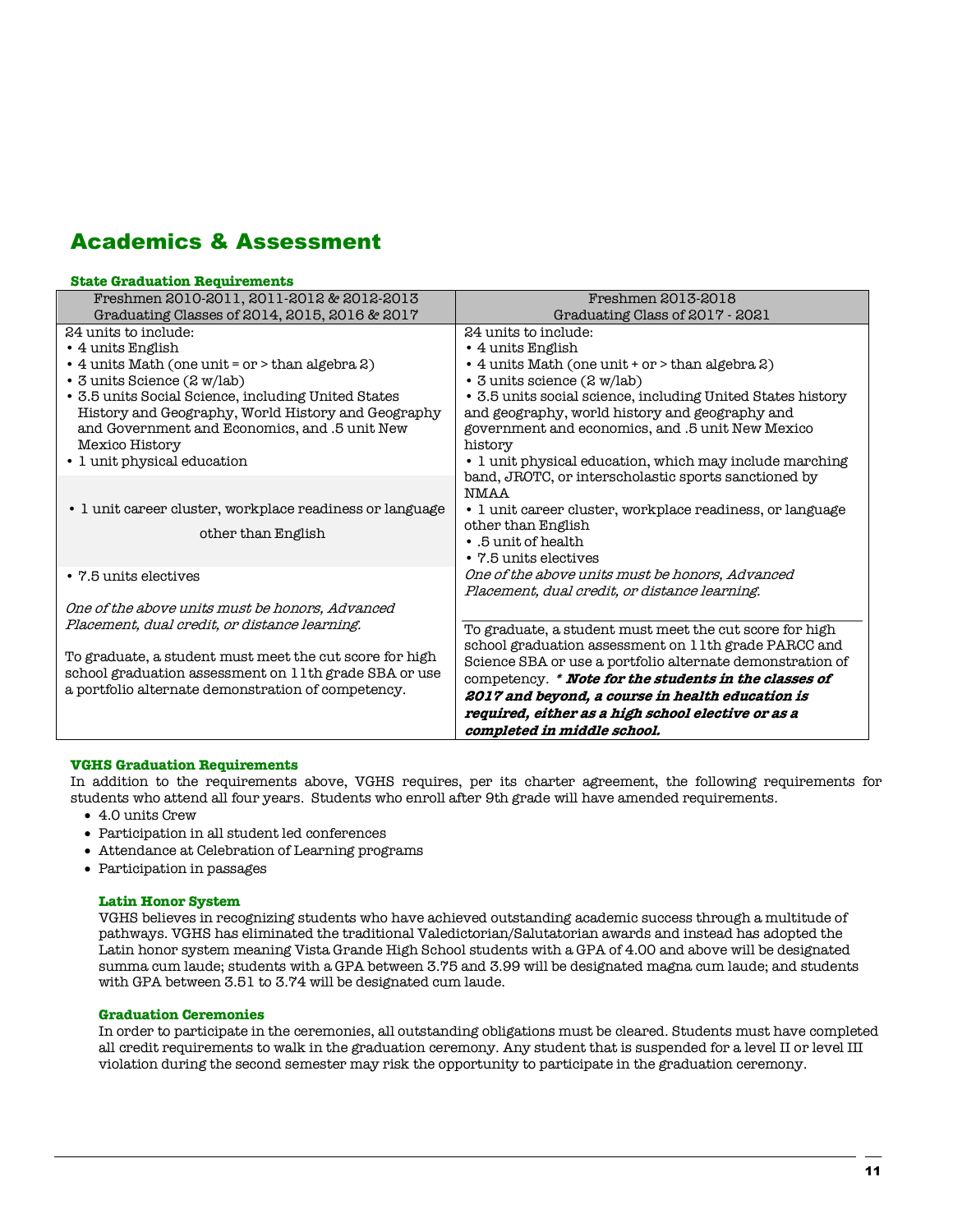#### **Special Education**

\*For more information, please visit http://www.ped.state.nm.us/SEB/index.

We have a **full inclusion program** and integrate students with special education needs to the greatest extent possible within the context of an individual student's IEP (Individual Education Plan), according to our charter and our model. The school follows the state RTI (response to intervention) guidelines, and uses the state produced documents to guide our Special Education Program, policies, and practice. The **VGHS SPED manual** is available for community review. Changes made by the state supersede VGHS policy.

#### **Sports**

Due to the small size of the school and the provisions of our charter, VGHS does not offer an athletic program. Students have the right to participate in all athletic/extracurricular programs of Taos Municipal School district. VGHS does sponsor a Mountain Biking Club, a weight training program, cross-country running and other sports after school.

#### **Student Led Conferences**

Student/parent conferences are scheduled twice during the school year with the student's Crew Leader. Your student will lead his/her conference and present his/her own learning to you through the use of Portfolios. Because these conferences are such an important part of your student's learning at VGHS, **student and parent attendance is required.**

#### **Passage**

At the end of the 10th grade and 12th grade, students will present and defend their learning to an authentic audience in the form of a 3-5 member panel. Students will present examples of high quality work and demonstrate active reflection of their learning. **This is a requirement to move to the 11th grade and to graduate from VGHS.**

#### **Celebration of Learning**

At the end of each semester, all students will present high quality products from their classes and Expeditions. **Parent/guardian attendance is mandatory.**

#### **Homework Policy**

All teachers assign homework at VGHS and assignments are listed. All courses follow the same policy for homework.

- Homework is two days late -------------------------------- After school or lunch detention assigned by Teacher.
- Homework is one week late ------------------------------- One week after school detention assigned by Director.
- Homework is two weeks late ----------------------------- Friday School
- Homework is three weeks late----------------------------Receive a zero for the assignment and parent meeting.

#### **Portfolio Assessment**

Teachers distinguish between two kinds of portfolios at VGHS: classroom/subject portfolios that happen in content areas and a passage portfolio that is produced at the end of  $10<sup>th</sup>$  and  $12<sup>th</sup>$  grade. Classroom/subject portfolios store works in progress and tend to highlight student work in its formative stages. The passage portfolio stands as a permanent record of student achievement.

#### **Transcripts**

Transcripts can be requested from the VGHS office.

#### **Closed Campus**

Vista Grande High School has a closed campus to provide safety for all students. Parents must give written permission for a student to leave early for an appointment, unless for an emergency. All students must check out from the office before leaving early and must have prior parental permission in writing. Students will not be released unless picked up by a parent. Please schedule all appointments on non-campus school days.

#### **Visitors**

All visitors to the campus must check in and receive a visitor's pass at the front desk located in the reception area. Visitors are to wait quietly at the reception area. The Receptionist will contact the appropriate staff member or student who will meet the visitor in the reception area and escort him/her to the approved destination. All visitors must adhere to all traffic flow signs and parking regulations including 5mph speed limit. Safety first!

#### **Reporting Absences/Tardiness**

**If a stu**dent is absent**, a parent/guardian is required to notify the school** before 9 AM **each day of absence. Students arriving after 8:00am must sign in at the office. See attendance policy for more information.**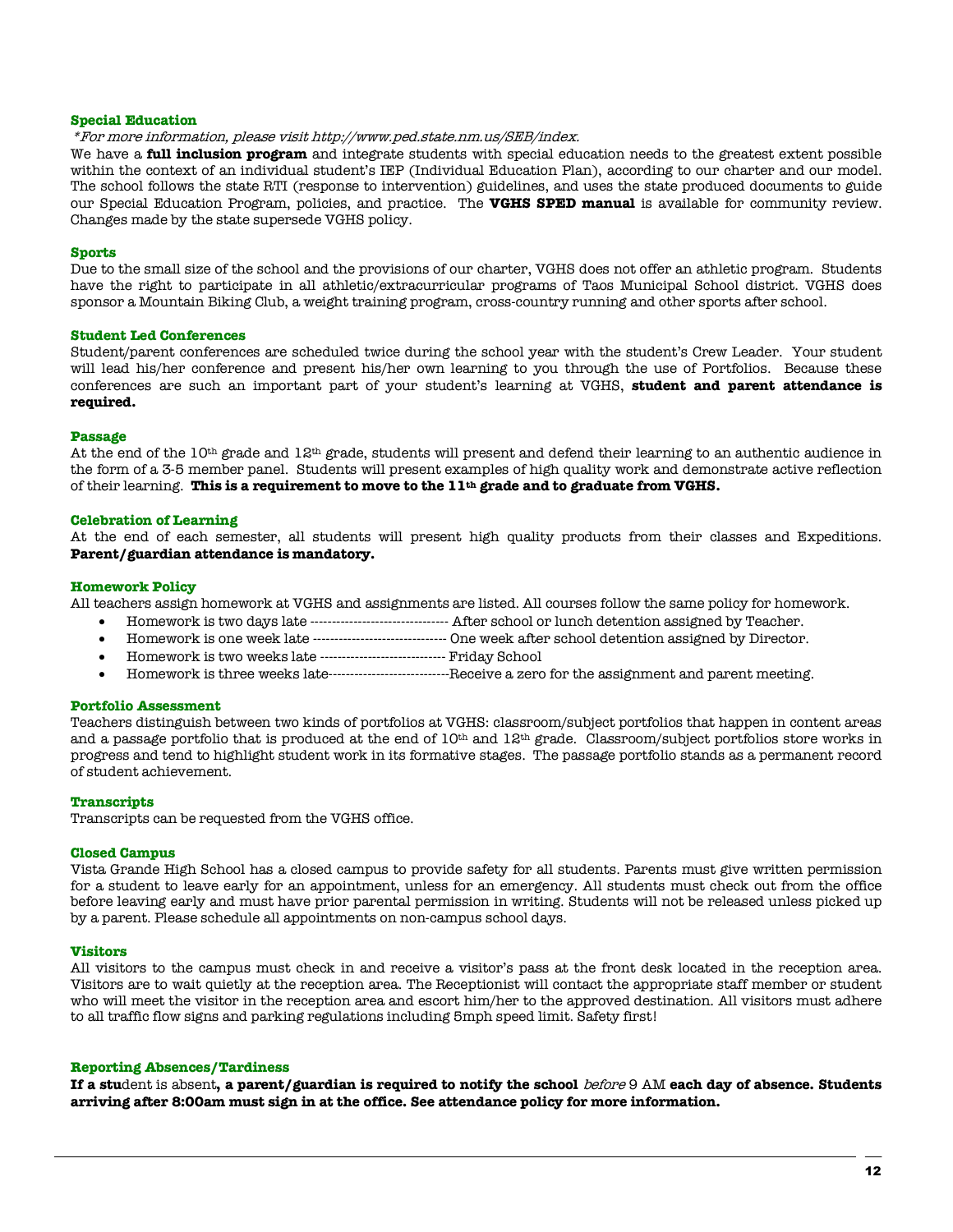#### **Winter Cancellation Policy**

We will follow Taos Municipal Schools for school closure. Please be sure you have access to TV, Internet or radio broadcasts that will give you this information. We will follow delay and full day closures only. Mid day closures are at the discretion of the parent depending on safety decisions. Students will not be released early from school without parent permission. Parents must give written permission to have students released early for any reason, unless in an emergency.

#### **Student Assessments**

Assessments are included as a part of every class. However, students are also measured through a variety of alternative methods including: portfolios, demonstrations, presentations, and collaborative projects. This variety of assessments allows students and teachers to identify strengths and problem areas and respond to them promptly. When problem areas are identified, teachers and learners develop strategies to correct the problem. Students and parents have access to continuous progress reports and weekly grades for every Vista Grande High school class. A Vista Grande staff member must administer all assessments.

#### **Standardized Testing**

Students enrolled at Vista Grande High School are required to participate in all standardized testing as stipulated by the New Mexico Public Education Department. Participation in these tests is required.

In order to receive a high school diploma all students must pass the Math and Language Arts sections of the 11th grade HSGA/EOC tests/PARCC.

#### **Withdrawal from a Course**

Courses are assigned according to the student's "Next Step Plan" and graduation requirements. Any withdrawal from a course requires approval from the course teacher and parent and must be made before midterm to avoid penalty. Any changes may affect the graduation date and plans. All changes must be considered carefully.

#### **Drop policy**

Students must have administrative permission to drop a class. If the drop is made after the midterm date, the student will receive a failing grade in the class. This policy includes summer school.

#### **Friday "Early College" Program**

Students in 10th through 12th grade who carry a cumulative 2.0 GPA have the opportunity to participate in our Friday Early College Program through Career Pathways, which allows students to take UNM classes for dual credit**.** Students in 10th grade may apply for the "Early College" program; enrollment in the program is decided on a case-by-case basis.

#### **College Entrance Examinations**

Vista Grande High school will be facilitating all 11th grade students taking the ACT and/or SAT. Information on the costs, dates of registration, test locations and dates of administration of college entrance examinations may be found on their respective websites:

ACT www.act.org SAT www.collegeboard.com PSAT/NMSQT\* www.collegeboard.com/student/testing/psat

#### **Summer School**

Vista Grande High School offers summer school to enrolled students. Students may take online courses for credit recovery, acceleration, or summer enrichment. Summer courses are offered for credit and require a \$200 deposit, \$100 refundable upon successful completion of the class. Students may drop a class for any reason without grade penalty at/or before midterm. If the drop is made after the midterm date, the student will receive a failing grade in the class. Deposit will NOT be returned for dropped classes.

VGHS is in the planning stages for an extended school year June of 2020.

## Student Policies

All policies and policies regarding student conduct are in effect from the time a student leaves home in the morning until the students arrives home after school**.** This includes lunch hours and field time. Students participating in or attending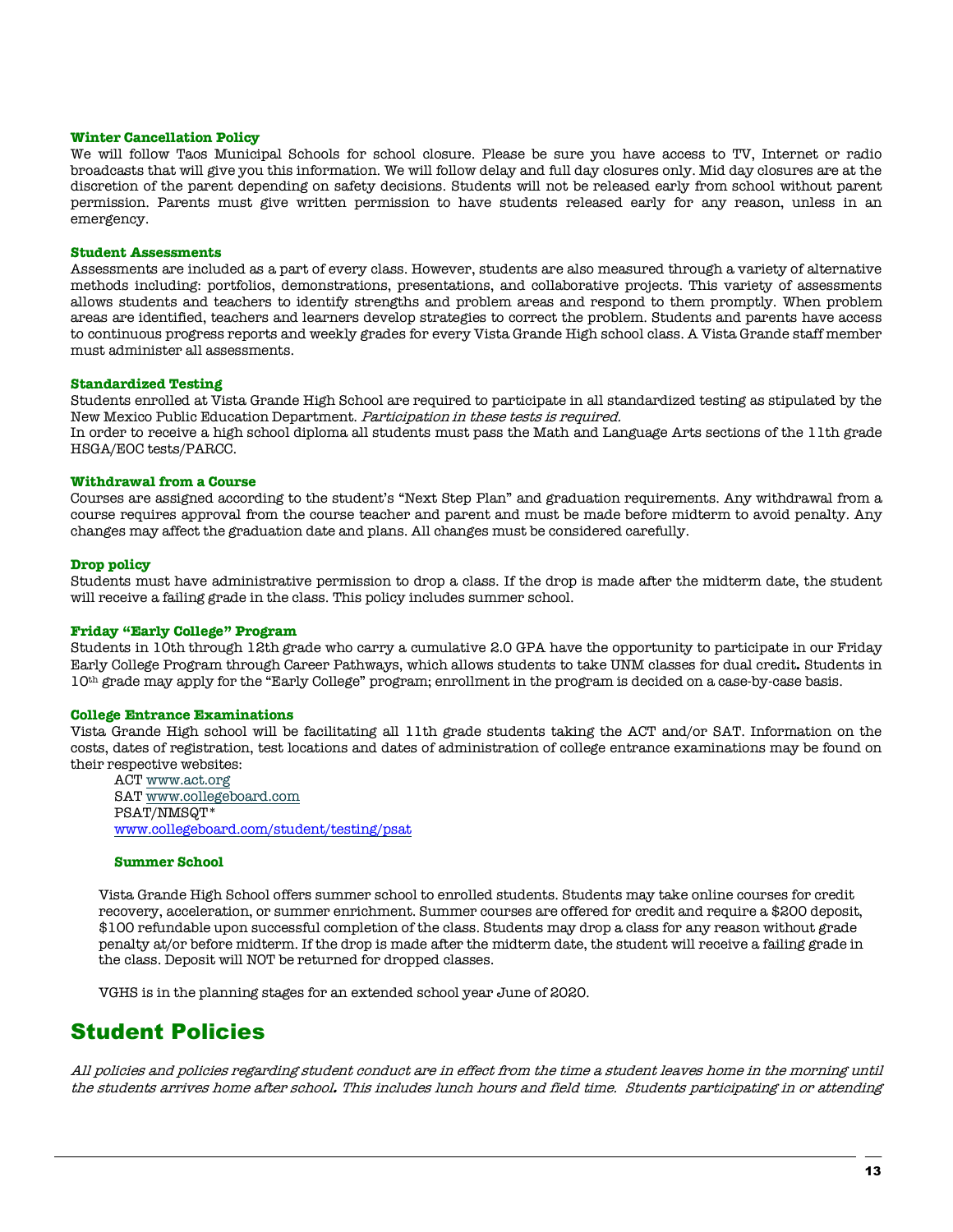any school function at any time, on or off campus, will be held accountable for all policies and procedures regarding student conduct.

#### **Student Rights and Responsibilities**

**Overview** 

All students have the right to a school setting that is orderly and educationally efficient, free from the disruption of normal teaching-learning functions.

The following policy statement is intended to be consistent with the Statement of Rights and Responsibilities, adopted May 1981, by the New Mexico State of Education. In the event that any part of it is not consistent with that Statement, the State of Education's Statement prevails.

#### Educational Opportunity

Every student has the right to an education relevant to his/her needs and ability and a corresponding responsibility to not deny this right to any other student.

No individual shall be subject to prejudicial treatment of his/her right to attend and benefit from public school on the basis of ethnic identity, religion, color, sex, political belief, mental or physical handicap, or for the exercise of his/her rights within this policy.

#### Students' First Amendment Rights

All students possess the constitutional right to freedom of speech and press, the constitutional right to assemble peaceably, and to petition the government and its representatives for a redress of grievances, subject o reasonable limitations upon the time, place, and manner of exercising such rights.

Students are entitled to orally express their opinions. Such opinions shall not interfere with the freedom of others to express themselves. The use of obscenities or personal attacks is prohibited.

All student meetings at VGHS may function only as part of the formal educational process or as authorized by the principal.

Students have the freedom to assembly peacefully. There is an appropriate time and place for expression of opinions and beliefs. Conducting demonstrations, which interfere with the operation of the school or classroom, is inappropriate and prohibited.

Commercial solicitation will not be allowed on school property unless expressly approved by the school administration.

#### Student Expression

Definition of a Publication: Any expression in writing or by pictorial representation, including questionnaires and petitions. Any publication produced or distributed by a student or students with faculty sponsorship. The making available or displaying a publication on school property, or at official school functions immediately before, during, or immediately after curricular, co-curricular or extracurricular school activities.

Students are entitled to express in writing their personal opinions. Such written expressions must by signed by the author. The distribution of such material may not interfere with or disrupt the educational process. VGHS seeks to promote student expression as a part of the inculcation of values and habits necessary to the maintenance of a democratic political system; however, VGHS will not tolerate student expression inconsistent with its educational mission, even though governments outside the school could or would not censor such expression. The school may control production or distribution of school publications only so long as some valid educational purpose is served by such control.

The school will prohibit the distribution of any school publication that, on the basis of objective and facts, is obscene, lewd or defamatory or otherwise intrudes upon the rights of others, or that is, or is likely to be, disruptive to or impede the work of the school.

The school may disassociate itself from any publication that is biased or prejudiced, vulgar, profane, unsuitable for immature audiences, inadequately researched, ungrammatical, or poorly written; however, a publication shall not be deemed disruptive merely because it expresses unpopular or controversial views.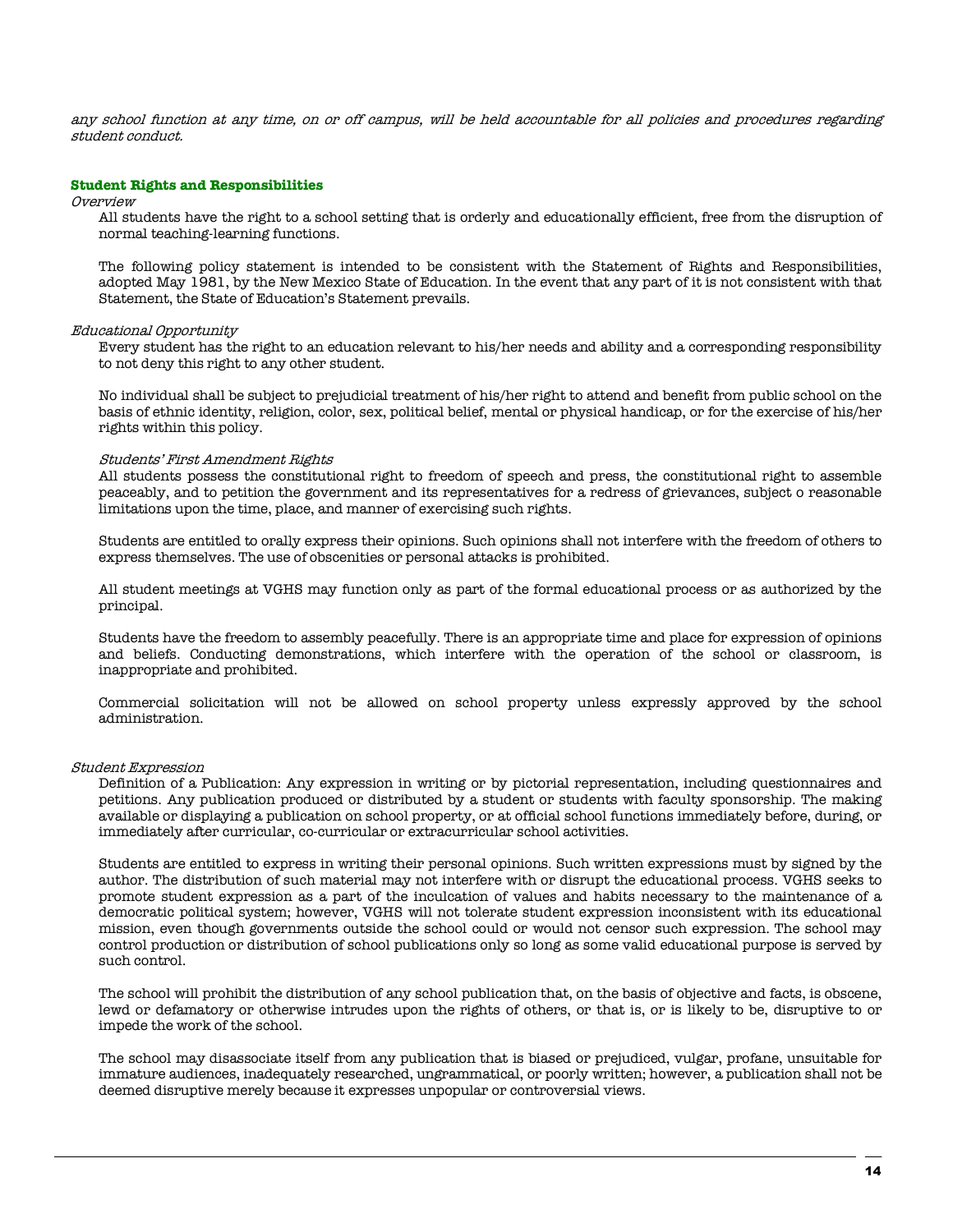Production and distribution of school publications shall be under the control of the building principal or his or her designated faculty representative.

A student who wishes to distribute a school publication shall obtain prior permission from the building principal or designated faculty representative. A student who wishes to address the school community must submit the speech in writing to the School Director. The School Director may not censor the speech unless the speech is obscene, lewd or defamatory or otherwise intrudes upon the rights of others, or that is, or is likely to be, disruptive to or impede the work of the school.

Such a student is entitled to meet personally with the principal or faculty representative to discuss the appropriateness of publication.

The student or his representative may support the appropriateness of distribution with relevant witnesses and materials.

The principal or faculty representative shall grant or deny permission to distribute the publication, in writing and within one school day of the student's request.

In the event that a student's request is denied, the student may appeal the decision, within two school days of the issuance of said denial, to the superintendent: the student must notify the principal, in writing, of his/her desire to appeal; and the superintendent shall issue a written decision within three school days of the notice of appeal. In the event the student seeking permission is dissatisfied with the school's decision, the student may, within two school days of the issuance of such decision, appeal the decision to the VGHS Governing Council, by notifying the in writing of the desire to appeal; and the shall render its decision in writing within three school days of the notice of appeal.

#### **Controversial Issues**

Students shall have the right to encounter diverse points-of-view.

Under the guidelines established by VGHS, students shall have opportunities to hear speakers and view presentations representing a wide range of views in classes, clubs and assemblies. If it is established that student and/or parent objects, as a matter of principle, to participation in an activity assigned by school personnel, an alternative activity will be assigned without penalty or embarrassment to the student.

As a public institution, the school has a commitment to objectivity and the presentation of all sides of an issue.

## Student Rules – Vista Grande High School

#### **Seniors leaving for lunch:**

Seniors can earn the privilege to leave campus for lunch if they have a 3.0 GPA, have a signed **monthly progress** report from all teachers stating that they are in good standing in class. The monthly progress report must be obtained during Vista Time – 7:45 to 8:00 am. The monthly progress report must be turned into the School Director to earn one month of off campus lunch privileges. Off campus lunch privileges will be lost if a student returns from lunch late three times during a semester.

#### **Dress Code**

The following general standards are:

- Clothing will not be worn that causes or is likely to cause disruption of the educational process including, but not limited to, hats that obscure a student's face, beanies, bandanas, hoods, sunglasses or clothing that may be deemed to be provocative or offensive or which promotes illegal activity such as the use of violence, drugs, alcohol or tobacco. Clothing with implied offensive, derogatory, divisive, violent or sexualized language/innuendo and/or imagery is not appropriate. Hats, hoods, and sunglasses are permitted outside the building.
- Any kind of underwear needs to be covered (this includes bra straps and boxers).
- Shirts/pants must cover the belly and back
- Shorts/skirts/dresses should be 3 inches longer than your fingertips resting at your side.
- No masks of any kind.
- Attire advertising tobacco, alcohol or any drug.
- No wallets hanging with a chain attached.
- Tattoos with any suspected gang association must be covered. This will be at the discretion of staff.
- Any manner of grooming or apparel, including clothing, jewelry, emblems, and badges, which by virtue of color, arrangement, trademark, or other attribute that is associated with or denotes membership in or affiliation with any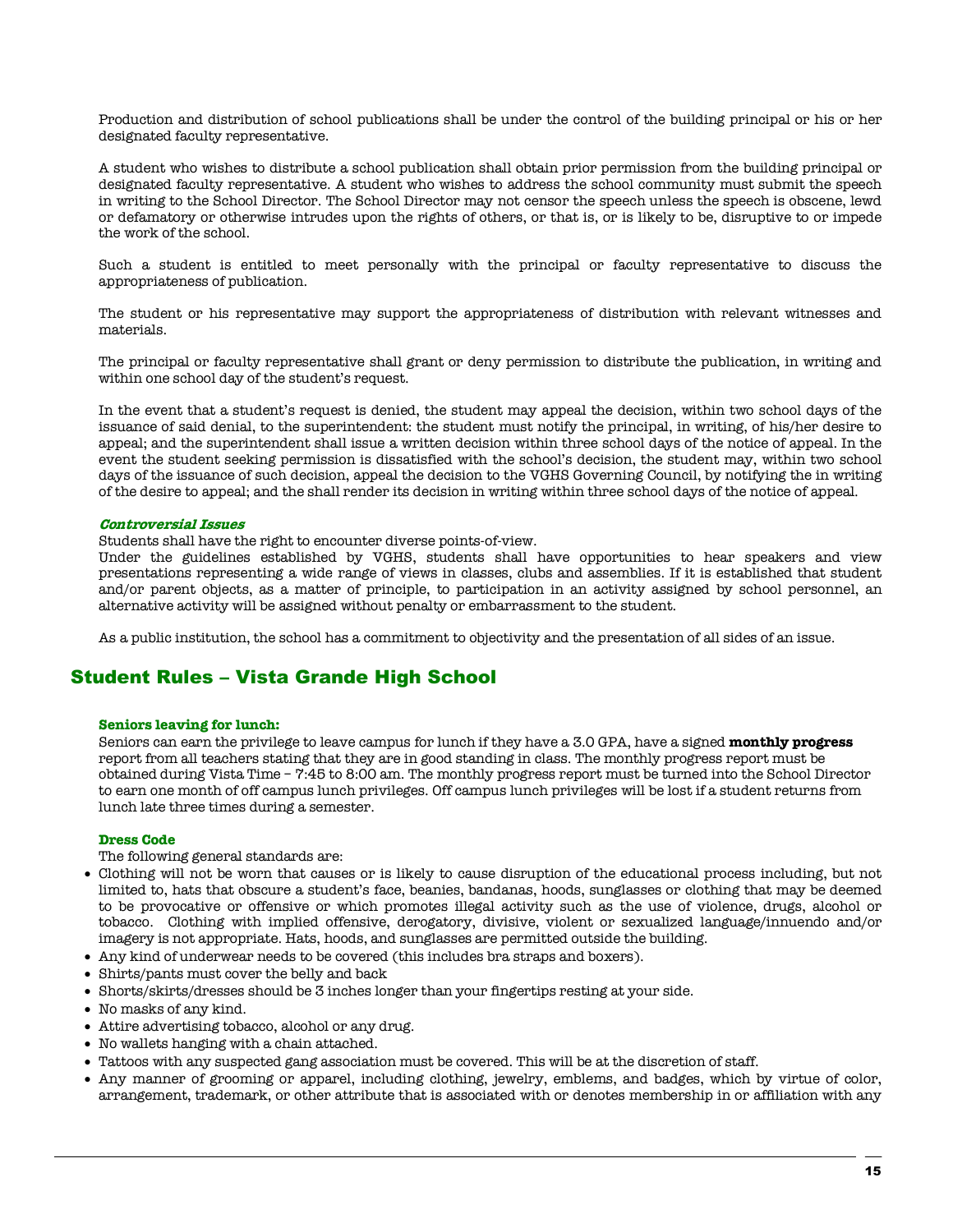gang is not allowed. The prohibition on gang-related apparel will be applied at the discretion of the Director as the need arises.

In cold weather, students must come to school with adequate warm clothing to allow them to be outside for up to an hour at a time. For fieldwork or outdoor activities, parents will receive notice or a phone call from teachers and be expected to prepare their students accordingly.

#### **Student Parking**

Parking at VGHS is a privilege, not a right. A student may park a vehicle on school property only after submitting a parental consent form properly signed by a parent, a valid driver's license, insurance and registration for the vehicle.

If a vehicle is parked on campus without proper documentation with school administration, the following steps will take place:

1st offense: An attempt to contact the owners of vehicle will be made. 2nd offense: Car will be ticketed and may be towed. 3rd offense: Car will be towed at the owner's expense.

#### **VGHS is not responsible for damages incurred while towing.**

#### **\*Students are not allowed in vehicle during normal school hours! This includes the lunch hour!**

Loss of a student's driver's license or lapse in insurance or registration will result in loss of parking privileges.

#### **Food and Beverages**

Food (fruit) and beverages (other than water) are not allowed in classrooms. This is to protect school equipment and facilities and to promote a distraction-free learning environment. Food from outside vendors is not allowed on campus.

#### **Public Displays of Affection**

Because it is hard to determine the fine line between what is or is not an appropriate public embrace, the school rule will be that holding hands or a brief embrace are the limits of affection shown on the campus by students.

#### **Student Use of Staff Lounge**

The Staff Lounge is for the sole use of teachers, staff, and parents/guardians working on school-related projects. Students are not allowed in the Staff Lounge unless they are under the direct supervision of an adult.

#### **Plagiarism and Cheating**

Students commit plagiarism when they use someone else's words, ideas, or creative productions as if they were their own. Assignments are plagiarized if they are completed in whole or part by anyone other than the student who claims credit. Copying homework, computer work, test answers, or creative productions of any kind is plagiarism. Submitting a paper or signing a name to a creative project that has been originated in any way by another is plagiarism. Students should correct or edit their own work. Plagiarism can occur from printed material, the internet, as well as from people, but students can avoid plagiarism by precisely quoting borrowed material and carefully crediting the source. Students must submit their own work for credit. Any occurrence of plagiarism or cheating will result in a zero on the assignment, the 2nd offense will result in student's failing the class. Any student who allows someone else to copy his or her work will receive the same consequences.

#### **Electronic Devices**

The term "Electronic Devices" shall mean any and all devices which accomplish their purposes electronically and include, without limitation, cell phones, pagers, electronic emailing devices, radios, tape players, CD players, DVD players, video cameras, iPods or other MP3 players, laser pointers, portable video game players, personal laptop computers, headphones, cameras, and any device that provides a wireless, unfiltered connection to the Internet.

The use of any and all Electronic Devices by students during the school day, whether on-campus or during a schoolsponsored event are prohibited. While students are not prohibited from possessing Electronic Devices, unless otherwise prohibited by law or policies, rules or procedures, the Electronic Devices must be turned "off" and stored in a Yondr pouch. Students are required to put the Electronic Device in the Yondr pouch before class begins. This Policy does not apply to the sanctioned use of Electronic Devices by teachers, or students under the direct supervision of their teacher, for educational purposes.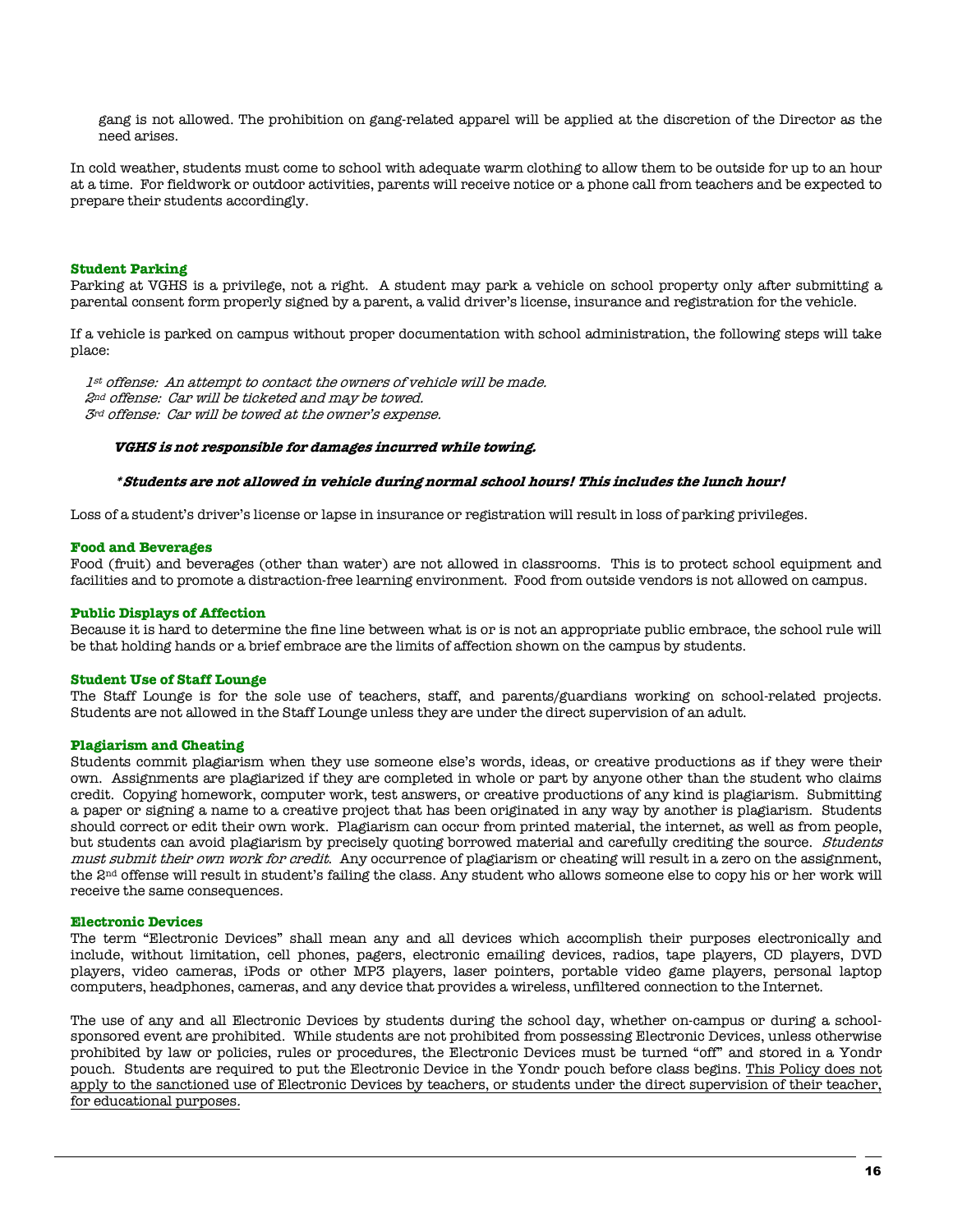Use of Electronic Devices in violation of this policy shall result in the confiscation of the electronic device. After the first violation, the student's parent may recover the Electronic Device from VGHS administrative office at the end of the school day. After the second offense, the student's parent/guardian shall be notified that the student has twice violated this policy and that the Electronic Device may be recovered from the VGHS administrative office at the end of the semester. Electronic Devices that are not recovered at the end of the school year may be disposed of by VGHS. A student who violates this policy more than two (2) times during the school year also may be subject to discipline for engaging in habitually disruptive conduct**.**

#### **Destruction or Theft of School-owned Property**

Current replacement price is imposed on any lost or excessively damaged equipment or educational materials. Law enforcement will be contacted in cases of theft and extreme damage to property. Grades and Transcripts may be withheld for any delinquent accounts.

#### **Divisive Language**

Divisive language is language that targets a person due to their race, ethnicity, gender, sexual orientation, or religion and is not acceptable at VGHS. Divisive language can be written or verbal.

#### **Bullying**

VGHS takes bullying seriously. If you feel your child is being bullied, please contact your crew leader & the director immediately to initiate a formal report. Our detailed Bullying Prevention & Response Policy is available in the office and at www.vghs.org.

#### **Sexual Harassment/Misconduct**

Sexual harassment regarding student-to-student, adult-to-student and student-to-adult conduct means unwelcome or unwanted conduct of a sexual nature (verbal, nonverbal, or physical). Any sexual harassment should be reported to a staff member immediately. If you feel like your child has been sexually harassed, please contact the Director.

#### **Gang-related behavior and dress**

This policy has been adopted pursuant to the requirements of state law, in recognition of the fact that gang activities at school impose a threat to the welfare and safety of students and others in the school community and cause substantial disruption to the educational process.

The term "gang" as used in this policy refers to all groups of three or more individuals who share a common interest, bond, or activity characterized by criminal, delinquent, or otherwise disruptive conduct engaged in collectively or individually.

Gang activity in schools is often marked by the prominent display of certain colors or other indicators: graffiti with distinctive symbols and the used of signals and gestures known to denote gang membership.

- 1. Any manner of grooming or apparel, including clothing, jewelry, hats, bandanas, emblems, and badges which by virtue of color, arrangement, trademark, or other attribute is associated with or denotes membership in or affiliation with any gang will not be allowed in school buildings or on school grounds, at school sanctioned activities and events and while being transported in school approved vehicles.
- 2. Gestures, signals, or graffiti which denote gang membership or activities are prohibited in the school building and on school grounds, at school-sanctioned activities and events, and while being transported in school approved vehicles.
- 3. Gang graffiti on school premises will be quietly photographed, removed, washed down, or painted over as soon as discovered. The photographs will be shared with local law enforcement authorities and used in future disciplinary or criminal actions against the offenders.
- 4. Any student wearing or carrying overt gang paraphernalia, making gestures, or tagging that symbolize gang membership will be written up for disciplinary action.
- 5. Disciplinary action for violation of these standards will include notification of the violation, where applicable; the requirement that the apparel be changed before reentering class; and, at the discretion of the Director, a parental conference. More severe disciplinary consequences, including suspension or recommendation for expulsion will result from repeated or serious violation.
- 6. The Director will establish open lines of communication with local law enforcement regarding this policy in order to further its purposes.

#### **Tobacco Use/Possession**

Use or possession of tobacco products or paraphernalia within sight of school property is prohibited. The smell of tobacco on a student is cause for reasonable suspicion for possession and a search may be conducted. **E-cigarettes and**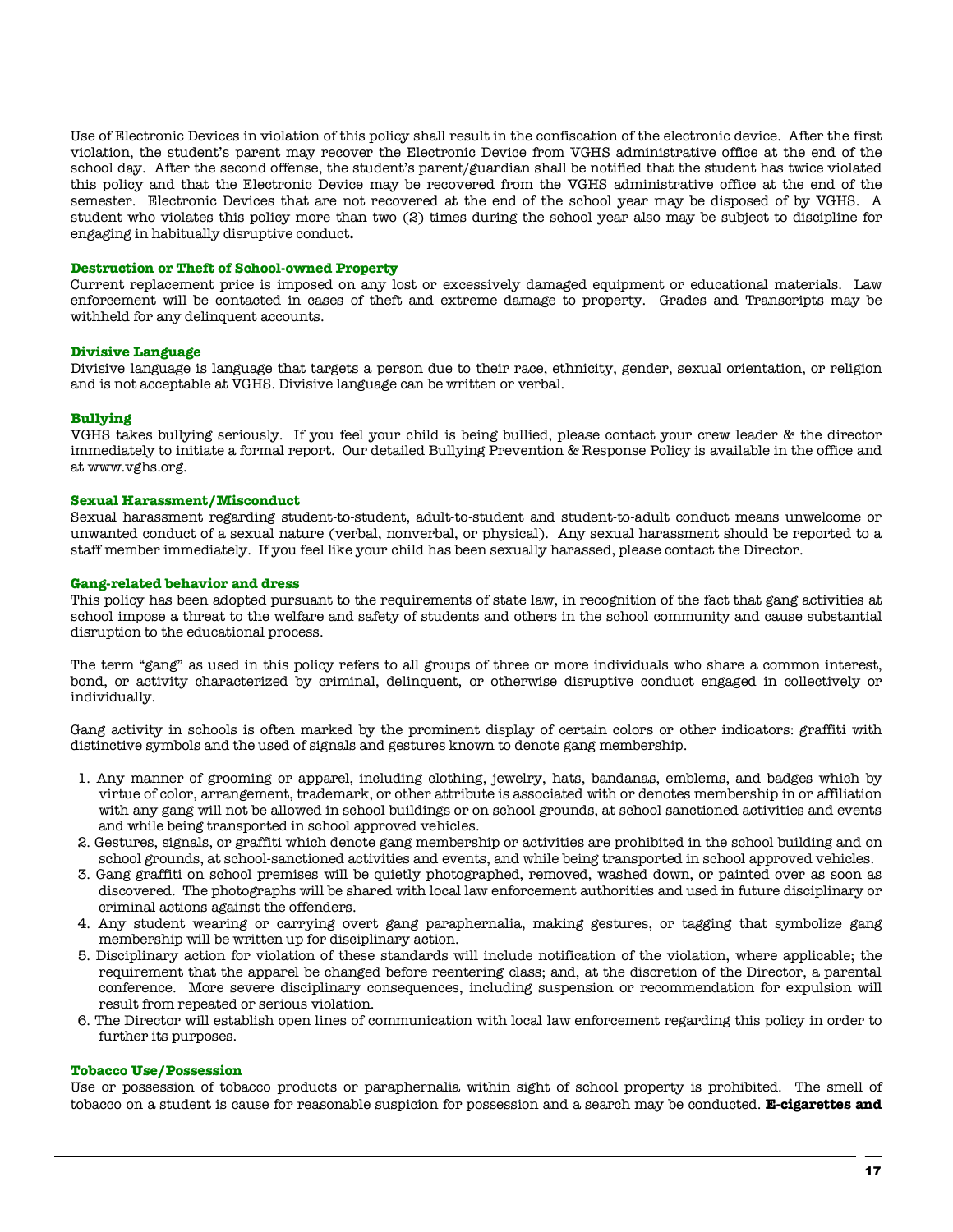**nicotine containers should be included in the definition of "tobacco" under Title 6, Chapter 12, Part 4 NMAC, and the use of such products or items in school buildings, on school property, and by students at school-sanctioned functions away from school property should be strictly prohibited.**

#### **E-CIGS/VAPOR POLICY**

Electronic cigarettes or any similar vapor devices are strictly prohibited on school grounds or at any school sanctioned activity. Any such device will be confiscated immediately and the school will reserve the right to turn said device over to a parent or guardian, or to turn the device over to the school resource officer. Any liquids or other additives that go in e-cig devices will be confiscated and turned over to the Taos Police School Resource Officer to determine what the substance is. Vista Grande will not be responsible for any financial claims resulting from the confiscation of any electronic vaping device regardless of whether or not it is returned to the rightful owner. Students in violation of the ecig policy will be subject to the application of the school's drug and alcohol policy and procedures.

#### **Alcohol/Drug Use**

Student use, possession, distribution, or sale of alcohol, tobacco or illicit drugs is prohibited at VGHS, on school grounds, at any school-sanctioned activities, when students are being transported in school sponsored vehicles, or at any time or in any place where the student's conduct interferes with or obstructs the educational program or operations of VGHS or the health, safety or welfare of students or employees. Students that exhibit signs of being "high" or smell of an illegal drug will be subject to searches. This policy shall be enforced according to VGHS' Student Search and Seizure Policy. Illicit drug use is the use of illegal drugs and the abuse of alcohol and other drugs, including anabolic steroids. For the purpose of this policy, illicit drugs include, but are not limited to, opiates, narcotics, marijuana, and intoxicants of any kind, in addition to counterfeit drugs, and drug-containing paraphernalia. A violation will subject a student to appropriate disciplinary action, up to and including recommendation for expulsion and referral for prosecution. Recommendation for expulsion will be mandatory for any distribution, trade, exchange, or sale of a drug or other controlled substance in a school building or in or on school property.

If is determined by the director or other VGHS authority that a student is under the influence of alcohol or drugs, the appropriate law enforcement agency will be called and the student will be subject to the following provisions:

#### **First Offense**

Authorities will be contacted and a police report will be filed

- A. The student will be suspended according to the school policy regarding suspensions and expulsions.
- B. The director will attempt to develop with the parents and the student a procedure that will outline the responsibilities of the parent, the student, and the school in an effort to keep any further offenses from occurring.
- C. Information on available drug or alcohol counseling and rehabilitation programs and recommendations for chemical dependency assessment, diagnosis, and possible treatment will be given to students and parents. The costs of these programs are to be incurred by the parent/guardian.
- D. When appropriate, students and parents will be asked to follow up with assessment, diagnosis or treatment as a condition to readmission to school. Evaluation of any such participation will be made at the parent conference at the time the suspension is reviewed and the student is considered for readmission to school. Costs of the programs are borne by the family, though the school will provide a list of community resources upon request.

#### **Second Offense**

Withdrawal from VGHS and a recommendation for expulsion will be made

If the student participates in an appropriate rehabilitation program and receives significant treatment, the school will consider such factors in determining if re-admittance to VGHS will follow the rehabilitation/IR program.

#### **Weapons**

For the purposes of school board policy, a "weapon" is any firearm, knife, explosive, or other object, even if manufactured for a nonviolent purpose that has a potential violent use. Additionally, defined as a "weapon" is any "look-a-like" object that resembles an object that has a potentially violent use, if, under the surrounding circumstances the purpose of keeping or carrying the object is for use, or threat of use, as a weapon.

#### **Financial Responsibility and Borrowed Equipment**

Any student participating in a school activity is fully responsible for equipment, books, outdoor gear, tools, computers and other school gear entrusted to him or her. If equipment used by a given student is not accounted for in a satisfactory manner—for example, in the case of theft, loss or damage—participation and clearance to participate in other activities will be withheld until restoration satisfactory to the school is achieved. When a student is issued equipment, the student as caretaker has both the freedom and responsibility to use and take care of the items. Expected wear and tear due to normal use is expected; abuse, damage, loss or defacement will require the student to replace or repair the item in question.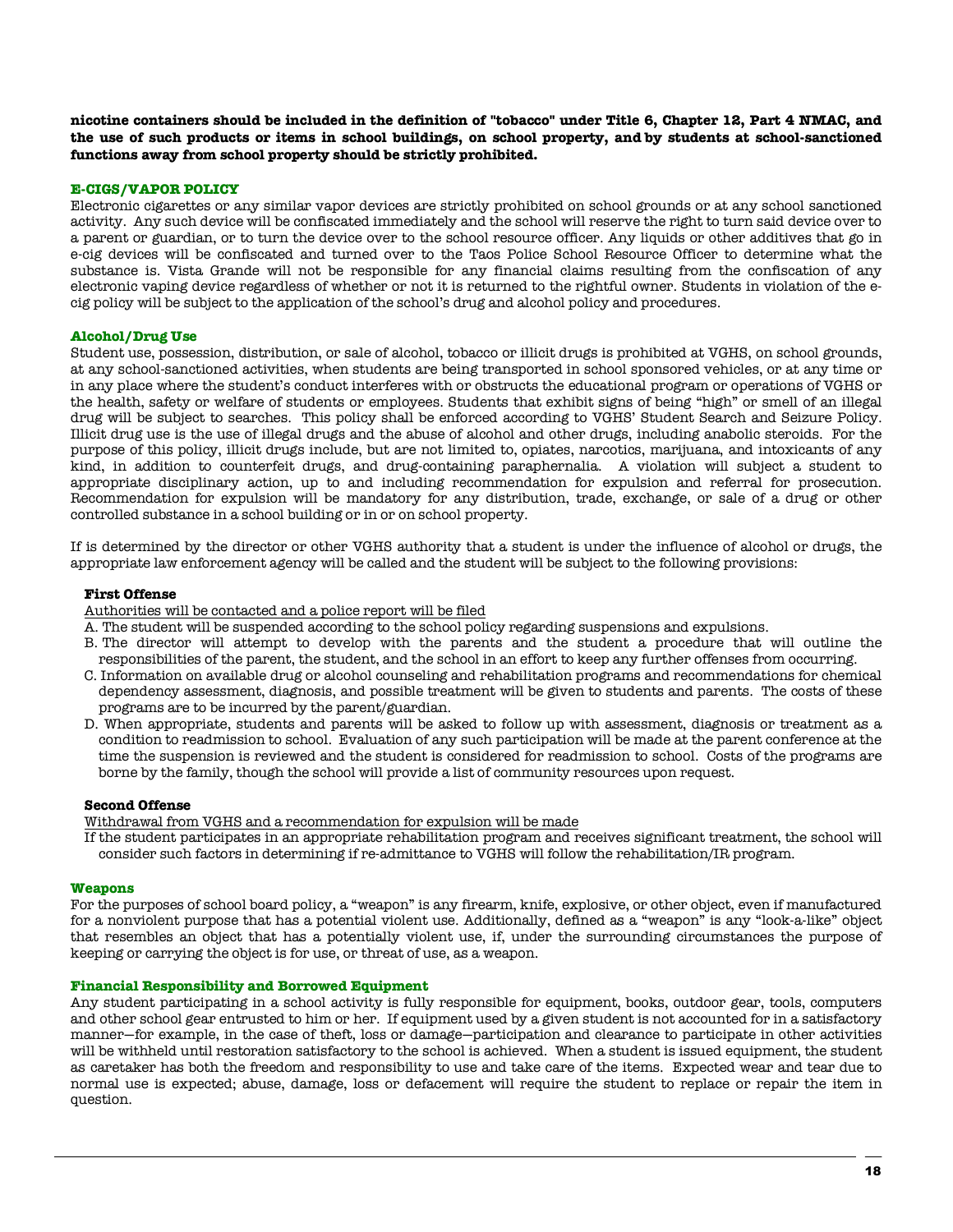#### **Defiance of school Personnel/Authorities**

Refusing to comply with any reasonable request by any school official or sponsor at places and times where school personnel have jurisdiction.

#### **Language, Profane and/or Abusive**

Using language, which is crude, offensive, insulting, or irreverent; using coarse words to show contempt or disrespect; swearing. Students are encouraged to refer to the VGHS Student Code of Conduct before using language or drawing something that is obscene or inappropriate

#### **Searches**

For the protection and security of individuals and property on the VGHS campus, the search of individuals, including students, their personal effects, desks and vehicles on school property, as permitted under federal and state law. Such searches may be conducted without prior parental consent or the presence of a parent. In certain circumstances random searches of personal effects, school property (such as lockers and desks) and vehicles on campus may occur, including random searches with the assistance of canines. Suspicion of intoxication is grounds for a search to be conducted. Any illegal or unauthorized objects found in any search are subject to seizure. Anything found in the course of a search can be used as evidence. Backpacks will be searched prior to any Wilderness trip or extended day fieldwork.

Vehicle Searches – Search of a student's vehicle while parked on school property maybe conducted if there is a reasonable suspicion that a crime or breach of the disciplinary is being committed by the student.

Searches such as emptying of pockets, searches of student backpacks and purses, removal of hats, socks and shoes may be conducted by the school director or designated administrator

#### **Discipline of Habitually Disruptive Students**

Any student who is suspended for disruptive behavior, as defined previously, for a second time during any school year may be declared habitually disruptive and a recommendation for expulsion can be made at the discretion of the Director. A behavior contract will be developed after the first suspension. The plan will be reviewed and modified to support student success. In such cases, the student and his/her parent/guardian will be notified in writing.

A student may be recommended for expulsion from school based on grounds outlined in the Vista Grande High School and Taos Municipal School District Policy, in addition to any laws or regulations for the State of New Mexico. Additionally, a student may be recommended for expulsion if he/she has been suspended three times in one school year.

Expulsion, after an official hearing, is mandatory under state law for:

- 1.Carrying, bringing, using or possessing a deadly weapon without authorization of the school or the district. A deadly weapon includes, but is not limited to, a loaded or unloaded firearm, a knife, a bludgeon or any other weapon/instrument which, in the manner in which it is used or intended to be used, is capable of producing death or serious bodily injury.
- 2.The selling of, including the exchange, distribution or gift of drugs or controlled substances, as defined by state law, including anabolic steroids and prescription drugs.

#### **Corporal Punishment / Physical Restraint**

Corporal punishment is defined as action taken by school employees to spank or otherwise physically handle a student in any way to purposely inflict punishment. No corporal punishment will be administered to students by anyone in the school. Physical restraint is reasonable and appropriate physical intervention or force by staff as necessary for the following purposes:

- 1.To restrain a student from an act of wrongdoing.
- 2.To quell a disturbance threatening physical injury to others.
- 3.To obtain possession of weapons or other dangerous objects upon a student or within the control of a student.
- 4.For the purpose of self-defense.
- 5.For the protection of persons or property.
- 6.For the preservation of order.
- 7. To keep the student from self-harm or danger.

In general, VGHS will not use physical restraint except in issues of student or staff safety. For students who are emotionally escalated, non-compliant to reasonable staff requests, or disruptive of the learning environment--parent will be contacted for student pick-up. If parents cannot be contacted, the police may be brought to the scene to ensure the safety of student and staff, and to minimize disruption of the educational environment.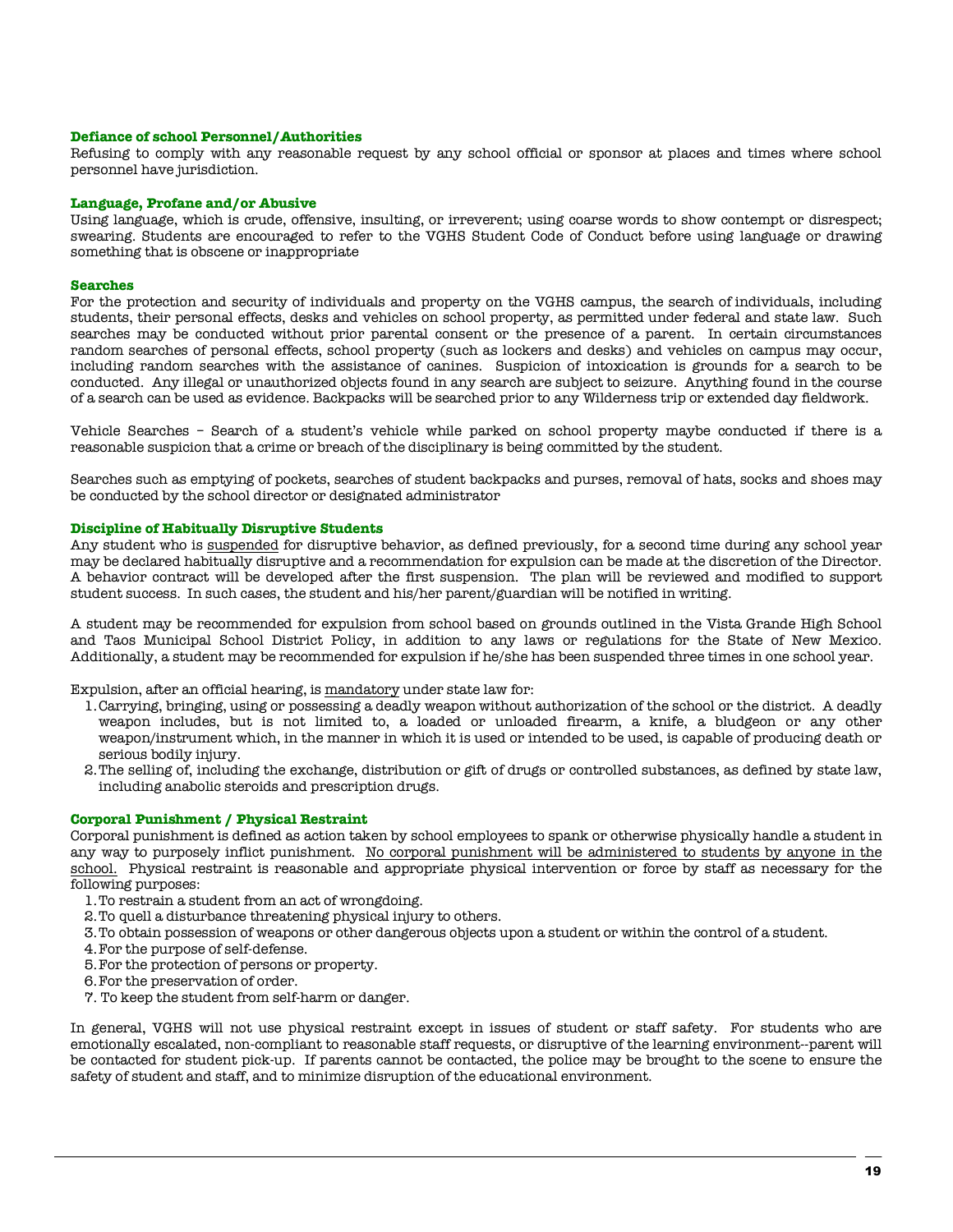Any such acts are not in conflict with the legal definition of child abuse and will not be construed to constitute corporal punishment within the meaning and intention of this policy.

#### **Student Responsibilities/Rules for riding the bus. VGHS has the same requirements while riding the VGHS bus.**

For safe riding on school buses the following are students' responsibilities:

- Students will exhibit safe and appropriate behavior when waiting for and boarding the bus.
- Students must follow the drivers' and/or attendant's instructions promptly. When a principal/designee is on the bus, he/she is authorized to enforce student discipline, also.
- Students will not get on or off the bus while it is in motion. Students must remain seated and keep the aisle and exits clear.
- Students will occupy the seat assigned to them by the driver. If the bus is equipped with seat belts, students must wear them.
- Students will not be permitted in the driver's compartment while the bus is in motion. Students will not tamper with any equipment on the bus.

Students are not to engage in unnecessary conversation with the driver while the bus is in motion.

- Students will exhibit respect, act responsibly, be trustworthy, practice fairness, have a caring attitude, and display good citizenship while on the school bus.
- Students will not use profane language or make obscene gestures while on the bus.
- Students will cooperate with the bus driver in keeping the bus clean.
- Rough or boisterous conduct will not be permitted in the bus. Students will be absolutely quiet when the bus is approaching a railroad crossing and will remain quiet until the bus is safely across the tracks.
- Students will not eat any food or drink any beverage while being transported to or from school (with the possible exception of special needs students with IEPs).
- Students should remember that misconduct and/or carelessness endangers not only their won safety, but also the safety of the other students on the bus.
- Students will not extend their hands, arms, heads, or any objects out the bus windows.
- Weapons, explosives, breakable glass, or other dangerous objects are not permitted on the bus. Animals, except those animals authorized by an IEP or a 504 Accommodation Plan, are not permitted on the bus.
- No item that will block the aisle or is unsecured will be carried on the bus.
- Students will not open or close the bus windows without the permission of the bus driver.
- Students will not throw any item inside or outside the bus while boarding, riding or leaving the bus.
- The use, possession or distribution of tobacco, drugs, alcohol or any other controlled substance will not be permitted while on the bus.
- Students will not ride on the outside of the school bus at any time or attach any item to the bus.
- Students and parents/guardians will be held responsible for malicious destruction to the bus.
- Damage to the bus from any cause will be reported by passengers to the driver, and the driver will, in turn, report it to the proper school official.

## Discipline/Behavior Management

One of the central purposes of discipline at Vista Grande High School is to teach students that there are consequences for their actions, that they are accountable for their behavior, to help them learn from their mistakes and to help them develop character. At VGHS we embrace high expectations for all our students in both academic achievement and in conduct. We all – School Director, teachers, staff, families and students have a shared responsibility to educate our students. We believe that all students can be successful when they know and understand these expectations. We believe that all students can be successful when they know and understand HOWLs (Habits of Work and Learning). Together, we can support each student by name, strength, and need so that every student graduates prepared for college, career, and citizenship. VGHS is welcoming and safe for families of all cultures and backgrounds. We will include students and families in setting culture and problem solving. We will inform families of both their student's positive behavior and of behavior-related concerns. Communication with families will be adequate, timely, and culturally appropriate. VGHS will make reasonable efforts to communicate with families in a language they understand.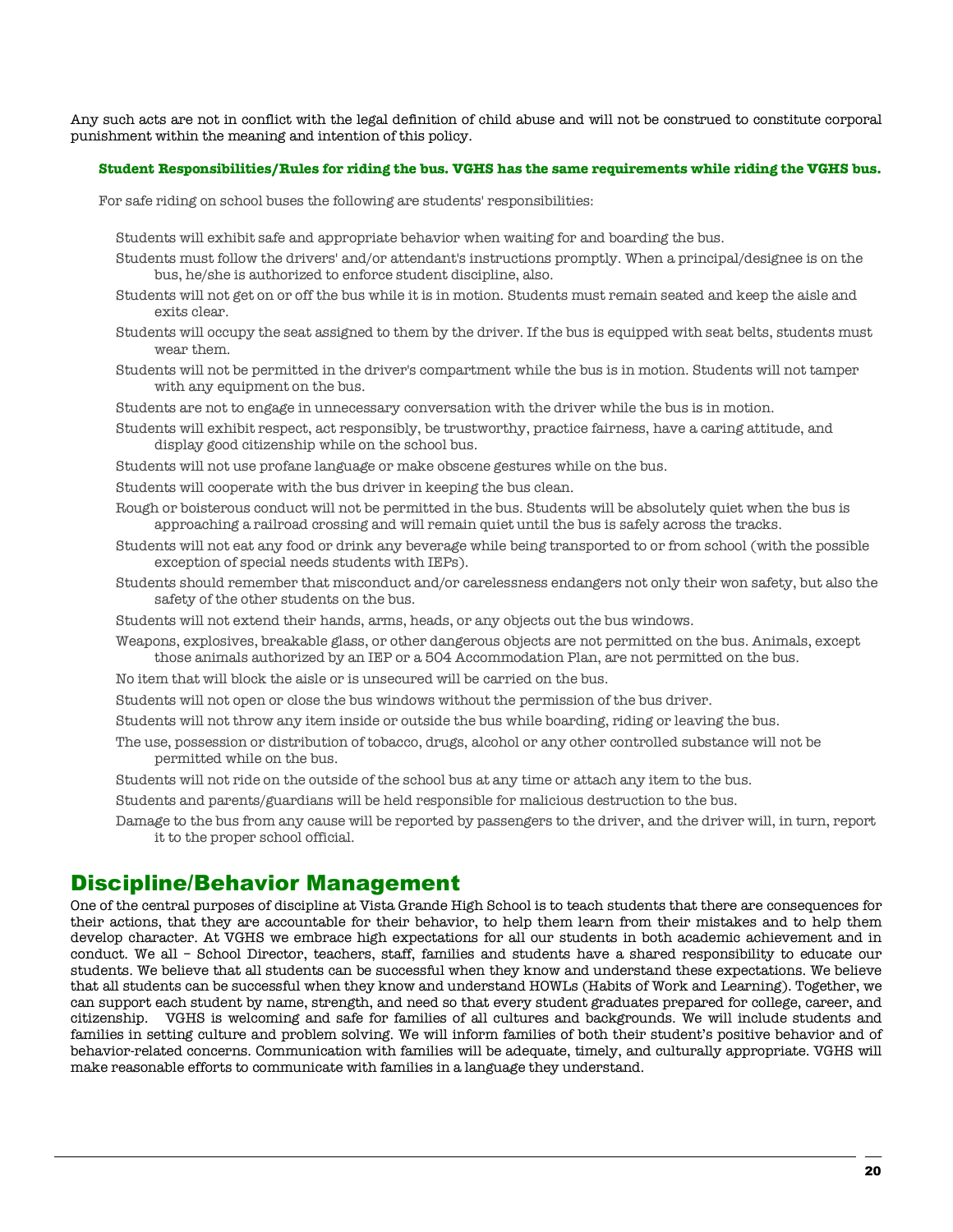As a general rule, members of our community will attempt to use conflicts and issues as a springboard to teach new behaviors and develop communication and leadership skills, even as students learn logical consequences. In dealing with conflicts, a toolbox of strategies is used at VGHS including (but not limited to):

- **Mediation**
- Informal Behavioral Plan (developed with student/crew leader/parent)
- Crew Discussions
- All School Meetings
- Restorative Justice
- All School Restitution

### **Habits of Work and Learning (HOWLs)**

**CHARACTER I am ready to learn. I am an active participant in my learning. I am responsible for my behavior. I am kind to others. I am collaborative with anyone, whether they are friends or not.**

#### **CRAFTSMANSHIP**

**I persevere in all tasks. I revise my work so that it represents my very best abilities. I do everything, big and small, with integrity and quality**

#### **Disruption of the Educational Process**

School is a place to learn and to be a part of a community. If a student is behaving in a way that does not allow other children to learn, school staff will need to intervene with the students. Students, whether receiving general or special education services, may need to receive interventions for disruptive behavior. Acts of misconduct are subject to the disciplinary action by appropriate school personnel. Unacceptable conduct is defined as whether or not it disrupts or has the potential to disrupt the educational process. Consequences will result for cases such as bullying, fighting, harassment, inappropriate use of cell phones or other electronic devices, use or possession of e-cigarettes and other forms of disrupting the Education process or violation of laws, rules and regulations. This handbook follows VGHS, State, and Federal guidelines.

VGHS is a community, and the rules and regulations of VGHS are the laws and expectations of our community. The right to a public education is not absolute; it may be taken away, temporarily or permanently, for violation of school rules.

#### RESTORATIVE JUSTICE PRACTICES

Restorative justice practices are based on respect, responsibility, relationship building and relationship repairing. Restorative justice practices give priority to repairing harm done to individuals and the VGHS school community, and providing student accountability by assuming responsibility and taking action to repair the harm they caused. It aims to keep students in school and to create a safe environment where learning can flourish.

VGHS uses progressive discipline practices for student misbehavior. Progress discipline includes more restrictive or more serious consequences for repeated misbehavior or behaviors displaying more serious risk to self or others. Progressive discipline may include restorative practices as part of the continuum of consequences. Some restorative justice practices that are not included in the discipline matrix for student infractions such as:

- Student mediation
- School community service
- Verbal or written apologies

#### **Disciplinary Procedures**

Consequences for disciplinary offenses may range from a verbal warning for minor offenses to detention, suspensions, Friday School, parent meetings and behavioral contracts. The behavior management plan is designed to serve as a guide when the staff or school director determines consequences. Staff will evaluate situations and assign disciplinary consequences in a fair and consistent manner, often working with the student to take ownership and decide on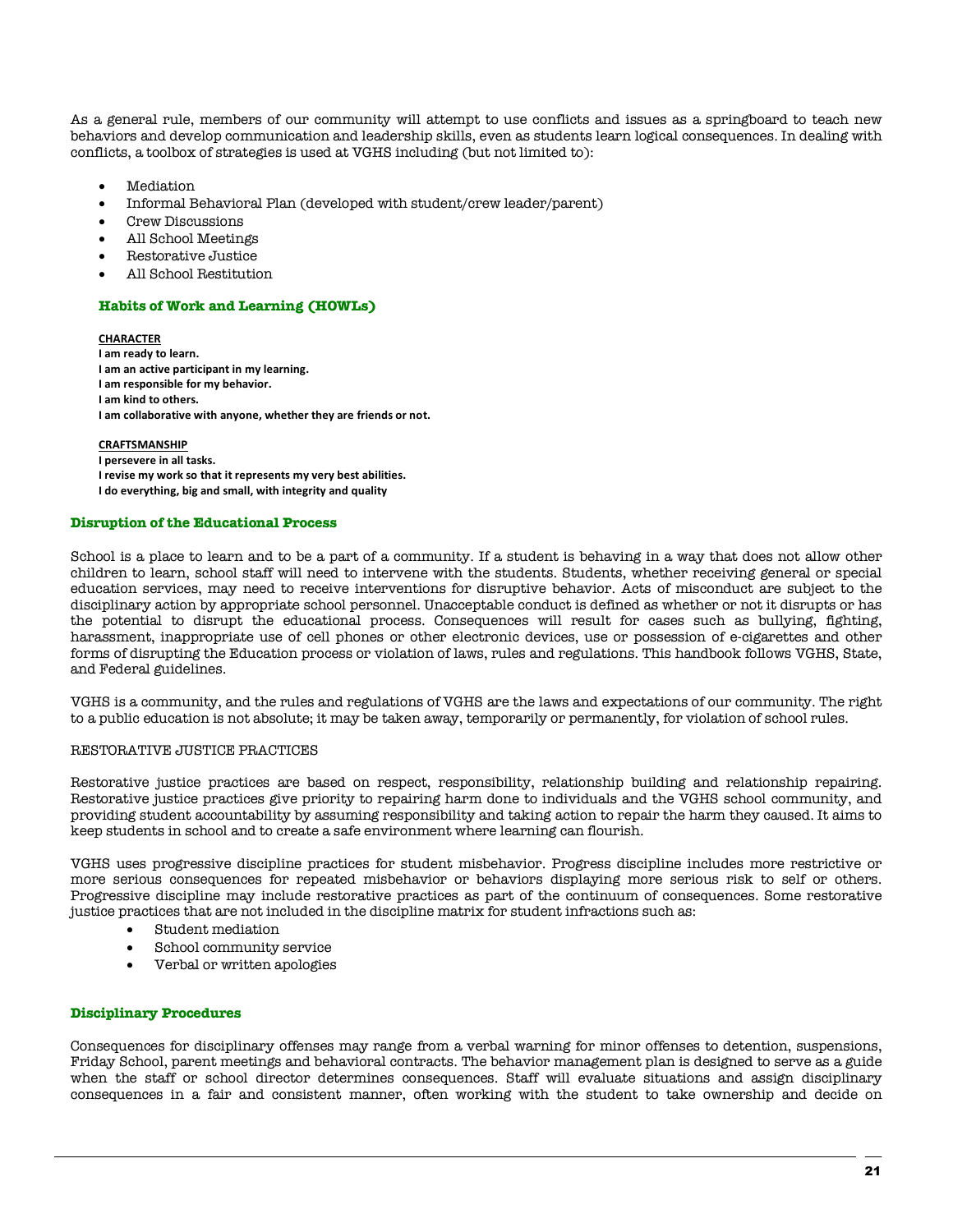reasonable restitution. The disciplinary procedures represent the guidelines in the dispensation of consequences at VGHS. However, depending on the circumstances of the behavior, responses may vary from situation to situation.

- Lunch Detention is assigned by a classroom teacher the student will report to the teacher at the beginning of the lunch period. Lunch will be provided in the classroom.
- After-School Detention may be assigned by teachers for misconduct. Students should report to the teacher who has assigned detention. Detention is over at 4:00 pm students are responsible for their own transportation.

#### **VGHS Alternatives for handling unacceptable conduct**

- Parent Meetings will take place to find a solution to the behavior that is disruptive to the learning environment.
- Out-of-School suspension students are expected to complete all work missed while suspended.
- Teacher's assigning Friday Day will notify parents, School Director and front office staff.
- Contracts Student must commit to more positive behavior in the form of a written contract. Student may be assigned school or community service. Terms of the contract will be determined by the school director or designee.
- Student maybe taken to a long-term suspension hearing for contract violation.
- Contract violations will result in continuing progressive discipline up to and including long-term suspension.
- Students may be referred to the school social worker for additional behavior support.
- Students may be removed from class or activity but remain at school pending conference with appropriate school personnel and parents/guardians must be informed.
- Students may be placed in an alternative educational setting until satisfactory resolution is reached and parents/guardians must be informed.
- The authority of the schools is to supervise and control the conduct of students and includes the authority to impose reasonable periods of detention during the day or outside normal school hours, as disciplinary measures.
- Reasonable periods of detention may be imposed with the procedures for temporary suspension.
- Student's last period teacher will escort Friday School students from their last period class to the commons area. Friday school is over at 6:00 pm students are responsible for their own transportation.
- Disciplinary council made up of student council representatives.

The following is a **non-exhausting list of disciplinary offenses**, broken out into thee levels. As a general proposition the higher the level, the more serious the misconduct. Please refer to the glossary of terms at the end of this handbook.

**Level I** – When possible these types of behaviors will be handled on a daily basis and according to the in-class policies and norms for each teacher. These responses may include, but are not limited to, verbal redirects, assigned seating, and group discussions/interventions. Repeated Level I violations will have consequences. Level I offenses may not be appealed to the Disciplinary Council.

- General Disruptive Conduct (rudeness, dishonesty, causing distraction, etc.)
- Electronic Devices (see electronic policy)
- Out of class, tardy, wandering
- Inappropriate use of technology (see electronic policy)
- Lack of respect for the physical environment (creating messes, littering, etc.)
- Violation of class norms or academic environment
- Food or Beverage in class (see policy)
- Public displays of affection (see policy)
- Profanity
- Non productivity or sleeping in class
- Possession of incendiary device
- Dress Code violations
- Mild play fighting
- Destruction of school property
- Disruption of the educational environment

**Level II –** These behaviors are more serious they generally require more intervention so students can engage in a productive learning environment. Students have the right to appeal the discipline violation to the Disciplinary Council.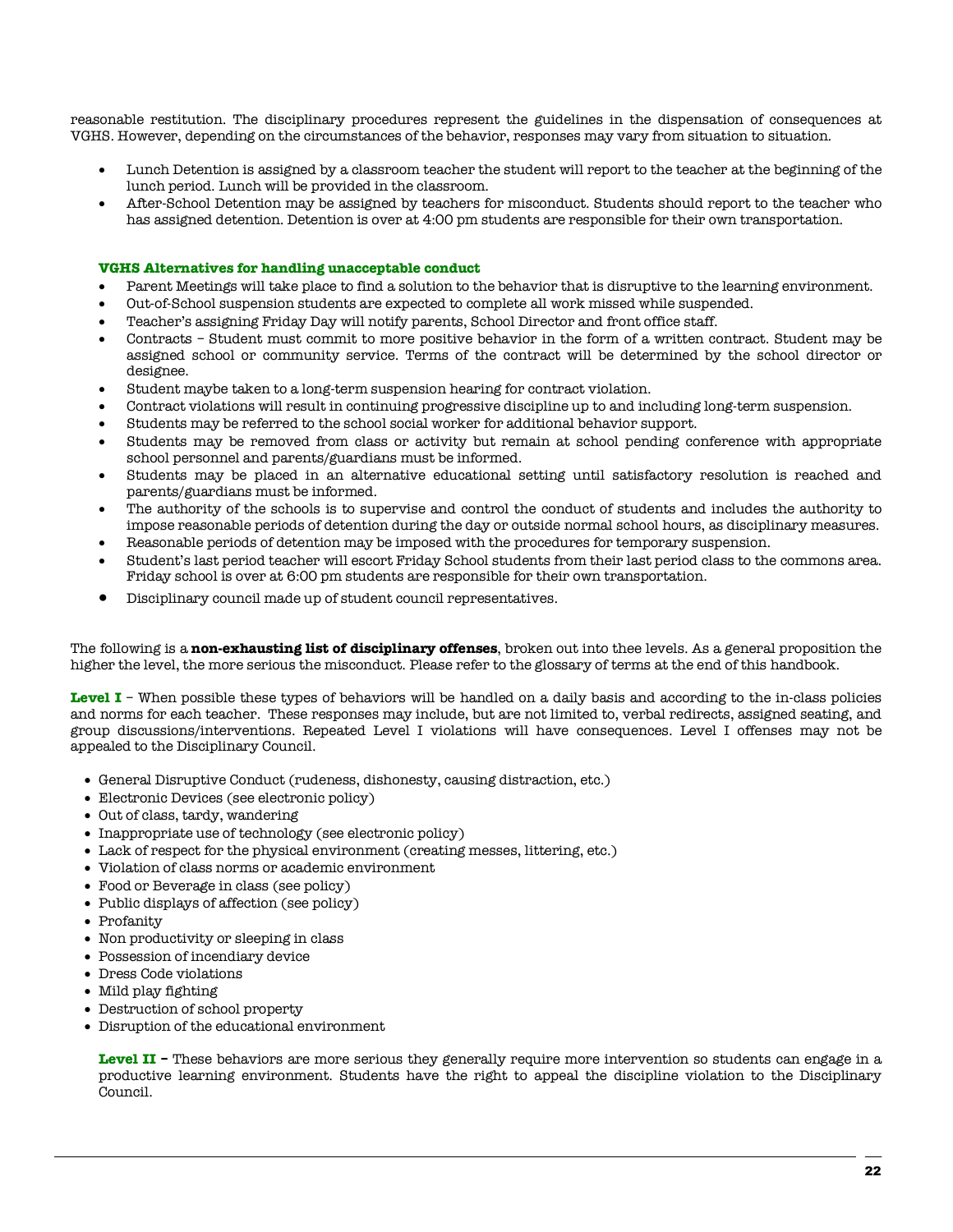- Tech Use policy violation
- Disrespect or defiance
- Public displays of affection
- Wandering hallways
- Leaving campus (no pass)
- Insubordination
- Possession of inappropriate materials
- Leaving campus without being properly signed out
- Failure to comply with discipline policy
- Falsifying official documents
- Defiance of school authorities
- Dress Code Violations
- Failure to comply with Tardy policy
- Intentional lying and/or making a false report
- Language, profane and/or abusive
- Cutting class
- Destruction of school property
- Disruption of the educational environment

**A student may be recommended for expulsion from school based on grounds outlined in the Vista Grande High School and/or Taos Municipal School District Policy, in addition to any laws or regulations for the State of New Mexico. Additionally, a student may be recommended for expulsion if he/she has been suspended three times in one school year.** 

**Expulsion, after an official hearing is mandatory under state law for:**

- **1. Carrying, brining, using or possessing a deadly weapon without authorization to the school or the district. A deadly weapon includes, but is not limited to, a loaded or unloaded firearm, a knife, a bludgeon or any other weapon/instrument which, in the manner in which it is used or intended to be used, is capable of producing death or serious bodily injury.**
- **2. The selling of, including the exchange, distribution or gift of drugs or controlled substances, as defined by state law, including anabolic steroids and prescription drugs.**

**After 5 offenses (Level I and/or Level II) the student will be considered to be engaging in habitually disruptive conduct, a Level III offense**. **VGHS expects students to write letters of apology when appropriate.** 

| LEVEL III: THESE VIOLATIONS HAVE IMMEDIATE AND SERIOUS CONSEQUENCES.                     |                                                                                                                                                                                                                                                                                                                                                                                     |                                                                                                                                                                                              |                                              |  |
|------------------------------------------------------------------------------------------|-------------------------------------------------------------------------------------------------------------------------------------------------------------------------------------------------------------------------------------------------------------------------------------------------------------------------------------------------------------------------------------|----------------------------------------------------------------------------------------------------------------------------------------------------------------------------------------------|----------------------------------------------|--|
| IN MANY CICUMSTANCES, THE AUTHORITIES WILL BE NOTIFIED IMMEDIATELY.                      |                                                                                                                                                                                                                                                                                                                                                                                     |                                                                                                                                                                                              |                                              |  |
| <b>BEHAVIOR</b>                                                                          | 1 <sup>st</sup> offense                                                                                                                                                                                                                                                                                                                                                             | 2 <sup>nd</sup> offense                                                                                                                                                                      | 3 <sup>rd</sup> offense                      |  |
| Arson I, Arson II, and Arson III                                                         | Arson I - Police and Parents will<br>be notified Staff/Student<br>Contract. Short-term<br>suspension, student will pay<br>restitution.<br>Arson II – In addition to Arson I<br>consequences a referral for<br>legal action will be made<br>Arson III - In addition to Arson<br>I and II consequences an<br>expulsion hearing will be<br>pending. Immediate short-term<br>suspension | For all levels of Arson 2 <sup>nd</sup><br>offenses – police will be<br>notified, referral for legal<br>action, and immediate short-<br>term expulsion with an<br>expulsion hearing pending. | Expulsion hearing for all<br>levels of Arson |  |
| Battery (physical) of a staff<br>member or student<br>Assault (verbal) of a staff member | School Resource Officer/Police<br>will be notified immediately. 10<br>days OSS. Behavioral contract,<br>referral for legal action and<br>Expulsion hearing pending.<br>School Resource Officer/Police                                                                                                                                                                               | Expulsion hearing<br>10 days OSS. Student                                                                                                                                                    | <b>Expulsion hearing</b>                     |  |
| or student (including intimidating<br>or threatening remarks)                            | will be notified immediately. 5<br>days OSS. Student behavioral                                                                                                                                                                                                                                                                                                                     | behavioral contract and<br>parental involvement contract                                                                                                                                     | Expulsion hearing                            |  |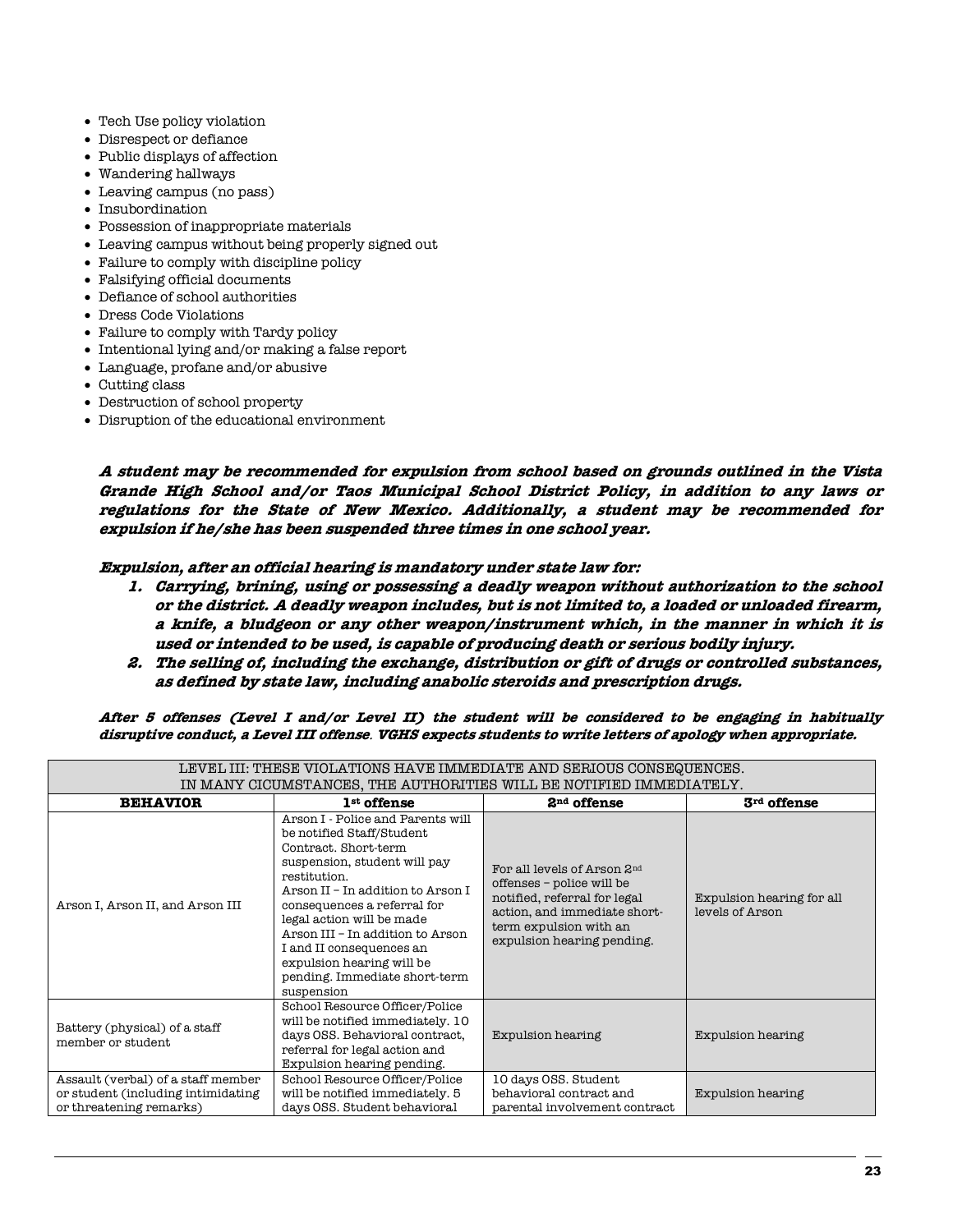|                                                                                                                                                                                                                                                                                  | contract and parental<br>involvement contract in place<br>before student can return to<br>school.                                                                                                                                                   | in place before student can<br>return to school. Expulsion<br>hearing pending                                                                                                                             |                                                                                                                                                                                                           |
|----------------------------------------------------------------------------------------------------------------------------------------------------------------------------------------------------------------------------------------------------------------------------------|-----------------------------------------------------------------------------------------------------------------------------------------------------------------------------------------------------------------------------------------------------|-----------------------------------------------------------------------------------------------------------------------------------------------------------------------------------------------------------|-----------------------------------------------------------------------------------------------------------------------------------------------------------------------------------------------------------|
| Bomb threats/Explosives or<br>possession of                                                                                                                                                                                                                                      | Police will be notified<br>immediately. 10 days OSS.<br>Student behavioral contract<br>and parental involvement<br>contract in place before student<br>can return to school. Expulsion<br>hearing pending                                           | Expulsion hearing                                                                                                                                                                                         | <b>Expulsion hearing</b>                                                                                                                                                                                  |
| Homicide Threat                                                                                                                                                                                                                                                                  | Police will be notified<br>immediately.10 days OSS.<br>Student behavioral contract<br>and parental involvement<br>$\,$ contract in place before student<br>can return to school. Expulsion<br>hearing pending                                       | Student behavioral contract<br>and parental involvement<br>contract in place before<br>student can return to school.<br>Expulsion hearing pending                                                         | <b>Expulsion hearing</b>                                                                                                                                                                                  |
| Making a false report/Lying                                                                                                                                                                                                                                                      | 1-3 days OSS, mediation,<br>Student behavioral contract<br>and parental involvement<br>contract in place before student<br>can return to school.                                                                                                    | 5 days of OSS, Student<br>behavioral contract and<br>parental involvement contract<br>in place before student can<br>return to school.                                                                    | 10 days OSS, Student<br>behavioral contract and<br>parental involvement<br>contract in place before<br>student can return to school.<br>Student will be considered a<br>habitually disruptive<br>student. |
| Fighting                                                                                                                                                                                                                                                                         | 1-3 days OSS, mediation,<br>Student behavioral contract<br>and parental involvement<br>contract in place before student<br>can return to school.                                                                                                    | 5 days OSS, Student<br>behavioral contract and<br>parental involvement contract<br>in place before student can<br>return to school. Expulsion<br>hearing,                                                 | 10 days OSS. Student<br>behavioral contract and<br>parental involvement<br>contract in place before<br>student can return to school.<br>Expulsion hearing pending                                         |
| Gang related activity                                                                                                                                                                                                                                                            | Police will be notified<br>immediately. 5 days OSS,<br>Student behavioral contract<br>and parental involvement<br>contract in place before student<br>can return to school.                                                                         | 10 days OSS. student<br>behavioral contract and<br>parental involvement contract<br>in place before student can<br>return to school. Expulsion<br>hearing pending                                         | <b>Expulsion hearing</b>                                                                                                                                                                                  |
| Habitually disruptive conduct                                                                                                                                                                                                                                                    | 10 days OSS. Expulsion hearing<br>pending                                                                                                                                                                                                           | <b>Expulsion hearing</b>                                                                                                                                                                                  | <b>Expulsion hearing</b>                                                                                                                                                                                  |
| Harassment/bullying (physical,<br>racial, verbal, electronic<br>intimidation, etc.)                                                                                                                                                                                              | 10 days OSS. Student<br>behavioral contract and<br>parental involvement contract<br>in place before student can<br>return to school. Expulsion<br>hearing pending.                                                                                  | Short-Term suspension,<br>student behavioral contract<br>and parental involvement<br>contract in place before<br>student can return to school.                                                            | <b>Expulsion hearing</b>                                                                                                                                                                                  |
| Inappropriate use or possession of<br>technology<br>(theft/tampering/damage to<br>computers/network)                                                                                                                                                                             | School Resource Officer/Police<br>will be notified immediately. ${\bf 5}$<br>days OSS. Student behavioral<br>contract and parental<br>involvement contract in place<br>before student can return to<br>school. Expulsion                            | 10 days OSS, Student<br>behavioral contract and<br>parental involvement contract<br>in place before student can<br>return to school. Expulsion<br>hearing                                                 | Expulsion hearing                                                                                                                                                                                         |
| Personal substance abuse<br>(consuming, solicitation, in<br>possession of, or under the<br>influence of alcohol, drugs, look-a-<br>likes or other controlled<br>substances and or paraphernalia<br>including OTC drugs and<br>prescription drugs, includes<br>smoking or vaping. | Police will be notified<br>immediately. Student<br>behavioral contract, parent<br>involvement contract which<br>will, include minimum of 3<br>counseling appointments and<br>40 hours of community service<br>determined by the School<br>Director. | Police will be notified<br>immediately. Student<br>behavioral contract and<br>parental involvement contract<br>in place before student can<br>return to school. 10 days OSS.<br>Expulsion hearing pending | <b>Expulsion hearing</b>                                                                                                                                                                                  |
| Selling or distributing alcohol,<br>drugs, look-a-likes, or other<br>controlled substances including OT<br>drugs or prescription drugs                                                                                                                                           | Police will be notified<br>immediately. Student<br>behavioral contract and<br>parental involvement contract<br>in place before student can<br>return to school. 10 days OSS.<br>Expulsion hearing pending                                           | Expulsion hearing                                                                                                                                                                                         | Expulsion hearing                                                                                                                                                                                         |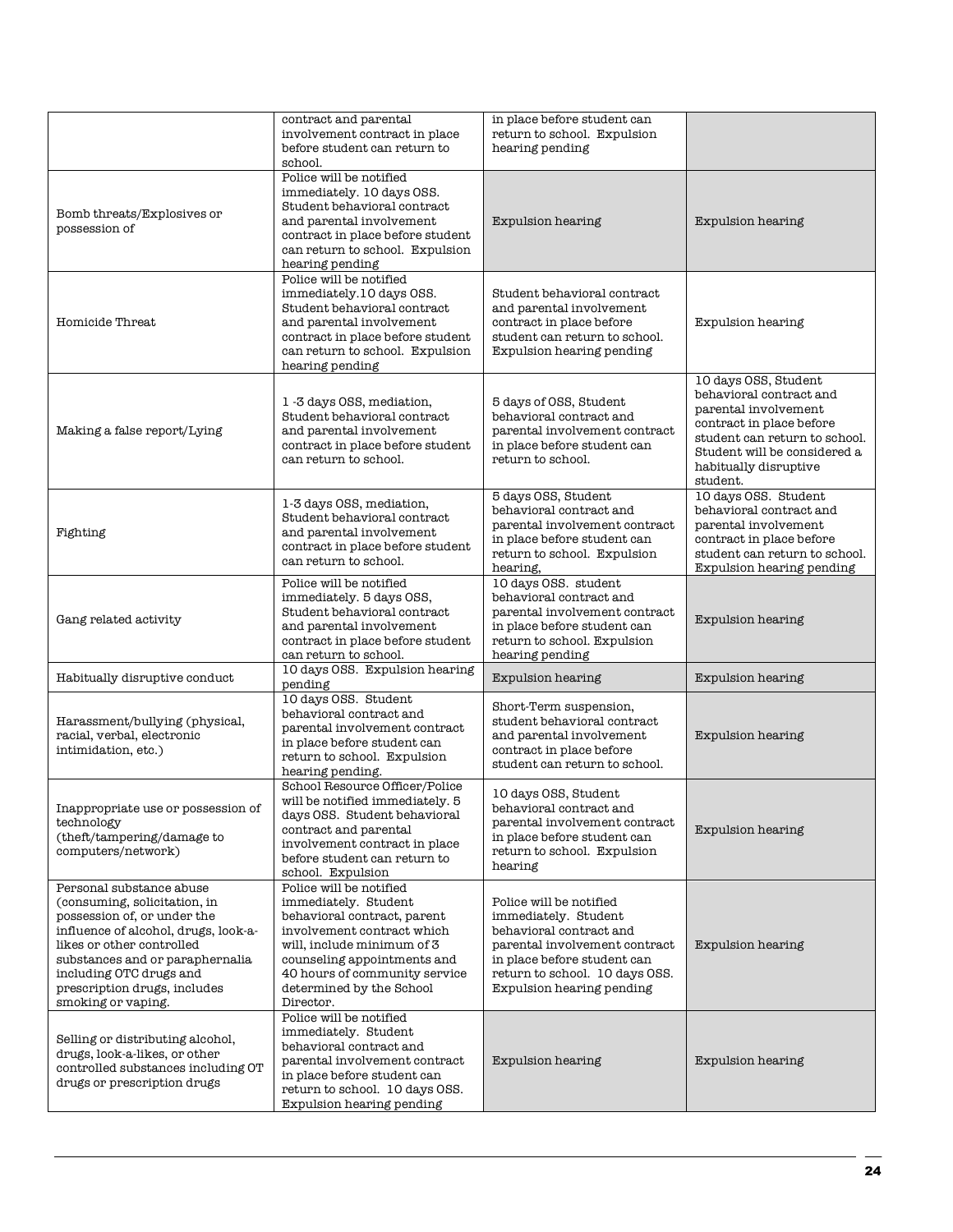| Sexual harassment/misconduct                                                                                        | 1-day OSS pending investigation<br>and Student behavioral<br>contract and parental<br>involvement contract in place<br>before student returns to<br>school. Mandatory counseling<br>appointment with social<br>worker.     | 5 days OSS. Student<br>behavioral contract and<br>parental involvement contract<br>in place before student can<br>return to school.                                | 10 days OSS. Student<br>behavioral contract and<br>parental involvement<br>contract in place before<br>student can return to school.<br>Expulsion hearing pending |
|---------------------------------------------------------------------------------------------------------------------|----------------------------------------------------------------------------------------------------------------------------------------------------------------------------------------------------------------------------|--------------------------------------------------------------------------------------------------------------------------------------------------------------------|-------------------------------------------------------------------------------------------------------------------------------------------------------------------|
| Theft/extortion                                                                                                     | School Resource Officer/Police<br>will be notified immediately. 3-5<br>days OSS, Student behavioral<br>contract and parental<br>involvement contract in place<br>before student can return to<br>school.                   | 10 days OSS. Student<br>behavioral contract and<br>parental involvement contract<br>in place before student can<br>return to school. Expulsion<br>hearing pending. | Expulsion hearing                                                                                                                                                 |
| Using incendiary devices                                                                                            | 5 days OSS, counseling, student<br>behavioral contract and<br>parental involvement contract<br>in place before student can<br>return to school.                                                                            | 10 days OSS. Student<br>behavioral contract and<br>parental involvement contract<br>in place before student can<br>return to school. Expulsion<br>hearing pending. | Expulsion hearing                                                                                                                                                 |
| Vandalism (involved in altering,<br>defection or destroying school or<br>private property, including<br>technology) | School Resource Officer/Police<br>will be notified immediately. 5<br>days OSS, loss of privileges,<br>Student behavioral contract<br>and parental involvement<br>contract in place before student<br>can return to school. | 10 days OSS. Student<br>behavioral contract and<br>parental involvement contract<br>in place before student can<br>return to school. Expulsion<br>hearing pending. | <b>Expulsion hearing</b>                                                                                                                                          |
| Possession of weapons (see policy)                                                                                  | Up to 10 days OSS, Student<br>behavioral contract and<br>parental involvement contract<br>in place before student can<br>return to school. expulsion<br>hearing pending                                                    | <b>Expulsion hearing</b>                                                                                                                                           | <b>Expulsion hearing</b>                                                                                                                                          |
| Defiance of School<br>Personnel/Authorities                                                                         | 3 days OSS, Student behavioral<br>contract and parental<br>involvement contract in place<br>before student can return to<br>school, counseling                                                                             | 5 days OSS, mediation, Student<br>behavioral contract and<br>parental involvement contract<br>in place before student can<br>return to school.                     | 10 days OSS. Expulsion<br>hearing pending                                                                                                                         |

## Academic

### **Attendance and Truancy**

### **VGHS respects the Sovereignty of Native Tribes**

While Native students are still subject to the same attendance laws as other students, VGHS is committed to working with families and tribes to understand specific tribal customs, practices and laws as well as any specific communication needs of tribe or family. VGHS would like to encourage the inclusion of tribal representatives/suggestions in any attendance contract to ensure the inclusion of culturally relevant support, additional resources, and to deepen the understanding of needs specific to the tribe, family, and/or student. Tribes or Native Families are encouraged to request this in the implementation of the attendance policy. Absences due to traditional activities must be excused by the Governor's Office. Parents are responsible for requesting and providing the documentation to the school.

VGHS follows NM state truancy law. Three tardies equal a day of absence. If your student misses 10+ days of school during a semester **for any reason** (barring medical, religious, or extraordinary circumstances), s/he will not receive credit for the class. Per NM state law, letters will be sent home after 3, 5, and 10 absences.

Appropriate legal procedures will be followed for ten (10) or more unexcused absences during the school year, which is considered habitual truancy, as specified and required by the Public School Code. **In the event that a student misses 10 or more days of class, s/he may not receive academic credit without documentation of extraordinary circumstances.** In the event that a student wishes to appeal the loss of credit due to absences, they must submit an appeal form (available at www.vghs.org) to their crew leader and the School Director.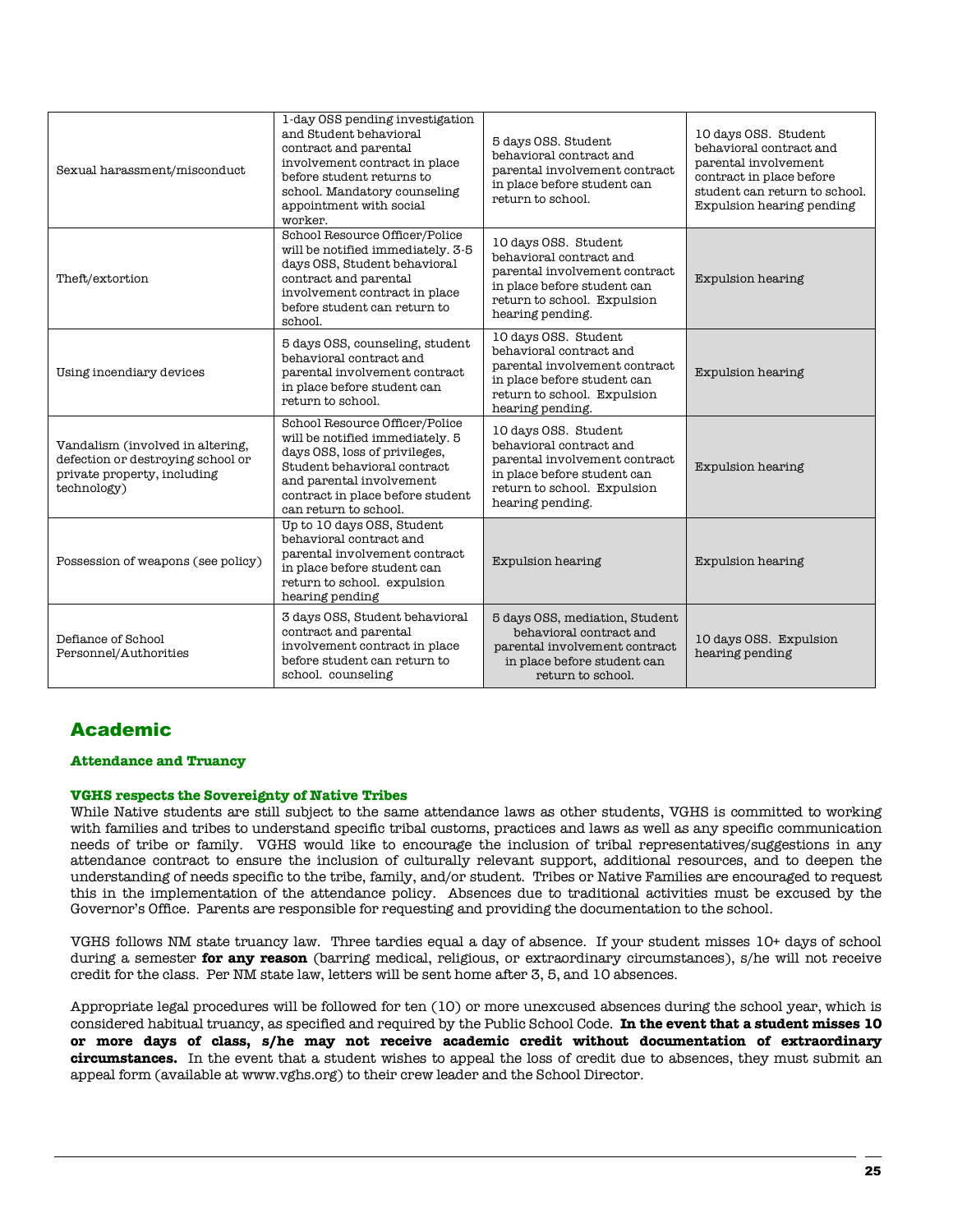After ten days of consecutive non-attendance, by state law, the student will be withdrawn. To request a medical or educational absence, please contact the office for proper procedures.

If a student leaves campus without being signed out, they will be considered truant and are not allowed back on school grounds and must be picked up by a parent/guardian.

#### **Excused Absences**

In order for an absence to be valid the student must bring a written excuse signed by the parent the day he/she returns to school. A valid excuse is considered illness, death in family, documented medical appointment or religious holiday. For illnesses over three days or more a doctor's excuse may be requested by the school and a medical absence form may be requested. When a student has entered the school truancy program with 5 or more absences, s/he must bring a doctor's note to school for any additional absences.

#### **Unexcused Absence:**

An absence from school or a class for which the student does not have an allowable excuse pursuant to the Law or rules of this Governing Board. A one-half day absence shall be recorded as unexcused when two (2) or more classes up to 50% of the instructional day are missed without an allowable excuse. A full day absence shall be recorded as unexcused if more than 50% of an instructional day is missed without an allowable excuse. **If a student misses more than 75% of the class time it will be counted as an absence. For example, if a student leaves their afternoon class before 2:15 pm the class will be changed to an unexcused absence until further documentation is provided.** 

#### **Exemptions from the Law**

Any qualified student and any person who because of his age is eligible to become a qualified student shall be excused from remaining in school until attaining the age of majority if:

- 1. the person is specifically exempted by law;
- 2. the person has graduated from a high school or received a general education certificate;
- 3. with written consent of the parent of the person to be excused, the person is excused from the provisions of the Law by the superintendent of schools because of a hardship.

#### **Consequences for Absences**

#### **Step I: Initial Meeting**

After three incidents of absences (excused or unexcused), the student's crew leader will contact the student's parent by a phone call, email and/or letter and an in-person conference will be held between parent/guardian, student to decide what kind of support is needed for the student. Tutoring may be required as support for student to make-up missed assignments.

#### **Step 2: Parent/Guardian/Director Conference**

If student has five cumulative (excused or unexcused) absences in a quarter, the student's crew leader will contact the student's parent by a phone call, email and/or letter and an in-person conference will be held between parent/guardian, student, director, and teachers. A truancy prevention plan and contract will be developed and signed in order to support the student. Tutoring may be required as support for student to make-up missed assignments.

#### **Step 3: Parent/Guardian/Director/Outside Agency Support Conference**

If a student has seven cumulative (excused or unexcused) absences in a quarter, the student's crew leader will contact the student's parent by a phone call, email and/or letter and an in-person conference will be held between parent/guardian, student, director, and teachers. At the school's discretion an outside agency will be contacted to provide counseling to the student and family. The truancy prevention plan and contract will be reviewed and updated as necessary.

#### **Step 4: Meeting with juvenile probation and parole services in Taos**

If the student has **ten unexcused** absences in a school year, the student's parent/guardian will be notified by certified mail and a phone call. The student, parent/guardian(s), director will meet with juvenile probation and parole services in Taos. A truancy action plan and contract will be developed. Tutoring may be required as support for student to make-up missed assignments.

#### **Step 5: Taos Probation Office**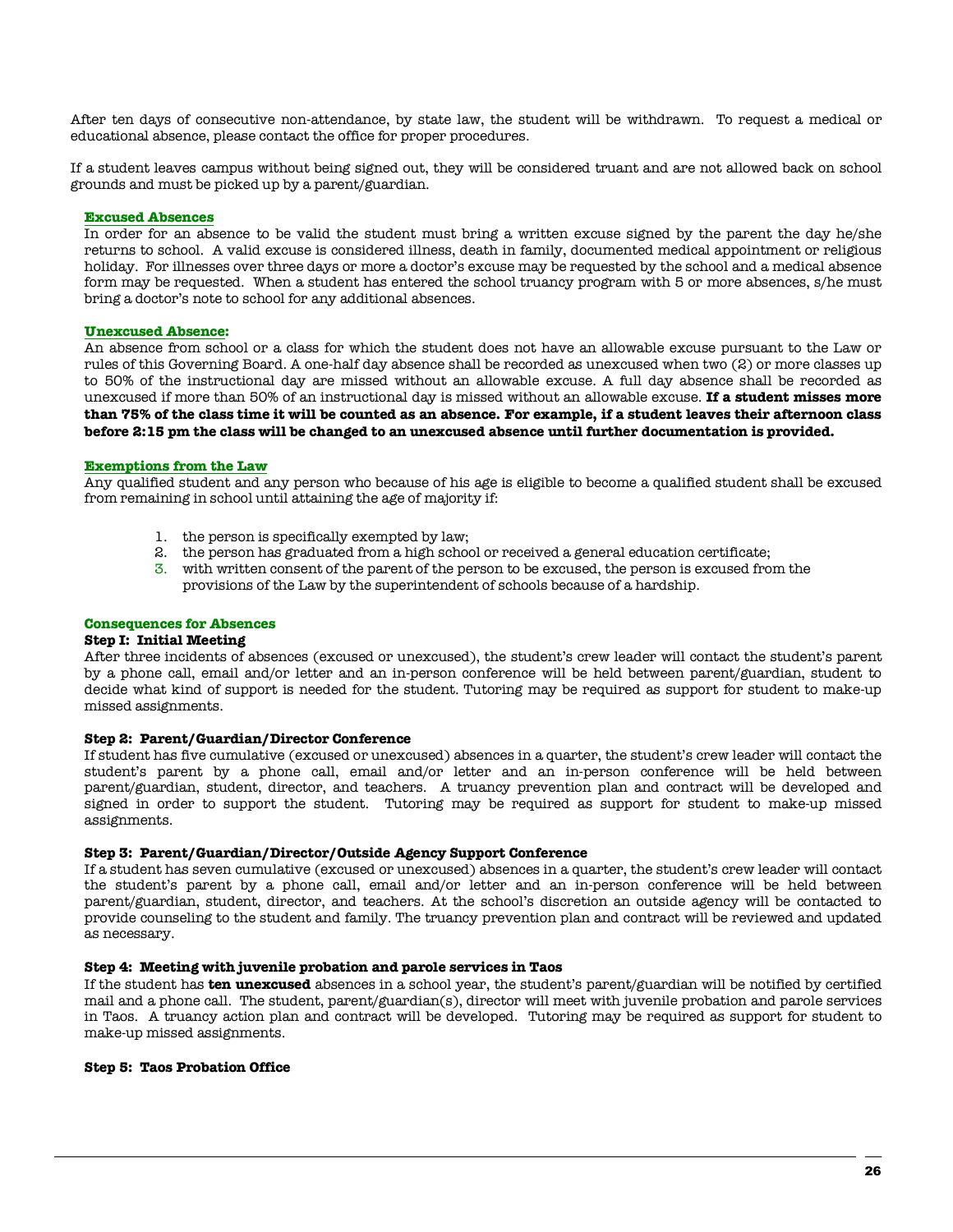If there is another unexcused absence, Taos probation offices will be contacted. The Director will be in communication with probation officers to see if student was referred to children's court. Tutoring may be required as support for student to makeup missed assignments.

#### **Tardy Policy**

Students are expected to be in class on time, prepared and ready to learn. Arriving late to school or late to class is disruptive to other students and impacts their learning process. Vista Grande will strictly enforce the tardy policy to support all student's right to learn.

- After 6 unexcused tardies to school or class students will be assigned Friday School.
- Students more than 10 minutes late to school are marked with an unexcused tardy.
- Students more than 30 minutes late to school are marked with an unexcused absence for that period.

#### **Excused or Unexcused tardies are at the school's discretion. A parent phone call does not guarantee an excused tardy.**

## Facts & Information

#### **Emergency Information**

In case of emergency each student is required to have on file at the school office the following information:

- Parent(s) or guardian(s) name(s).
- Complete and up-to-date address.
- Home phone, parent(s) work phone and mobile phone if available.
- Emergency phone number of three (3) friends or relatives.
- Physician's name and phone.
- Medical alert information.

#### **Fundraising Activities**

Plans for fundraising must be presented to the Director in advance. These plans must include the appropriate provisions for safety in the implementation of all activities and must be in line with the overall fundraising strategies and activities of the school.

#### **Leaving campus due to illness**

Any student needing to leave campus due to illness must be signed out by a parent/guardian. If a student returns to campus that day, s/he should sign back in at the office returning to VGHS. Leaving campus without checking with VGHS faculty is considered truancy.

#### **Lost and Found**

The school's lost and found is located in the lobby. Items will be donated to charity or kept in the school's loan closet at the end of each semester.

#### **Protocols for After School and Evening events sanctioned by VGHS**

Students may organize after school and evening events. To do so, they must proceed according to the following protocol: At least four weeks before the event, students must:

- Discuss plans with their Crew leader set a date far enough in advance in order to assure that the students can properly plan the event. They must have approval from their crew leader before proceeding.
- Before requesting permission from the VGHS office, students must be certain that they have at least one VGHS staff person who will supervise the event and enough parents to serve as chaperones.

Three weeks before the event:

• Request permission from the administrative assistant in the VGHS office. They will check with the custodial staff to see if the event can be scheduled on the date requested.

Two weeks before the event:

- Give the custodial staff directions as to how the room is to be set up.
- Finalize staff member(s) and chaperones for the event
- Plan for decorations and for clean up

Chaperones are responsible for supervising and disciplining students at these events. At the conclusion of the event, students and chaperones are responsible for cleaning up and returning the spaces used to their original state.

#### **Responsibility for Students at All-School Events for Families**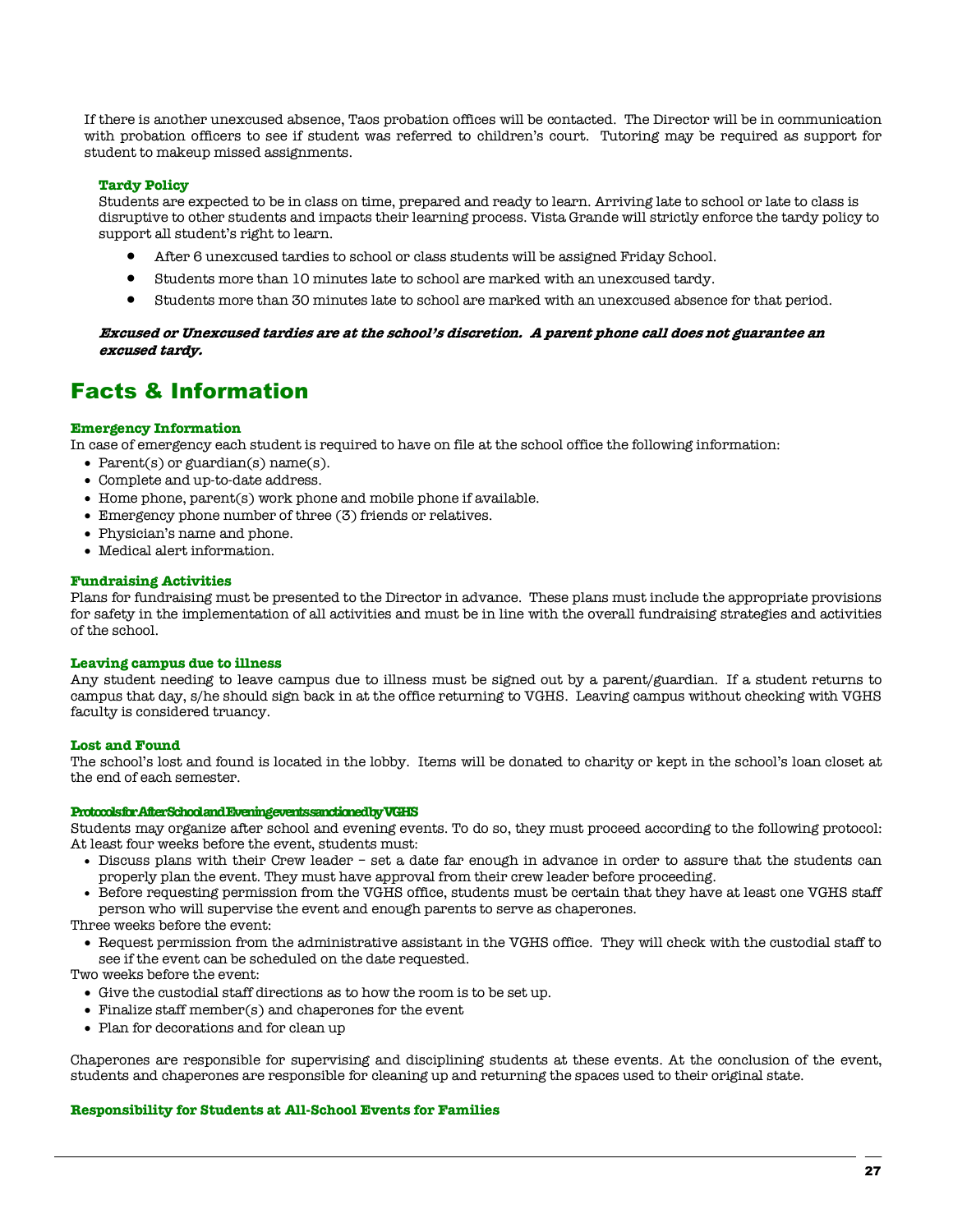Parents and guardians are responsible for monitoring and supervising their children at all school events. Children who are not behaving in an appropriate manner will be brought to parents by school staff. Students may be removed from events due to disruptive behavior (see Matrix).

#### **Responsibility for Personal Property**

All personal property brought onto school property is brought at the owner's risk. **VGHS cannot assume responsibility for any property belonging to students.** Distracting or inappropriate objects will be taken from a student and returned at the end of the day. Repeated violations will require a parent conference. Students should not bring large sums of money to school.

#### **School Supplies**

It is the responsibility of students to come to school with appropriate materials. A yearly list of supplies will be provided to parents. Please contact the school office if your family needs support in obtaining these supplies.

#### **Skateboards/Rollerblades/Scooters/Roller-shoes/Bicycles**

Because of concerns for safety and security, skateboards and rollerblades are not to be used at anytime on campus. Bicycles shall be dismounted once on campus. Bicycle and skateboard use to and from school requires use of a helmet (effective July 1, 2007 new state law). Parents can be cited by CYFD for failure to have their students comply with this statute.

#### **Solicitation**

Students are not to be solicited for money unless a project has been approved by the Director. No sale of items is to be conducted at the school by students for community drives.

#### **Student Medications**

Students are not allowed to carry any medication without school staff knowledge and following school Medication Procedures. If it becomes necessary for a student to receive a prescription medication during the school day:

- Medication must be prescribed by a licensed medical provider
- Written permission of parent/guardian and Doctors Order signed by student's medical provider must be given to school office or school staff member prior to bringing medication of any kind on to school grounds.
- Medication must come to school office in the original prescription container filled by a pharmacy, and must include
	- o Name of patient
	- o Name of medication
	- o Dosage, and time to be given.
- The medication will be stored in a locked cabinet at school unless student's medical provider gives written permission for student to carry and self-administer.
- Students are never allowed to carry controlled substances including Ritalin, Tylenol with Codeine, Hydrocodone, Lortab, etc. If a controlled substance is needed at school, it must be brought to school by a parent or guardian and given directly to a school staff member.

If students are found with medication that has not been prescribed to them, or they have not followed school medication procedures, then the school Drug and Alcohol Policy will apply. If there are any questions about the procedures for medication in the school, please contact school staff or the director.

#### **Telephone Policies**

In order to limit disruption to the classroom, students will not be called to the telephone except in cases of emergency. Messages may be left. Students **may not** use the telephone in the cafe without permission from the school office nor may they use the classroom phones without permission. Personal cell phones are never allowed in class.

#### **Telephone Directory**

VGHS will publish an annual student directory that contains a listing of students, parents/guardians, home addresses and phone numbers who have released their information to the community. Please contact the office if you wish to be excluded from the directory.

#### **Visitors**

For the protection of all members of the VGHS community there is a doorbell at the front door of the school. Please be patience if we are delayed answering the door. While VGHS welcomes visitors, it is important to plan ahead--visitations should be set up a week in advance. Staff reserves the right to deny requests, depending upon the academic needs of the classroom. Parents are always welcome on our campus, but for the safety of students, please sign in at the office. Any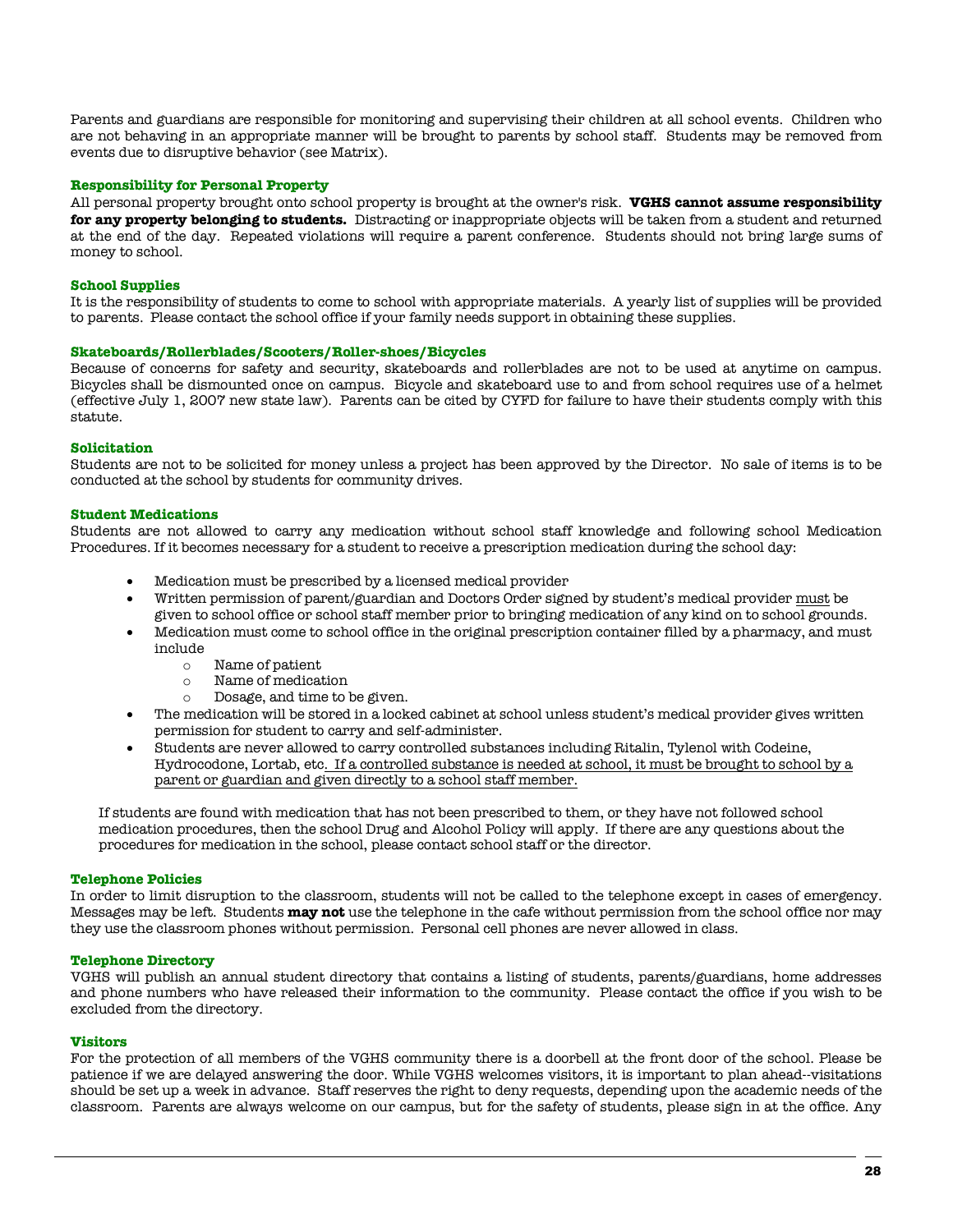student visiting VGHS with a VGHS student must obtain permission in the principal's office the day before the visit. High school students are not allowed to bring younger children to school at any time.

## Student Enrollment

VGHS enrolls students by lottery. There are no admissions requirements. Interested students are selected by randomly choosing names from among all of those registered on our list until the limit of enrollment is reached. Once the available slots have been filled, waiting lists will be maintained. When a space becomes available, the next student on the list and his or her family will be notified and invited to enroll in the school. Current students and children living in the same household as current students are given priority over the lottery system when VGHS makes enrollment decisions for the following school year.

Each new student interested in enrolling will have the option to visit while VGHS is in session as long as arrangements have been made ahead of time.

### **Enrollment Priority**

- 1.Returning students
- 2.Siblings of currently enrolled students
- 3.Lottery participants who will be entering 9th-12th grades
- 4.Siblings of newly selected students will be moved to the top of the waiting list of their grade at the time of his/her sibling's enrollment provided they have an application already on file.

### **Definition of a Sibling**

- Must share at least one biological parent AND a household at least 50% of the time.
- If siblings are not biological siblings, proof of guardianship must be provided. Foster children may be considered as a sibling with legal proof of guardianship. **Step-siblings may qualify if they meet these requirements:**
	- They must share a household with the enrolled sibling at least 50% of the time, and proof must be provided (court/custody order). AND
	- Parents are legally married OR
	- The biological parent of the enrolled sibling must adopt or take legal guardianship over the applicant with proof (court documents).

#### **Acceptable forms of proof (VGHS may request notarization):**

- Court/custody orders
- Affidavit/acknowledgement of paternity
- Copies of Birth Certificates
- Marriage licenses

#### **Sibling Policy**

- It is the parent's responsibility to notify the school and fill out an enrollment application for siblings applying for the lottery by the deadline announced.
- When two siblings are in the lottery and one wins a spot, the other goes to the top of the waiting list for his/her grade, as mandated by state law.
- If there is a mid-year vacancy, and a new student is enrolled who has a sibling on the waiting list, that sibling goes to the top of the waiting list for his/her grade, as mandated by state law.
- Siblings do not have automatic entry into the school until there is an opening in their grade, provided they have an application already on file.

### **Enrollment**

- The parent or legal guardian of the child or children who are applying for enrollment must make all applications for enrollment.
- Applications will be accepted for one grade only. Students must reapply every year, unless the child is already enrolled.
- Current students must submit a re-enrollment form by a specified date to maintain a space.
- The lottery for enrollment will be held in mid-April. The exact date will be announced on the radio and in the newspaper each year.
- Selected students will be notified with an acceptance letter and a registration confirmation form that must be returned by the deadline stated. Students will be considered enrolled if VGHS receives the signed registration confirmation within the stated timeframe. If the form is late, the student will be placed on the waiting list for his/her grade.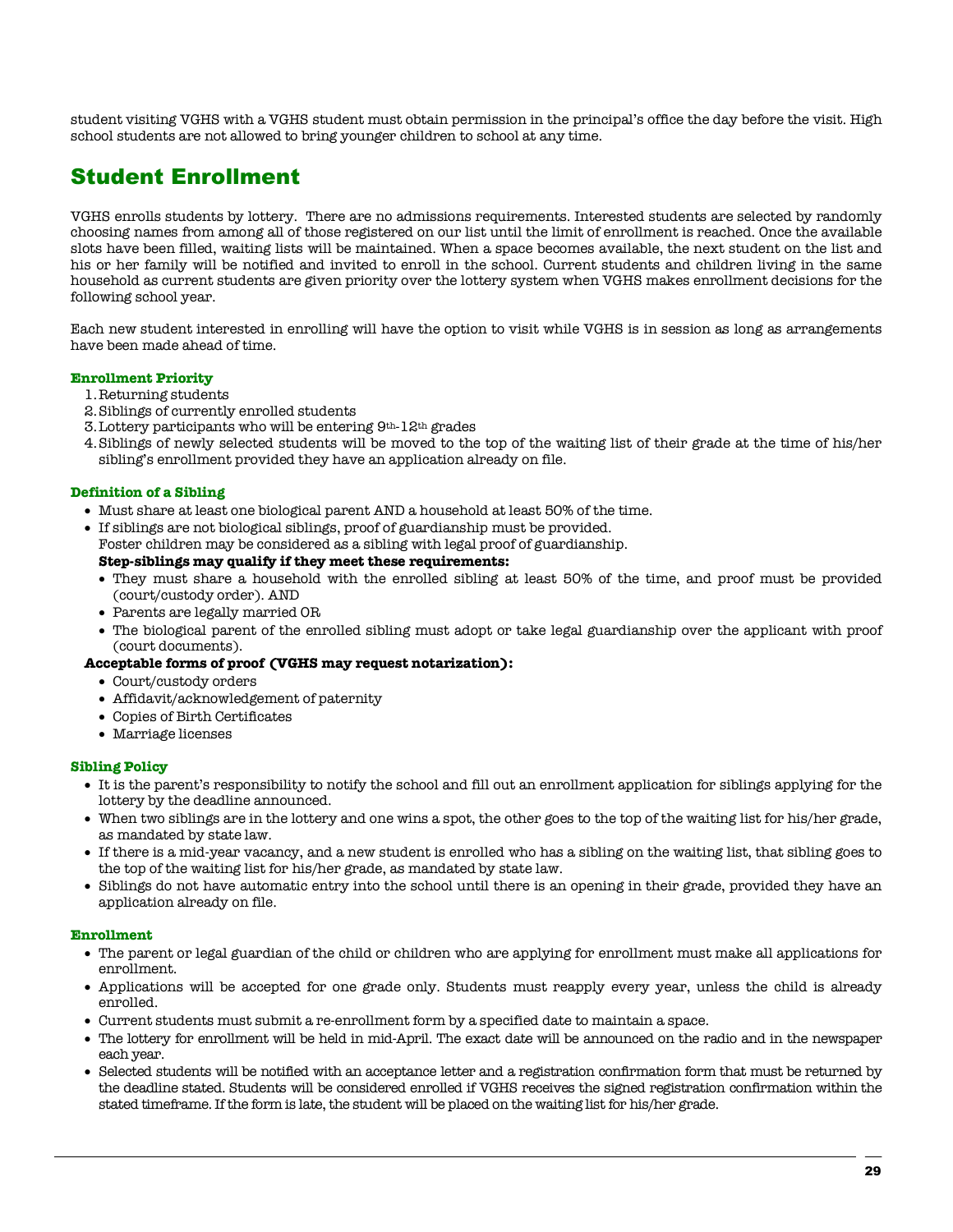• If there are more siblings interested in enrolling than the total room allowed, there will be a separate lottery among them.

#### **Enrollment after the 40th day of school**

All students enrolling after the 40th day will be given the opportunity to attend a "shadow day" at VGHS. The student and parent will participate in a social conference with all staff at the conclusion of the shadow school day. At the social conference it will be determined if the student will attend VGHS. If the student will attend VGHS the student and parent will meet weekly with the School Director to ensure that the student will be successful at VGHS.

#### **Waiting List**

Waiting lists do not transfer from year to year. VGHS will not maintain a waiting list for a student who wishes to be admitted in future years. Applicants must reapply every year. Students who are not initially selected for enrollment will be placed on the VGHS waiting list according to grade.

#### **Separate waiting lists will be maintained for each grade.**

If necessary, separate waiting lists will be maintained for each grade for siblings of enrolled students. All children who apply for enrollment after the lottery are added to the waiting list in the order in which their applications are received.

If an applicant from the waiting list is offered a position and does not accept it within the allotted time, s/he will be placed at the bottom of the waiting list for his/her grade, or if requested, dropped from the waiting list.

#### **Lottery and Enrollment Practice**

The lottery will take place at the end of April or the 1st week in May of each school year to draw students for the following year. It is a public drawing and all community members are welcome. The lottery will take an equal number of students from each grade to make the grades as close to 24 students as possible.

If a parent/student refuses their spot but want to remain on the waiting list, his/her name automatically goes to the bottom of the list for his/her grade.

#### **Confirmation of Enrollment**

- Parents/guardians must confirm their child's enrollment by returning the completed registration form by the date and time indicated.
- When moving from the waiting list to admittance, applicants must verbally confirm enrollment within three (3) school days from initial contact from the school at which time non-confirmed students will be dropped from the admissions or waiting list.
- The parents or legal guardians who do not properly confirm their child's enrollment will be dropped from the admission list and placed at the end of the waiting list.
- If the school cannot make positive verbal contact with an applicant after three attempts within two weeks to confirm enrollment or notify them of an opening, the applicant will be dropped from the admission list or the waiting list.
- Parents or guardians of the applicant are responsible for maintaining the information on the enrollment application and must notify VGHS, in writing, of any change of address, telephone number, or other information necessary for VGHS to contact the applicant. VGHS is not responsible for maintaining information or continuing any search.

#### **Information Required for Enrollment**

Upon acceptance of enrollment, the parent/guardian will be required to provide the following information prior to admission:

- $\circ$  Original birth certificate, legal copy of birth certificate, or other legal proof of birth.
- o Copy of social security card.
- o Current immunization and health records
- Note: No child will be admitted without current immunization records and a legal proof of birth.
- o Information release form authorizing the VGHS to share or request any and all records, information, or data determined by VGHS to be relevant to the student's attending VGHS.
- o Individual Education Plan (IEP) or other special education requirements.
- o Parent Packet forms signed and returned.
- o Meeting with VGHS representative to discuss the handbook and other information to help set up the new students for a positive VGHS experience.

## **Other Key Policies**

#### **Policy for Communication with School Personnel**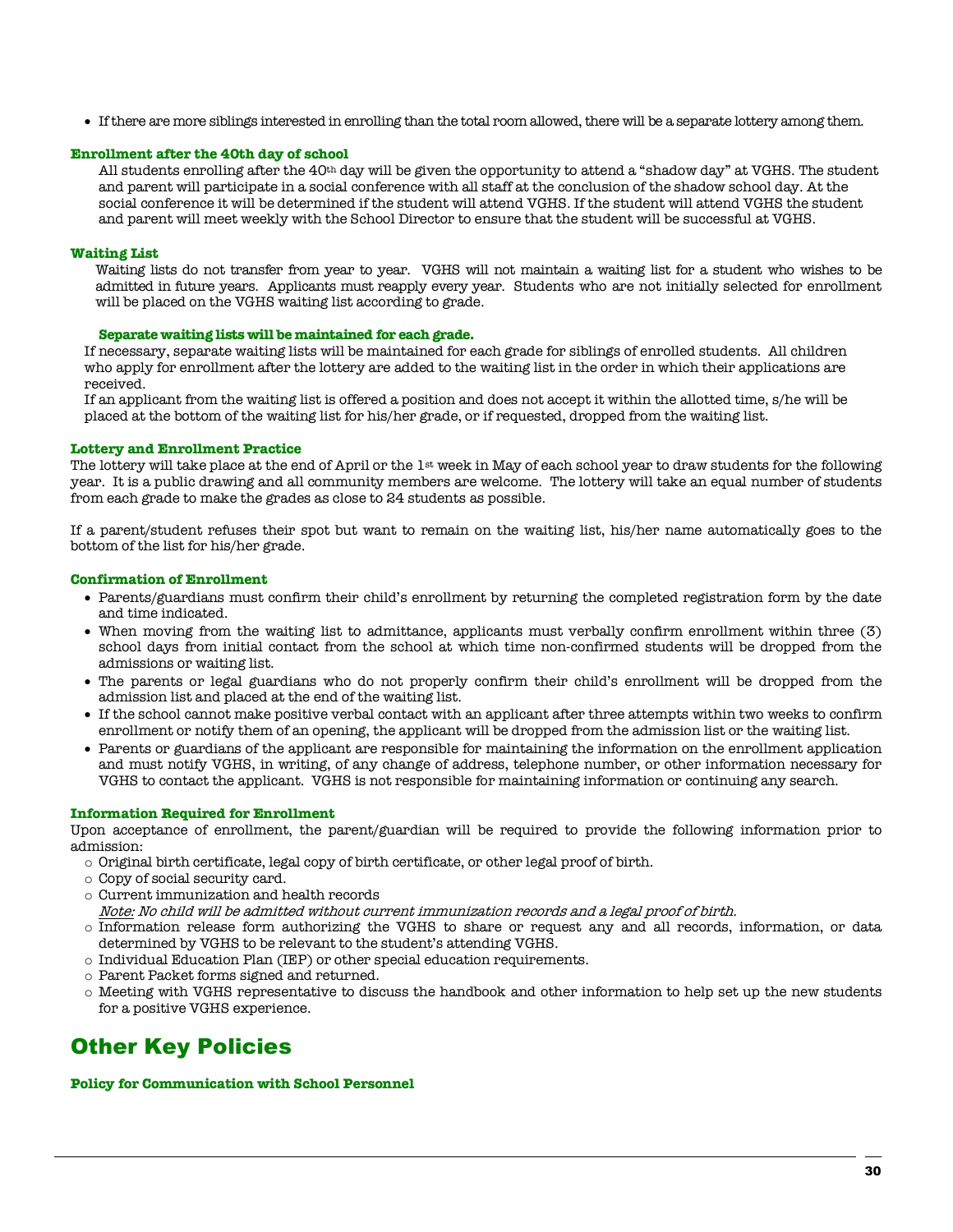Here are some key points to remember when you are communicating with school personnel about your child's educational needs:

- Please schedule meetings with your child's teacher in advance. Please understand that a teacher's responsibilities may prevent accommodation of a request for an immediate meeting. Please request the meeting within one week of the concern, issue, or incident, so that the discussion may be timely.
- It would be helpful to be prepared for the meeting by writing down your issues, what you want to say, and questions you would like answered. Write down your solutions and recommendations as well.
- Your child's educational needs are best met when you and your child's teacher work together, and acknowledge each other's efforts toward your mutual goals.
- Stay positive and calm throughout the conversation. Avoid blaming or becoming defensive. All parties are expected to be respectful and courteous. Any teacher or school employee reserves the right to terminate a meeting in the event of inappropriate or abusive behavior.
- Listen to the staff's point of view and suggestions with an open mind.
- Ask the teacher to clarify any school "lingo" language used by educators that you might not understand.
- Agree together on an appropriate, informal intervention plan or resolution. Share responsibility for success of the plan. Make a note of this plan. Be clear about commitments and next steps – yours and the teacher's.
- If you feel a follow up meeting or phone call is necessary, and this has not already been scheduled as part of the plan you and the teacher created, you are welcome to initiate the meeting or call.
- The parent, teacher, or Director may request a Student Assistance Team (SAT evaluation child study for educational, emotional, social, behavioral needs) if it is felt that a more formal plan is necessary.
- If the situation is not resolved through meeting with the teacher or SAT process, please use a Parent/Guardian dispute Resolution Request Form available in the school office to provide information regarding the issue and to request a meeting with the Director.
- The Director is available to mediate issues between the parent/guardian and teacher. Any party may request mediation as part of the process. In case of the needs for a parent/guardian Director mediation, another mediator will be made available.
- If the situation is still not resolved through an in-person meeting with the Director, then and only then, request in writing to be placed on the Governing Council agenda. Individual personnel issues will be addressed in executive session only, rather than open session. Any Governing Council member approached by a parent will respectfully redirect the parent to this process.
- After the Governing Council has addressed the issue--and their recommendation has been followed by the school, director, or staff member--the issue will be considered resolved by the school. While the goal is to identify and execute a positive solution, if the parent/guardian is still in disagreement, reflection on school placement is the family's prerogative and responsibility

#### **Civility Policy**

The VGHS is committed to: treating all persons including parents, employees, students and other members of the public with respect and expects the same in return; and maintaining orderly educational and administrative processes in keeping schools and administrative offices free from disruptions and preventing unauthorized persons from entering school/district grounds and facilities. All members of VGHS will treat all persons including parents, teachers, students and other members of the public with respect and expects the same in return.

This policy promotes mutual respect, civility and orderly conduct among employees, parents and the public. This policy is not intended to deprive any person of his/her rights to freedom of expression, but only to maintain, to the extent possible and reasonable, safe, harassment-free schools and workplaces for students, staff, and parents. In the interest of presenting district employees as positive role models to the students of the District as well as the community the Board encourages positive communication and discourages volatile, hostile or aggressive actions. The District seeks public cooperation with this endeavor, and reserves the right to restrict access to school facilities or activities to any and all individuals who disregard this requirement for civil behavior on school property.

#### **Retention and Acceleration of Students**

Grade retention or acceleration may increase the likelihood that students will succeed in meeting challenging academic expectations at the next grade level. Retention provides a second opportunity to master skills, while acceleration increases the likelihood that academic expectations will be challenging.

Grade retention or acceleration of students will depend on several factors, including all of the following:

- 1.Academic skills
- 2.Maturity
- 3.Satisfactory completion of work
- 4.Likely success in completing the academic work at the next grade level
- 5.State standardized test scores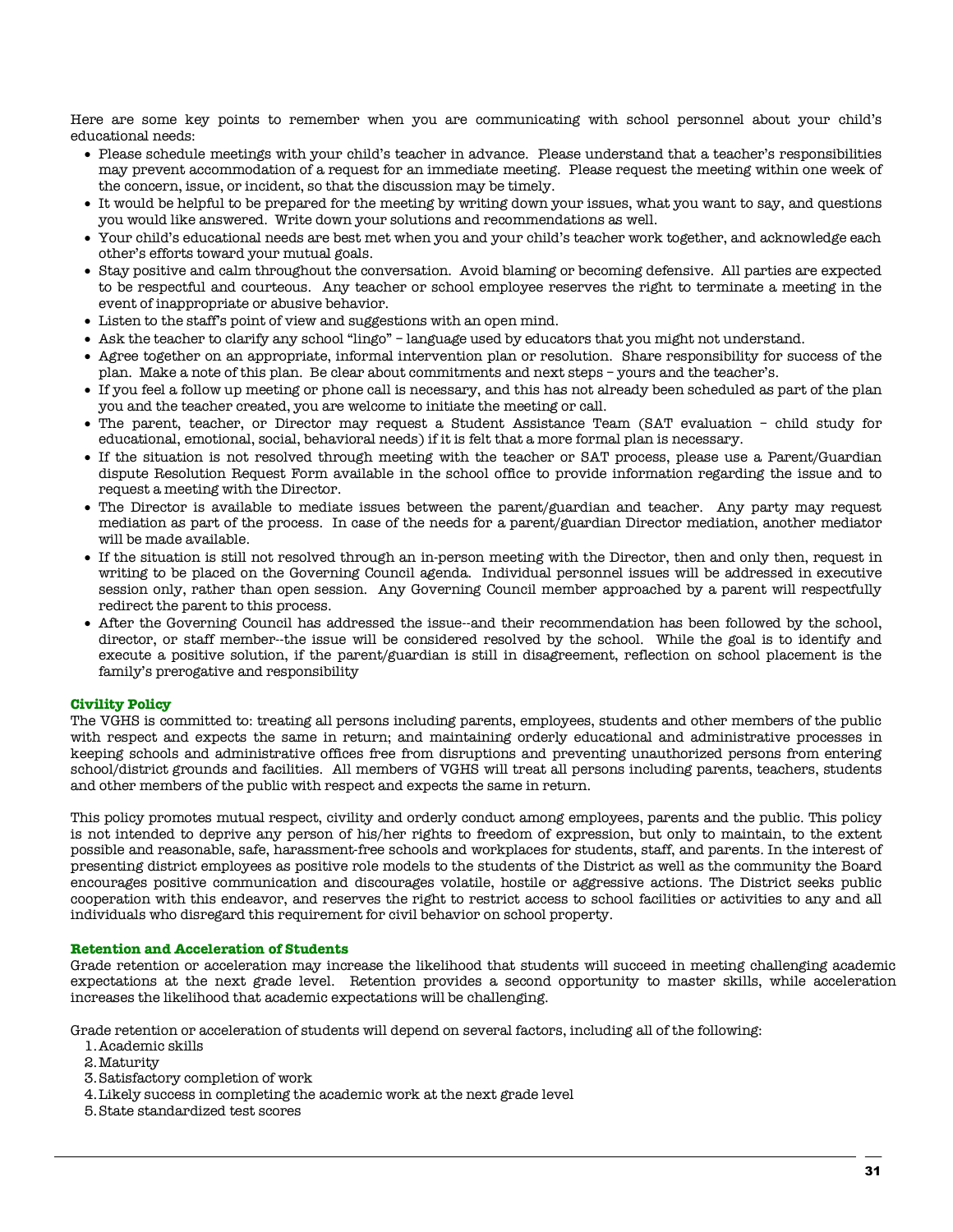6.Parental input

7.Lacking credits

Grade retention or acceleration will be based on the best interests of the student and his/her educational success. A student will be retained or accelerated if the Director and the student's teacher agree that grade retention or acceleration is in the best interests of the student based on the general considerations above.

Procedural guidelines for retention or acceleration of a student are as follows:

- 1. The teacher and or Director will confer with the parents at the spring student led conference before the end of the school year about the reasons that grade retention or acceleration may be recommended**.**
- 2. The parents, Director, teacher, and other appropriate staff will confer about the student's educational needs at least two months before the end of the school year. If retention or acceleration is to be a consideration, academic interventions to address the student's needs will be developed and implemented.
- 3. The Director, teacher, and parents will confer prior to the end of the school year about the student's progress. Based on this, the student will be retained or accelerated if the Director decides that it is in the best interests of the student. Strong consideration will be given to the parental concerns; however, the Director will make the final decision.

In such instances, an academic plan will be prepared that includes the following:

- A summary of the school's interventions during the current year to meet the student's academic needs.
- The interventions to be implemented during the next school year to meet the student's academic needs.

#### **Graduating Seniors**

If a senior does not have all of the necessary credits and graduation requirements to graduate at the end of the first semester, parents will be notified in January that their student will not be allowed to walk in the spring graduation ceremony. Students who have attended four years at VGHS are eligible to walk in the spring graduation and receive a certificate of attendance.

#### **Rights Under Title IX**

VGHS does not discriminate on the basis of race, color, national origin, sex or handicap in its educational program or activities as required by Title VI of the Civil Rights Act of 1964, Title IX of the Education Amendments of 1972, and of Section 504 of the Rehabilitation Act of 1973, respectively.

#### **Section 504 Accommodations**

Under the provisions of Section 504, Rehabilitation Act of 1973, public schools must make sure that all students, regardless of disability, have equivalent opportunities to participate in a free appropriate public education (FAPE).This provision applies to qualifying disabled students whose disabilities are not so severe as to create IDEA eligibility. The 504 compliance with the provisions of Section 504 and for investigating complaints will be attended to by the director. For further information, contact the Director.

#### **The Family Educational Rights and Privacy Act (FERPA)**

FERPA is a Federal law that governs the maintenance of student education records. Under that law, parents of students or students who are at least 18 years of age ("eligible students") have both the right to inspect education records kept by the school about the student and the right to correct inaccuracies in the record. Access to these records by persons other than the parents or the student is limited and generally requires prior consent by the parent or the student. The school has adopted a written policy governing all the rights of parents and students under FERPA.

The VGHS Governing Council hereby gives its annual public notice to all parents and eligible students that:

- VGHS maintains the following education records directly related to students and subject to the limitations on disclosure provided in FERPA: academic records, personal information records, disciplinary records, attendance records, health records, progress reports, and standardized testing records.
- Access to education records is limited to: parents of students under 18 and parents of students over 18, if such student is dependent as defined in the Internal Revenue Code, the student, officials of this school who have a legitimate education interest, federal, state, and local officials to whom information is required to be reported, certain test organizations, accrediting organizations, appropriate persons in connection with an emergency, pursuant to subpoena or court order, to any person, with the written consent of the parent or eligible student.
- VGHS policy requires that education records be kept to an essential or relevant minimum. Records are reviewed at the end of each school year and non-essential and irrelevant material is deleted.
- VGHS policy limits the right of access to education records to the persons and circumstances indicated in the second paragraph above. VGHS requires that copies be made available to persons entitled to receive copies. VGHS policy provides that explanations and interpretations of records are available upon reasonable advance notice. Some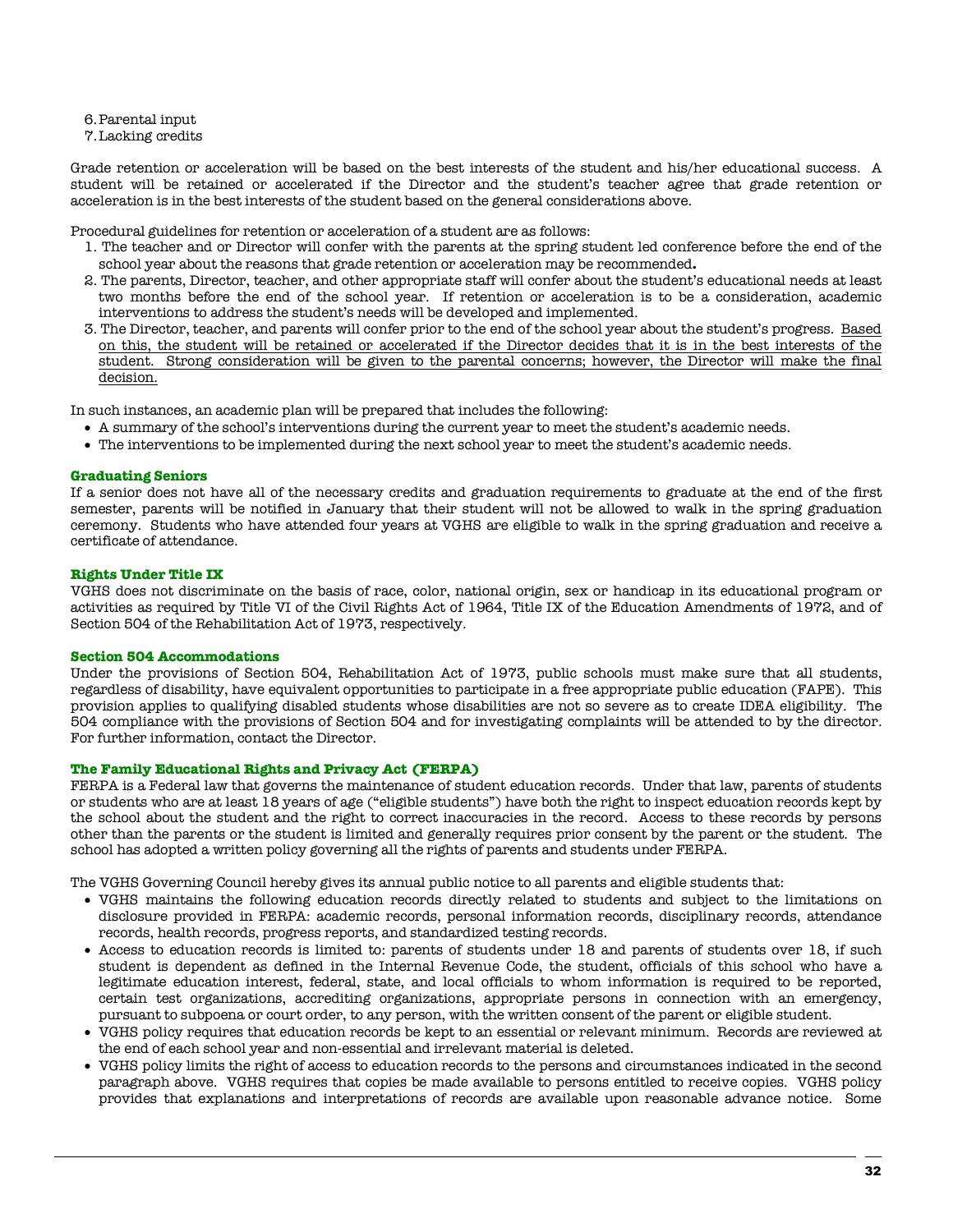records, such as standardized test scores and other material of a technical nature, may only be reviewed with a person qualified to interpret and explain such material and records. VGHS policy provides the right to request in writing an amendment of the student's educational records that the parent or eligible student believes are inaccurate or misleading. If records contain information on more than one student, the right to inspect relates only to that portion of the records concerning the particular student in question.

- FERPA classifies certain types of information that generally would not be considered to be an invasion of privacy or harmful if released as "student directory information." Unless the parent or eligible student objects in writing as described below, school officials may release directory information, as defined under VGHS policy, to any person, including but not limited to colleges, and the media, without the consent of the parents or the eligible student. Parents/students who object to the release of any or all of this information without consent must notify, in writing, to the director within fifteen (15) days following the date of the publication of this notice (or the enrollment of the student, if after the beginning of the school year). The objection must state what information the parent or student does not wish released. Written objection may be filed at the VGHS office. In the absence of timely notice objecting to its release, the listed information will be classified as directory information until the beginning of the next school year. "Directory information" as defined includes: the student's name; grade in school; name of school; eligibility and participation in officially recognized activities, including but not limited to fine arts exhibits, performing arts programs, other performances, graduation programs and sports events; weight and height of members of athletic teams; honors and awards received; yearbooks; and identification in visual media, including photographs, videotapes and video images, depicting school programs or activities.
- Questions regarding education records shall be directed to the school's director, the custodian of records. Complaints about the failure of VGHS to comply with FERPA may be made in writing, to FERPA Office, Department of Health and Human Services, 330 Independence Avenue SW, Washington, DC 20201.

#### **Protection of Pupil Rights Amendment**

The Protection of Pupil Rights Amendment (PPRA) 20 U.S.C. § 1232h, requires schools to notify you and obtain consent or allow you to opt your child out of participating in certain school activities. These activities include a student survey, analysis, or evaluation that concerns any of the following eight specific areas ("protected information surveys"): Political affiliations or beliefs of the student or student's parent; mental or psychological problems of the student or student's family; sexual behavior or attitudes; illegal, anti-social, self-incriminating, or demeaning behavior; critical appraisals of others with whom respondents have close family relationships; legally-recognized privileged relationships, such as with doctors, lawyers, or ministers; religious practices, affiliations, or beliefs of the student or parents; and income, other as required by law to determine program eligibility.

This requirement also applies to the collection, disclosure, or use of student information for marketing purposes ("marketing surveys") and certain physical examinations and screenings ("activities").

VGHS does not currently plan to administer surveys that seek any of the "protected information" detailed above. Should a situation arise where such a survey needs to be administered, the school will provide notification to parents within a reasonable period of time prior to the administration of the surveys and activities. Parents will be provided with an explanation of the activity and will have an opportunity to review the surveys and any instructional materials used in connection therewith. Parents will have the opportunity to consent to or opt their child out of participation. The rights granted by PPRA, as well as the opportunity to consent/opt out, transfer from parents to any student who is 18 years old or is an emancipated minor under State law. Parents who believe their rights have been violated may file a complaint with: Family Policy Compliance Office, U. S. Department of Education, 400 Maryland Avenue, SW, Washington, D.C. 20202-5901.

#### **Special Education Procedures**

VGHS will provide special education services in accordance with mandates of law, the Public Education Department, and the VGHS Charter.

Prior to enrollment, we will meet with parents to discuss the needs of individual students. EL encourages differential instruction within the mainstream classroom, a model which can support many students with special needs. However, it is important to meet with the Special Education teacher or IEP team to determine how VGHS can be a supportive environment for the student. Incoming students with IEPs will have a transition meeting so specific services can be provided in the least restrictive environment. Services include but are not limited to:

- Support to educators in order to make accommodations in the general classroom environment.
- Direct consultation with a student (e.g. reminders, checking on progress).
- Effective support to help students adjust to learning difficulties and become an advocate for their learning styles.
- Monitoring of the IEP and annual reviews.
- Communication with school administration, teachers, school personnel and a parent/guardian.
- Working with community partners to provide support.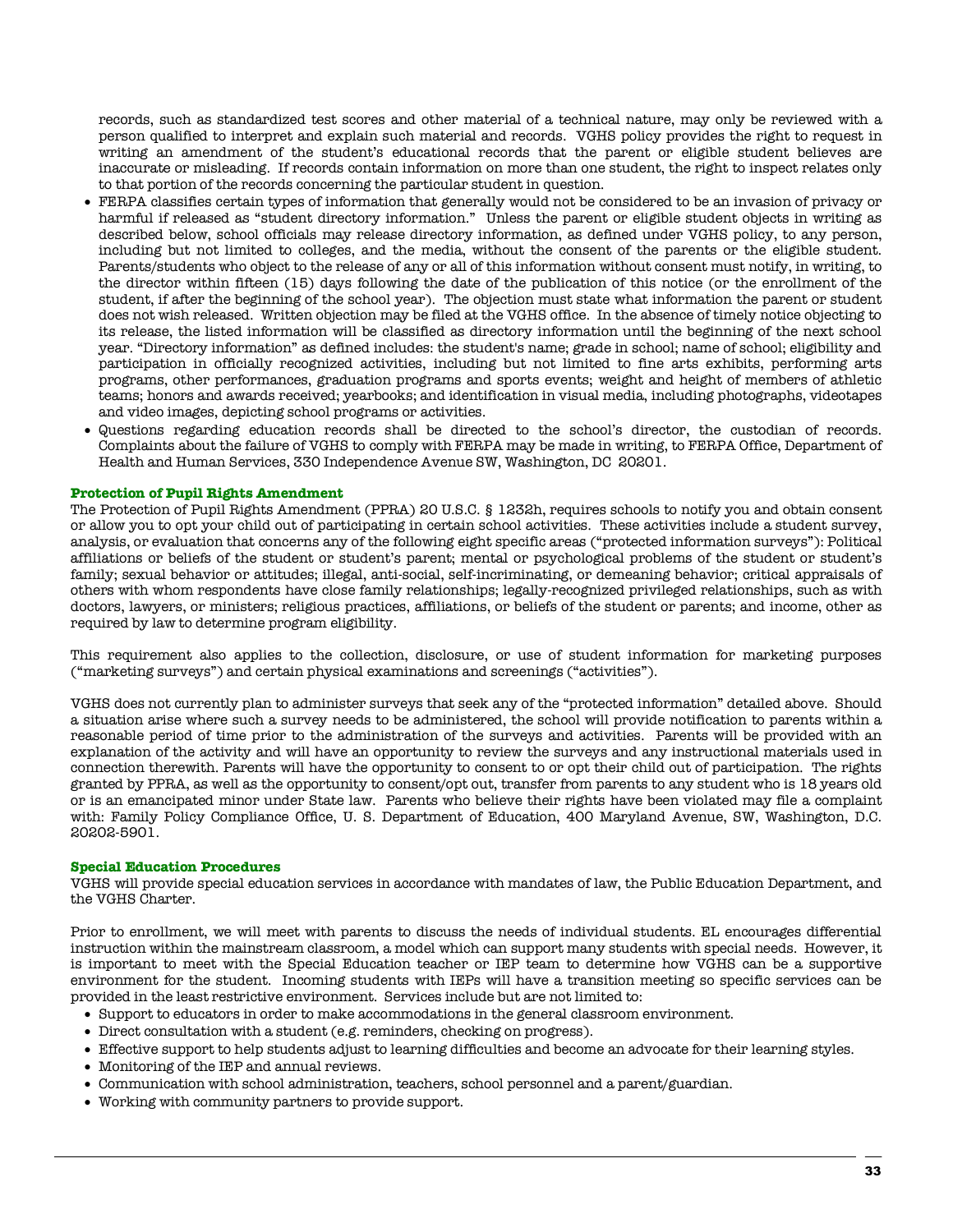The referral process for special education begins with the general education teacher providing and documenting interventions and completing an Individual Learning Plan (ILP) through the RTI model. If a student does not respond to interventions the case is escalated to the Student Assistance Team (SAT) where intervention specialists are involved who may suggest additional interventions. The SAT team will follow the New Mexican RTI process. For details on this process and your rights, visit the PED website: For details on this process and your rights visit http://www.ped.state.nm.us/SEB/index.

\*For more information regarding Special Education at VGHS, please contact the VGHS special education teachers.

#### **Student Emergencies**

If a student becomes seriously ill or injured at school, parent/guardian contact will be made as specified on the school emergency card. A parent/guardian must keep the school informed of any changes in work, home, or emergency phone numbers. Every effort will be made to inform a parent/guardian quickly. A parent/guardian must notify the school regarding child custody information that affects the release of health and academic records, or the release of the child from school. Students will be released only to their parent/guardian, unless the school has received written notification of changes.

#### **Student Records/Paperwork**

Mandatory paperwork is sent to students each year and must be on file by the first week of school. Failure to turn in paperwork may prevent your child from participating in fieldwork and other activities. In accordance with state law, VGHS cannot allow students who do not have the proper immunization records on file to attend school. **The following** 

## **information is required for all students:**

- TMS Bus form
- Immunization Records
- Title 1 form
- IEP/504 (if applicable)
- Transcripts
- Confidential Medical Form
- Family & Emergency Contact Info
- Release of Liability Form

#### **Withdrawal from School / Transfer of Records**

If a parent/guardian and student move to another school district during the school year or summer months, the student's records will be sent to the appropriate school at the request of that school. Parents must submit a withdrawal form prior to departure. This form is available in the school office. On the last day of withdrawal, students should have in their possession all books and materials in order to return those items. A parent/guardian should be certain that there are no fees due to the school at the time of withdrawal. Forwarding of transcripts and records may be delayed pending the payment of such fees.

#### **Students Staying with Another Family**

If a student is staying with another family in the absence of the parent/guardian for a short term, the office must be notified with a note stating the dates the parent/guardian will be away and the name and number of the designated responsible person. This information will be used in case of an illness or an emergency.

## Procedures for Suspension/Expulsion Hearings

In compliance with Title Six, Chapter Eleven, Part Two of the Public School Administrative Code for Primary and Secondary Education in New Mexico, a particular process must be followed in severe disciplinary cases such as longterm suspension or expulsion. Until this process is followed, a student can only be suspended due to alleged misconduct for less than 10 school days. The process below comes from 6.11.2.12 of the New Mexico Administrative Code, "Procedures for Detentions, Suspensions and Expulsions."

#### **Parental Notification of a Hearing**

A letter must be mailed or hand delivered to the parents of the student in question, and a formal hearing must be scheduled 5-10 days after the parents receive the letter. The letter must include the following:

- I. A description of the disruptive behavior, a concise statement of alleged act on which charges are based and statement of possible penalty.
- II. Hearing Date and Time: Both the student and the parents are encouraged to attend.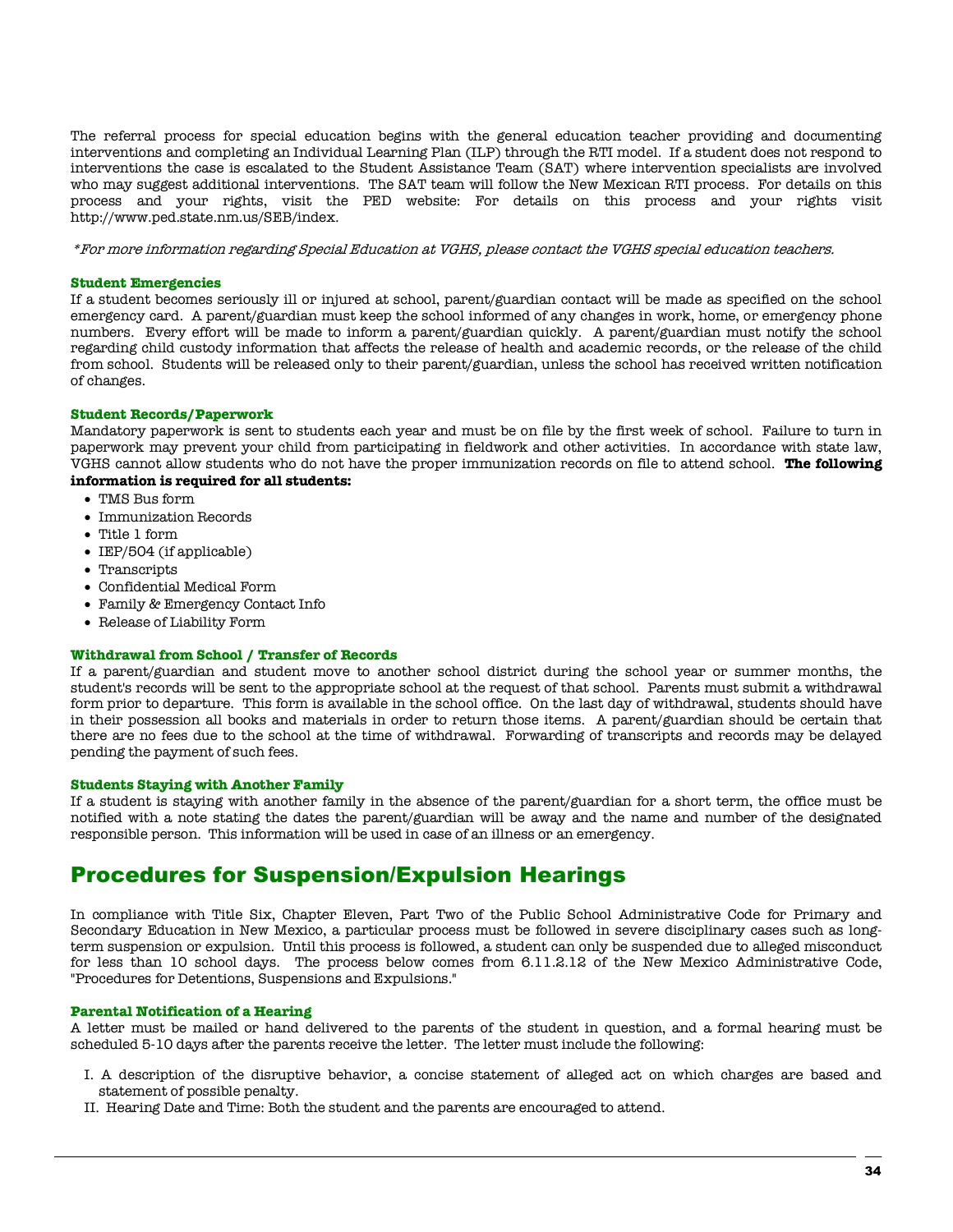- III. Delays/Waivers/Failure to Appear: The hearing will take place as scheduled unless the hearing authority grants a delay, or the student and parents agree to waive the hearing and comply voluntarily with the proposed disciplinary action or with a negotiated penalty. Warning: A failure to appear will not delay the hearing and may lead to the imposition of the imposed penalty by default.
- IV. Right to Representation: The student has the right to be represented at the hearing by legal counsel, a parent or some other representative. This representative must be designated in a written notice, filed at least 72 hours before the hearing with VGHS.
- V. Description of the procedures of the hearing: The formal hearing is not a trial. It is an administrative hearing designed to ensure a calm, orderly determination by an impartial hearing authority of the facts of a case of alleged serious misconduct. Technical rules of evidence and procedure do not apply. For further information regarding the procedure of the hearing, please see attached.
- VI. Contact Person: Director, VGHS, 213 Paseo del Canon East, Taos, NM 87571. Student and family may request a delay, assign a representative to speak, discuss the evidence to be presented, or seek further information from this contact person.

### **Specifics of the Hearing Process**

- Waiver of Hearing: Voluntary Compliance or Negotiated Penalty: A student and his or her parent(s) may elect to waive the formal hearing and review procedures and comply voluntarily with the proposed penalty, or may waive the hearing and review and negotiate a mutually acceptable penalty with the designated disciplinarian. Such a waiver and compliance agreement shall be made voluntarily, with knowledge of the rights being relinquished, and shall be evidenced by a written document signed by the student, the parent(s), and the appropriate school official.
- Right of Review: A student or parent aggrieved by the Hearing Authority's decision after a formal hearing shall have the right to have the decision reviewed by the VGHS Governing Council if the penalty imposed was at least as severe as long-term suspension or expulsion, an in-school suspension exceeding one school semester, or a denial or restriction of student privileges for one semester or longer.
- Conduct of Review: The school board shall be bound by the Hearing Authority's factual determination unless the student persuades the Review Authority (VGHS Governing Council) that a finding of fact was arbitrary, capricious, or unsupported by substantial evidence or that new evidence which has come to light since the hearing and which could not with reasonable diligence have been discovered in time for the hearing would manifestly change the factual determination. Upon such finding, the Review Authority shall have discretion to receive new evidence or conduct a new hearing.
- Effect of Review Authority's Decision: The VGHS Governing Council's decision shall be the final administrative action to which the student is entitled.

#### Rules Governing the Conduct of the Hearing:

- (i) The school shall have the burden of proof of misconduct. The school's representative shall be a VGHS teacher or an appropriate individual enlisted by the VGHS Governing Council Board.
- (ii) The student and his or her parent shall have the following rights: The right to be represented by legal counsel or other designated representative, however, the school is not required to provide representation; the right to present evidence, subject to reasonable requirements of substantiation at the discretion of the hearing authority and subject to exclusion of evidence deemed irrelevant or redundant; the right to confront and cross-examine adverse witnesses, subject to reasonable limitation by the hearing authority; the right to have a decision based solely on the evidence presented at the hearing and the applicable legal rules, including the governing rules of student conduct.
- (iii) The hearing authority shall determine whether the alleged act(s) of misconduct have been proved by a preponderance of the evidence presented at a hearing at which the student and/or a designated representative have appeared. The hearing authority will be designated by the chief administrator of VGHS, and may be one or more persons. Persons qualified to serve in the position of hearing authority include the chief administrator of VGHS, individual VGHS Council Members, or appropriate third parties enlisted by the VGHS Council. Any individual Council Member serving as hearing authority in a hearing cannot serve with the rest of the Council as a hearing authority in a subsequent review of that same case.
- (iv) If no one has appeared on the student's behalf within a reasonable time after the announced time for the hearing, the hearing authority shall determine whether the student, through the parent, received notice of the hearing. If so, the hearing authority shall review the schools' evidence to determine whether it is sufficient to support the charges(s) of misconduct.
- (v) The disciplinarian shall be the VGHS Director or designee. A hearing authority who is also a disciplinarian shall impose an appropriate sanction if (s)he finds that the allegations of misconduct have been proved under the standards of either Subsection G, Paragraph (4), Subparagraph (1), Sub-subparagraph (iii) or Sub-subparagraph (iv) of Section 6.11.2.12 NMAC. A hearing authority who is not a disciplinarian shall report its findings, together with any recommended sanction, to the disciplinarian promptly after the hearing.
- (vi) Arrangements to make a tape recording or keep minutes of the proceedings shall be made by the administrative authority who scheduled the hearing and prepared the written notice. A verbatim written transcript is not required, but any minutes or other written record shall fairly reflect the substance of the evidence presented.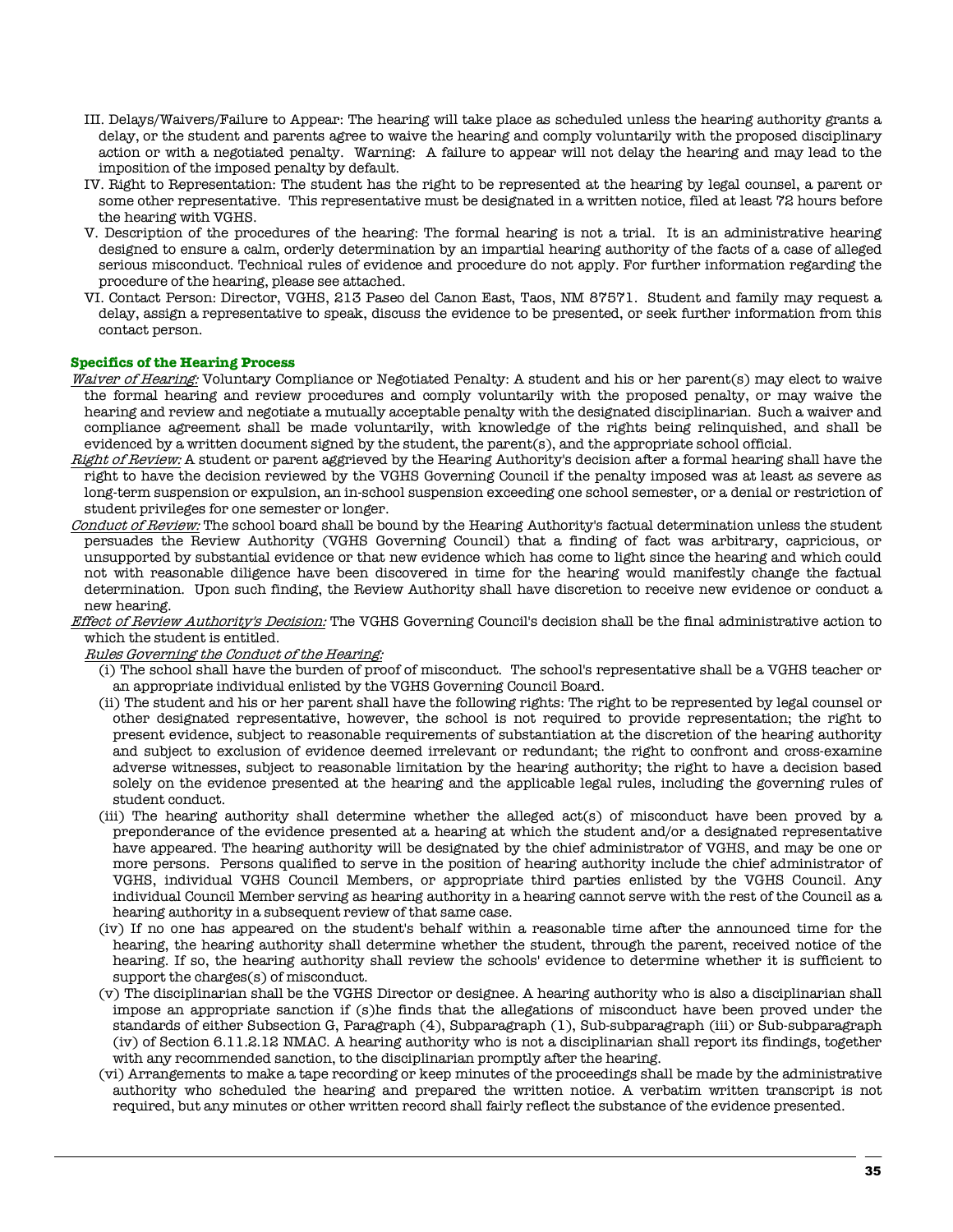- (vii) The hearing authority may announce a decision on the question of whether the allegation(s) of misconduct have been proved at the close of the hearing. A hearing authority who is also a disciplinarian may also impose a penalty at the close of the hearing.
- (viii) In any event, the hearing authority shall prepare and mail or deliver to the student, through the parent, a written decision within five (5) working days after the hearing. The decision shall include a concise summary of the evidence upon which the hearing authority based its factual determinations. A hearing authority who is also a disciplinarian shall include in the report a statement of the penalty, if any, to be imposed, and shall state reasons for the chosen penalty. A hearing authority who is not a disciplinarian shall forward a copy of his or her written decision to the disciplinarian forthwith. The disciplinarian shall prepare a written decision, including reasons for choosing any penalty imposed, and mail or deliver it to the student, through the parent, within five (5) working days of receipt of the hearing authority's report.
- (ix) The hearing authority's decision shall take effect immediately upon notification to the parent, either at the close of the hearing or upon receipt of the written decision. If notification is by mail, the parent shall be presumed to have received the notice on the fifth calendar day after date of mailing.

## Glossary of Terms

## Absences, Excessive

Attendance, which falls below 95% in a grading period.

### Arson

Maliciously, willfully and/or neglectfully starting, by any means, a fire or causing an explosion on school property or at any school-related activity. Arson I: less than \$200 damage; arson II: \$200 to \$999 damage,; Arson III; \$1,000 damage or more.

### Assault

A verbal threat or physical attempt of bodily harm.

## Assault Aggravated

Unlawfully assaulting or attempting to strike at another person with a weapon, instrument or any means of force likely to produce bodily injury. Assault on staff members are included in this definition.

## Battery Aggravated

An actual and intentional touching or striking of another person against his or her will with the use of a weapon or intentionally causing bodily harm to an individual.

## Battery/Fighting

Unlawful, intentional touching or application of force to another person, when done in a rude, disrespectful or angry manner. Bullying

Using power aggressively in which a person/group is subjected to intentional, unwanted and unprovoked hurtful verbal and/or physical actions. The aggression is repeated on more than one occasion and can include either: physical, verbal, emotional, racial, sexual, written, electronic communication that targets a specific student/group with intent to harm; is published with the communication that targets a specific student/group with intent to harm; is published with the intention that the communication be seen or disclosed to the targeted student/group; is in fact seen or disclosed to the targeted student/group; and creates or is certain to create a hostile environment on the school campus that is so severe or pervasive as to substantially interfere with the targeted student's/group's educational benefits, opportunities or performance. Those who encourage bullying in a digital or cyber environment may be subject to corrective action on any occasion. Bus Disruption

Deliberately or inadvertently interfering with the safe operation of school bus, which is stopped or moving; behaving in a manner adversely affecting an individual or a property on or neat the bus itself, at bus stops or at pick-up areas.

## Controlled Substance, Paraphernalia Possession

Possessing any paraphernalia, such as but not limited to rolling paper, pipes or bongs.

## Controlled Substance, Possession

Possessing any substance capable of producing a change in behavior or altering a state of mind or feeling; having a 'look-alike, 'a substance that looks like a controlled substance.

## Controlled Substance, Sole or Distribution

Selling or distributing a substance capable of producing a change in behavior or altering a state of mind or feeling; including a "look-a-like." or an item sold as a controlled substance.

## Controlled Substance, Use

Absorbing a substance capable of producing a change in behavior or altering a stole of mind or feeling, including a look-a-like or an item sold as a controlled substance.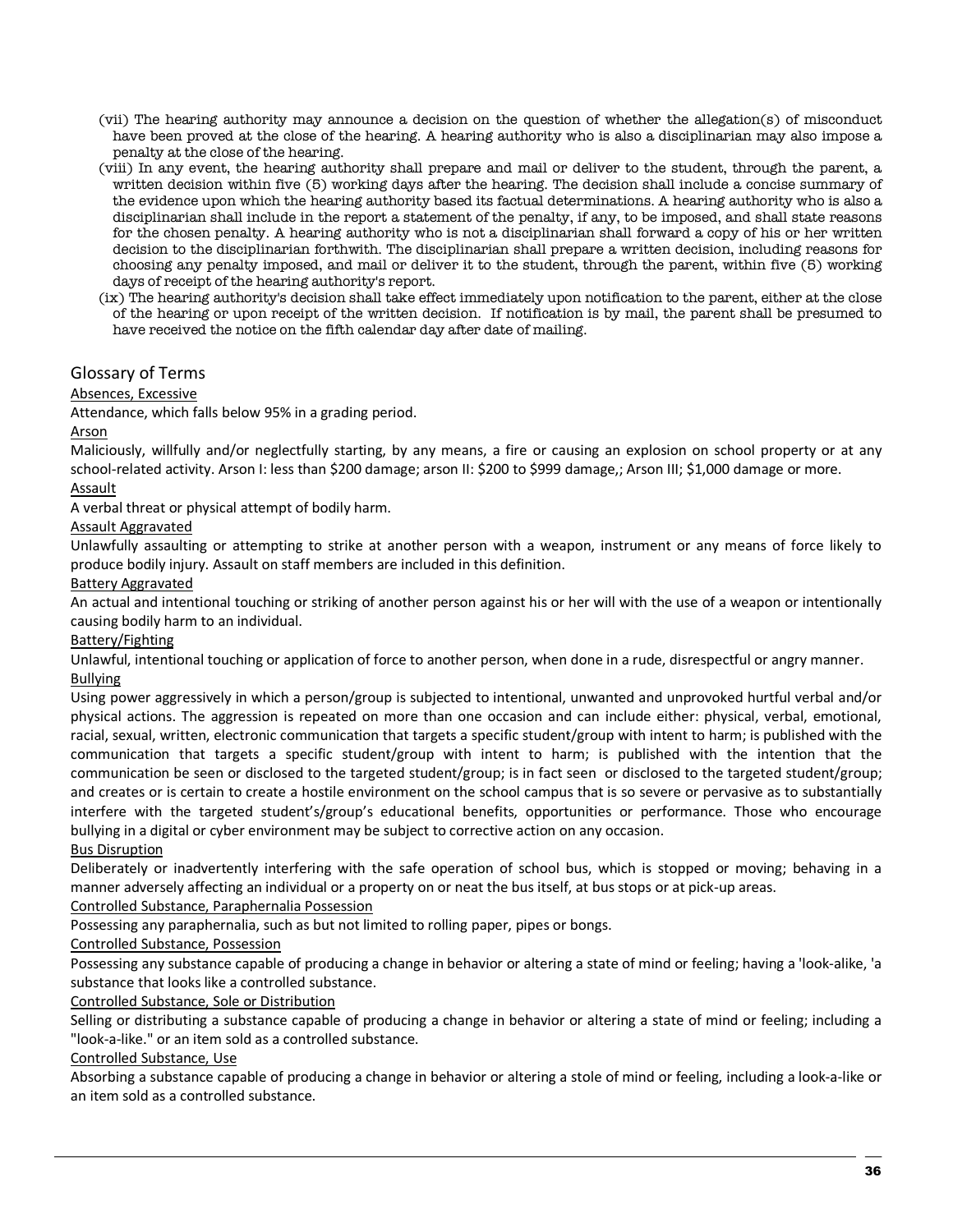### Dress Code Violation

Non-compliance with specific school dress codes.

### Expulsion

The removal of a student from VGHS for a period exceeding one ( 1) semester. In some cases expulsion may be a permanent removal from this school system.

### Extortion

Using intimidation or the threat of violence to obtain money, information or anything else of value from another person.

### False Accusations

False Accusations are defined in accordance with New Mexico Criminal Code Statute; falsely reporting crimes or purposely giving false information to a School administrator or other investigator during the process of an investigation.

## Firearm, Possession/Use

Possession or use of any weapon, which will propel a projectile by the action of an explosive, and other weapons as defined in the United States Code: Title 18, Section 921 This definition does not apply to items such as toy guns, cap guns, bb guns, and pellet guns, but does include bombs, grenades and some explosives. (Also, see weapon possession.)

### Functional Behavior Assessment

A procedure by which problematic behavior is examined to determine the cause, consequences and nature of the behavior, in order to develop effective interventions to address that behavior.

### Gang-Related Activity

Gang-related activity can be intimidating to students, faculty and staff and is disruptive to the educational process. Although this list is not all-inclusive, examples of inappropriate and unacceptable behaviors ore such things as gang graffiti on school property, intimidation of others, gang fights and/or initiation rituals, wearing gang attire or 'colors.' A 'gang· could be any group of students and/or non-students whose group behavior is threatening, delinquent or criminal. Since gang behavior, markers and colors are variable and subject to rapid change, VGHS staff must exercise judgment and their individual discretion based upon current circumstances in our community when evaluating gang-related activity. Gang-related indicators that will be considered should include:

• The student associating with admitted or known gang members.

- The student wearing attire consistent with gang dress.
- The student displaying gang logos, graffiti and/or symbols on personal possessions.
- The student displaying gang hand signs or signals to others
- The student talking about gang activities to others.
- Hostile contact with others in which two or more students have contributed to a situation causing bodily harm on another.

## General Disruptive Conduct and/or Defiance

Any behavior or conduct that disrupts or interferes with the operation of VGHS, including individual classes. This can also be behavior that leads a school authority to reasonably forecast that such on interruption or interference is likely to occur unless preventive action is taken. Refusing to comply with any reasonable demand or request by any school official or sponsor at places and times where school personnel have jurisdiction is included in this definition.

For example: use of cell phone during instructional time; misuse of cell phones and other forms of technology (see the Policy and Procedural Directive, 'Student Acceptable Use of Personal Electronic Devices, for more information); failure to provide school identification upon request; dress code violation; inappropriate display of affection; making false accusations regarding staff or students; and so forth.

Note: It is the responsibility of the parent/legal guardian of the student to retrieve confiscated cell phones or other electronic devices according to the school procedures. The school may keep items for extended periods of time for repeat offenses. Harassment

Any gesture or written, verbal or physical act that is reasonably perceived as being motivated by any actual or perceived characteristic, such as race, religion, national origin, sex, gender identity, sexual orientation or disability; which has the effect of harming another individual/group, damaging his/her/their property, placing the individual/group in reasonable fear, or has the effect of causing a disruption to the educational process.

• Disability: Conduct including but not limited to the following: mocking, taunting, intimidating, criticizing, or punishing a student/group with a disability because of his/her/their disability. (See Section 504 and the Americans with Disabilities Act).

• Sexual: Gender discrimination as defined in Title IX of the Education Amendments of 1972.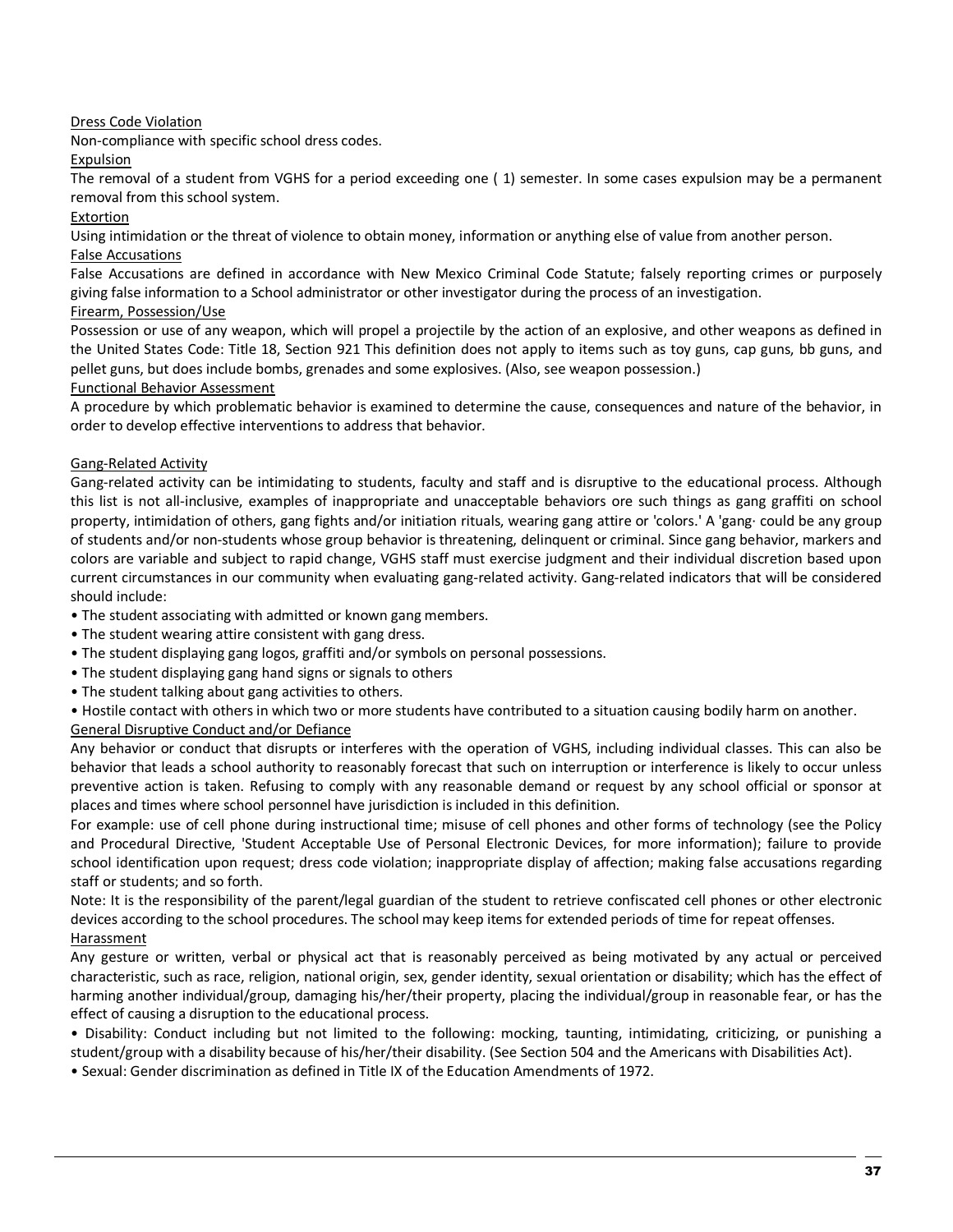Examples include but are not limited to the following: sexual assault, unwanted touching, inappropriate comments or conversation, certain non-verbal behaviors and gestures, which threaten or belittle others on the basis of gender. (see Title IX, Students' Rights)

## Interim Alternative Educational Setting

Off campus IAES options are for students with disabilities whose continued presence on campus poses a safety risk. Off campus IAES settings are typically used when a student with a disability carries a dangerous weapon; uses, or is in possession of illegal drugs, or sells or solicits the sale of controlled substances (not including alcohol or tobacco); or has inflicted serious bodily injury upon another person.

## Language, Profane and/or Abusive

Using language that is crude, offensive, insulting or irreverent; use of coarse words to show contempt or disrespect; swearing. Materials, Obscene

Displaying material that is-indecent and has the potential of being disruptive.

Parent Involvement Contract

Student/Parent and the VGHS staff will participate in a contract to support a change in student behavior.

### Physical Management

Physical management is defined as any means of attempting to control, touch or otherwise manage a student through the restriction of movement. It does not include the use of touch for guidance or instructional purposes.

Restitution

Compensation for loss or damage.

### Robbery

Taking of property of another through means of force or fear.

### Search, Minimally Intrusive

Emptying of pockets, searches of student backpacks and purses, removal of hats, socks and shoes, conducted by any certified school employee, school security officer, campus security aide.

Search, More Intrusive

Pat downs and/or frisks, conducted by on authorized person of the same sex as the student being searched.

Search, Most Intrusive

A strip search shall be conducted only upon reasonable suspicion of a serious crime or a safety concern and shall be conducted by a school administrator or designee of the same sex and in the presence of another authorized person of the same sex. Student in Need of Early Intervention (Truant)

A student who hos accumulated five unexcused absences within a school year.

Suspension, Long Term

The removal of a student from instruction and all school-related activities for more than ten (l 0) days and up to the balance of the semester.

### Suspension, Short Term

A suspension, not to exceed five school days, which is at the discretion of the administrator and will address behaviors that disrupt the educational process.

## Tardy

Student is not in the class or assigned activity when it is scheduled to begin.

Theft

Unauthorized possession and/or sole of property of another without consent of owner.

Threats of Violence against the School and/or False Alarm

Threats of Violence against the school in any form. verbal, written or via social media. False Alarm - Interfering with the proper functioning of a fire alarm system or giving a false alarm, whether by means of a fire alarm or otherwise.

## Tobacco Possession

Possession of tobacco, including e-cigarettes, anywhere on a school campus or at a school related event is prohibited. In addition, students found in possession of tobacco products are subject to the provisions of the Substance Abuse and Tobacco Policy. Cessation Programs available: Tobacco Education Program (TEG), Brief Intervention Motivational Interviewing (BIMI), Tobacco Cessation Program Referral (TAP), and Parent Involvement Program (PIP). Contact the school social worker for information.

Tobacco Use